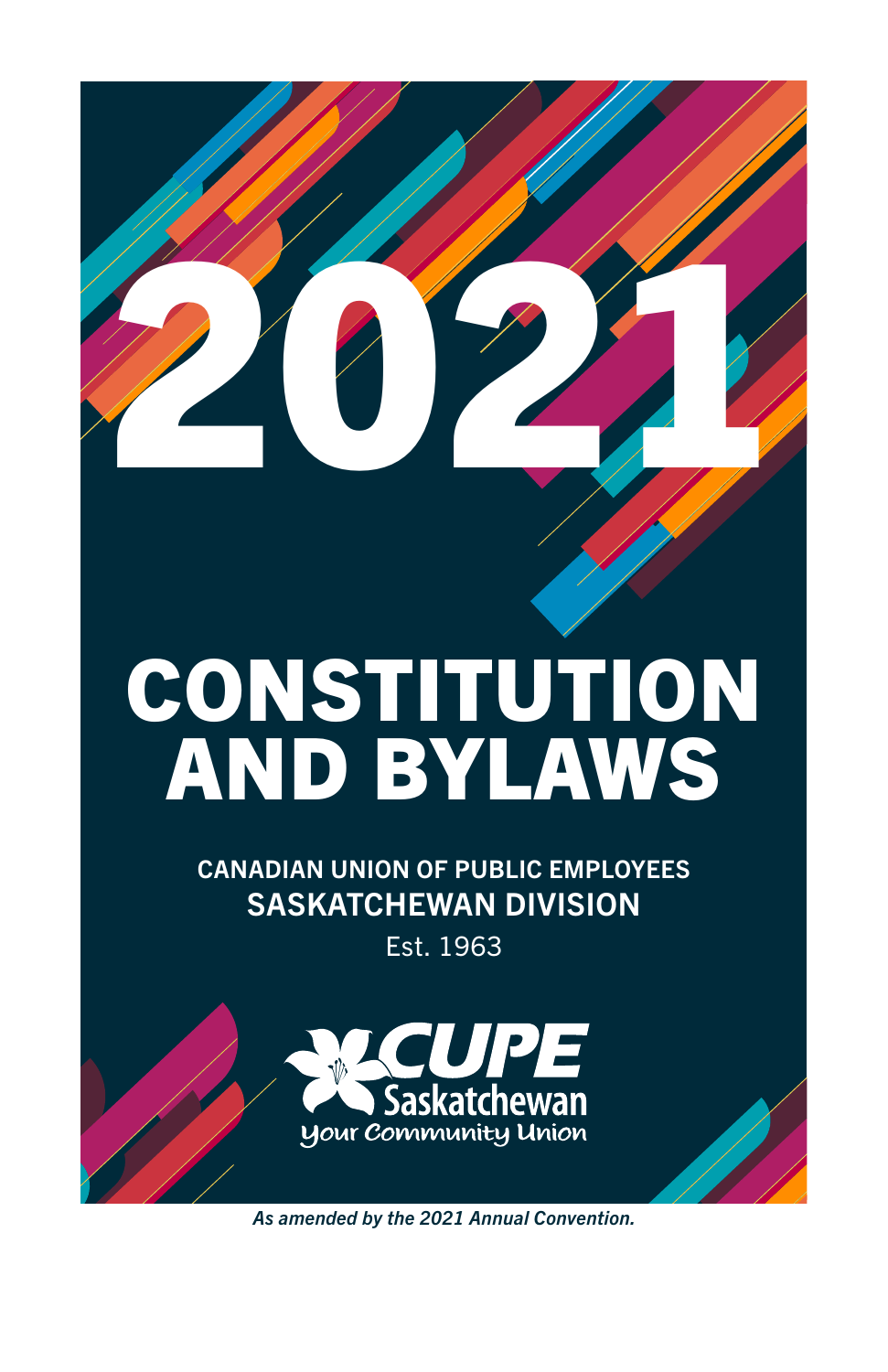*Published January 31, 2022. Amendments adopted by the 2021 Annual Convention and approved by the National President.*

> PRODUCED BY UNION LABOUR C.O.P.E. Local 342 CUPE Saskatchewan Staff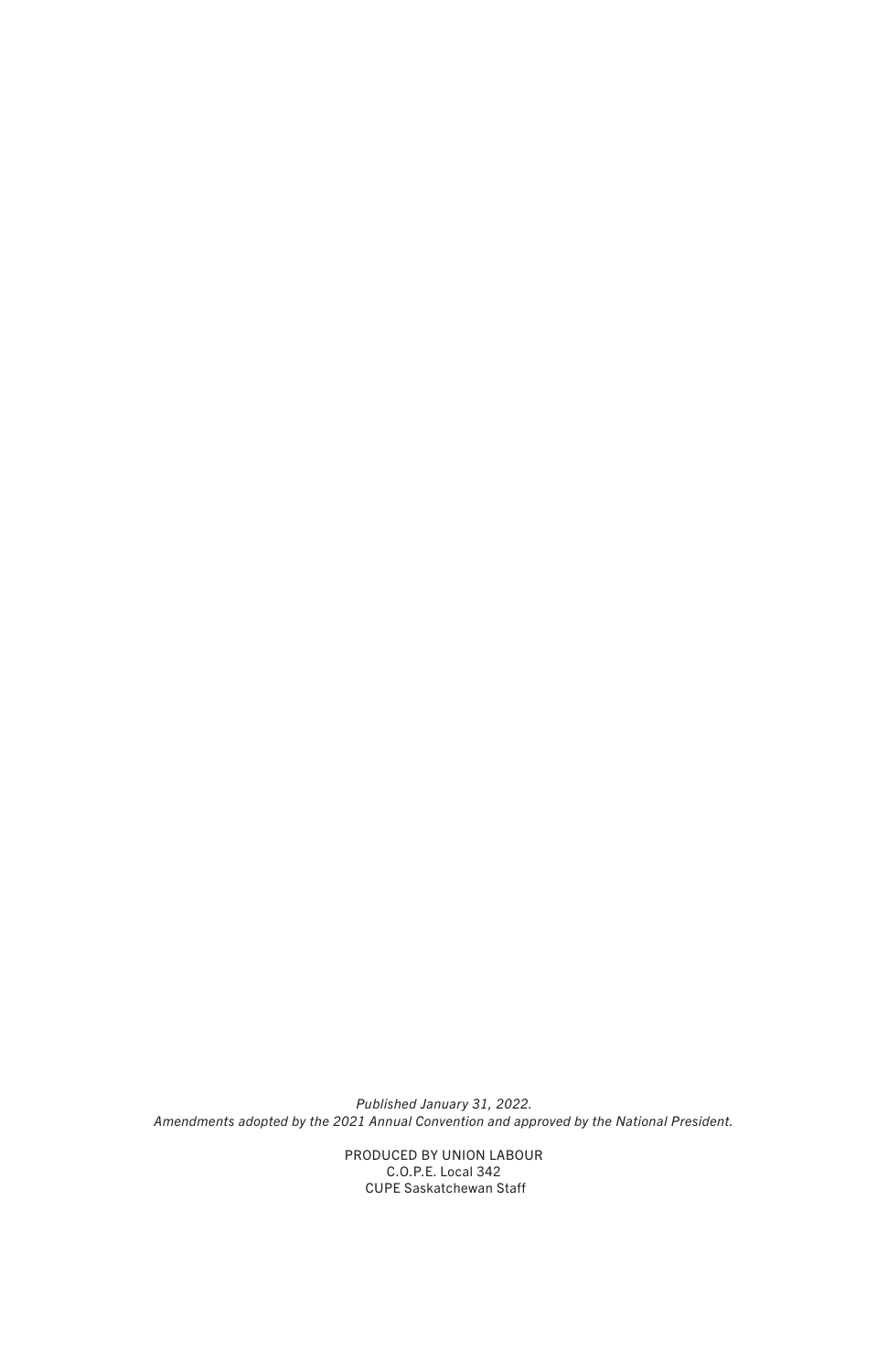# EQUALITY STATEMENT

 Union solidarity is based on the principle that union members are equal and deserve mutual respect at all levels. Any behavior that creates conflict prevents us from working together to strengthen our union.

 As unionists, mutual respect, cooperation and understanding are our goals. We should neither condone nor tolerate behavior that undermines the dignity or self-esteem of any individual or creates an intimidating, hostile or offensive environment.

 Discriminatory speech or conduct which is racist, sexist, transphobic or homophobic hurts and thereby divides us. So too, does discrimina- tion on the basis of ability, age, class, religion, language and ethnic origin.

 Sometimes discrimination takes the form of harassment. Harassment means using real or perceived power to abuse, devalue or humiliate. Harassment should not be treated as a joke. The uneasiness and resentment that it creates are not feelings that help us grow as a union.

 Discrimination and harassment focus on characteristics that make us different; and they reduce our capacity to work together on shared concerns such as decent wages, safe working conditions, and justice in the workplace, society and in our union.

 CUPE's policies and practices must reflect our commitment to equality. Members, staff and elected officers must be mindful that all persons deserve dignity, equality and respect.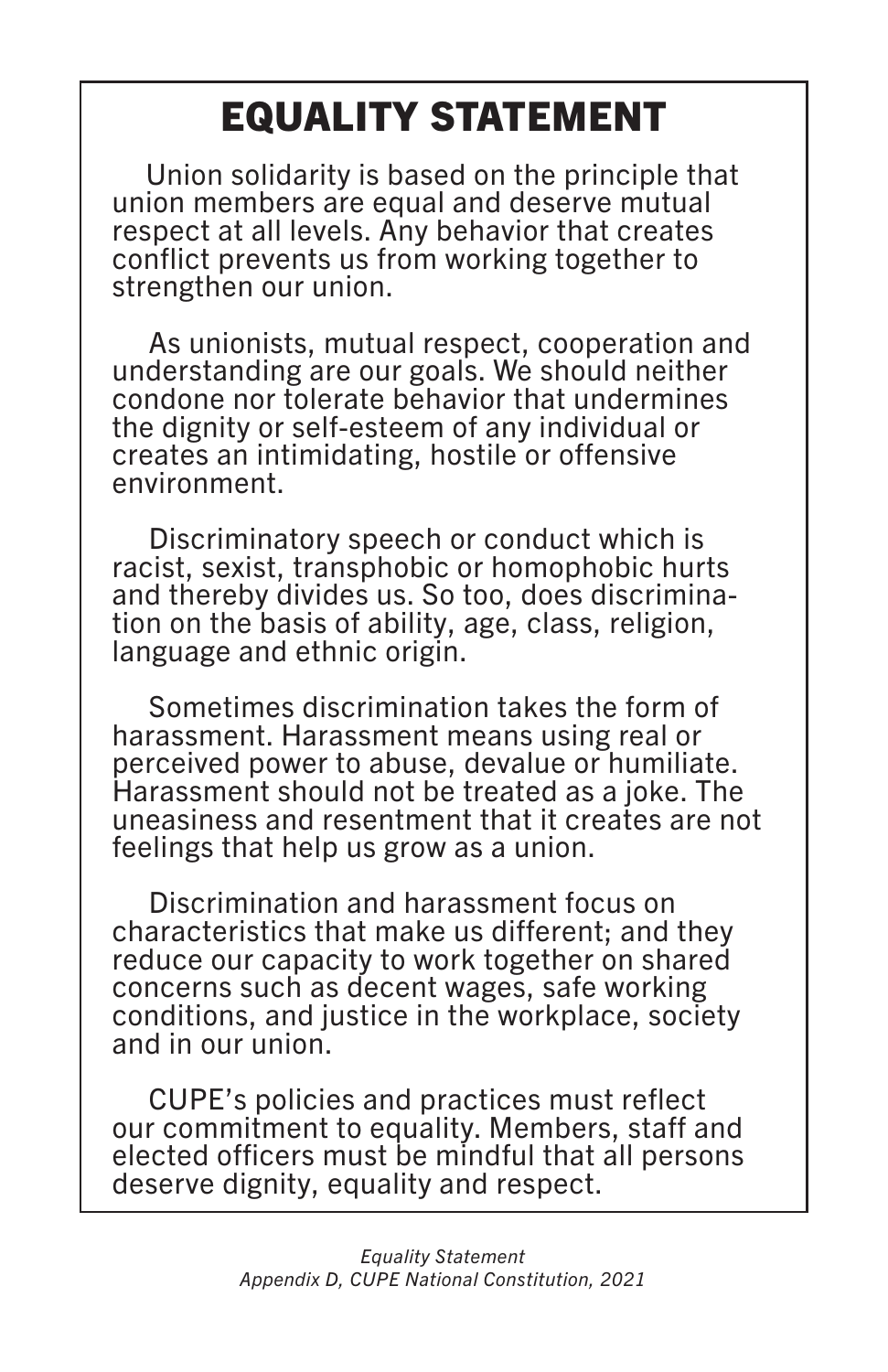### History of CUPE Saskatchewan FOUNDING RESOLUTION

 In 1963, the National Union of Public Employees (NUPE) and the National Union of Public Service Employees (NUPSE) held separate conventions in Winnipeg, Manitoba. Each convention passed a resolution which merged their unions, forming the Canadian Union of Public Employees (CUPE).

 CUPE Saskatchewan was established and chartered to the new national union at the CUPE founding convention. The convention passed the resolution, reprinted here, which formed the Saskatchewan Division of CUPE known as "CUPE Saskatchewan".

 *WHEREAS the Public Employees in the Province of Saskatchewan in the Dominion of Canada are entitled to freedom of organization, full rights of collective bargaining and economic security for themselves and their dependents; and*

 *WHEREAS for the attainment of these objectives, all Public Employees organized into Unions of their choice, chartered by the Canadian Union of Public Employees, C.L.C. should be afforded every opportunity to unite into one central body for their common benefit, to protect the good and welfare and economic security of all their members;*

 *THEREFORE BE IT RESOLVED that we establish in the Province of Saskatchewan a Division of the Canadian Union of Public Employees to be known as the Canadian Union of Public Employees, Saskatchewan.*

 CUPE Saskatchewan Division was granted its charter by the national union on September 24, 1963.

 The founding convention of CUPE Saskatchewan Division was held on May 30 - 31,1964, in Saskatoon at the Cavalier Motor Inn. At the time of its formation, CUPE in Saskatchewan represented about 5,000 workers. Today, CUPE membership in Saskatchewan has grown to 30,000.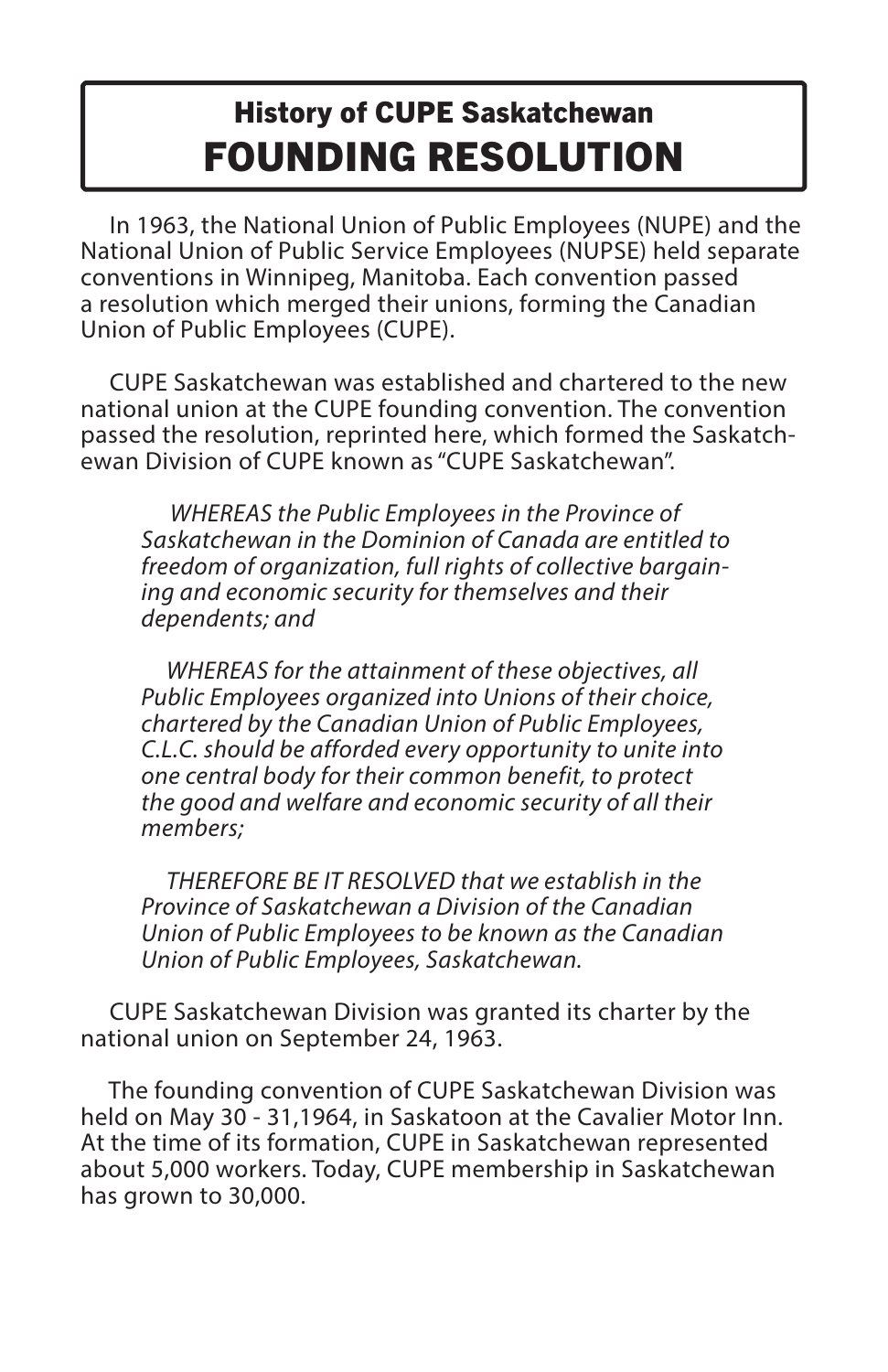### Table of Contents

| <b>Article 1</b>  |                                                                      |  |
|-------------------|----------------------------------------------------------------------|--|
| <b>Article 2</b>  |                                                                      |  |
| <b>Article 3</b>  |                                                                      |  |
| <b>Article 4</b>  |                                                                      |  |
| <b>Article 5</b>  |                                                                      |  |
| Article 6         |                                                                      |  |
| <b>Article 7</b>  |                                                                      |  |
| <b>Article 8</b>  | <b>DUTIES AND OPERATIONS OF TABLE OFFICERS,</b>                      |  |
| <b>Article 9</b>  |                                                                      |  |
| <b>Article 10</b> |                                                                      |  |
| <b>Article 11</b> | <b>OUT OF POCKET EXPENSES</b> [[11] THE REST POST OF POCKET EXPENSES |  |
| <b>Article 12</b> |                                                                      |  |
| <b>Article 13</b> |                                                                      |  |
| <b>Article 14</b> |                                                                      |  |
| <b>Article 15</b> |                                                                      |  |
| Article 16        |                                                                      |  |
| <b>Article 17</b> | RECOGNITION OF LOCALS' LEGISLATED COMMITTEES 29                      |  |
| Article 18        |                                                                      |  |
| APPENDIX "A"      |                                                                      |  |
| APPENDIX "B"      |                                                                      |  |
| APPENDIX "C"      | COMMITTEE GOALS AND OBJECTIVES39                                     |  |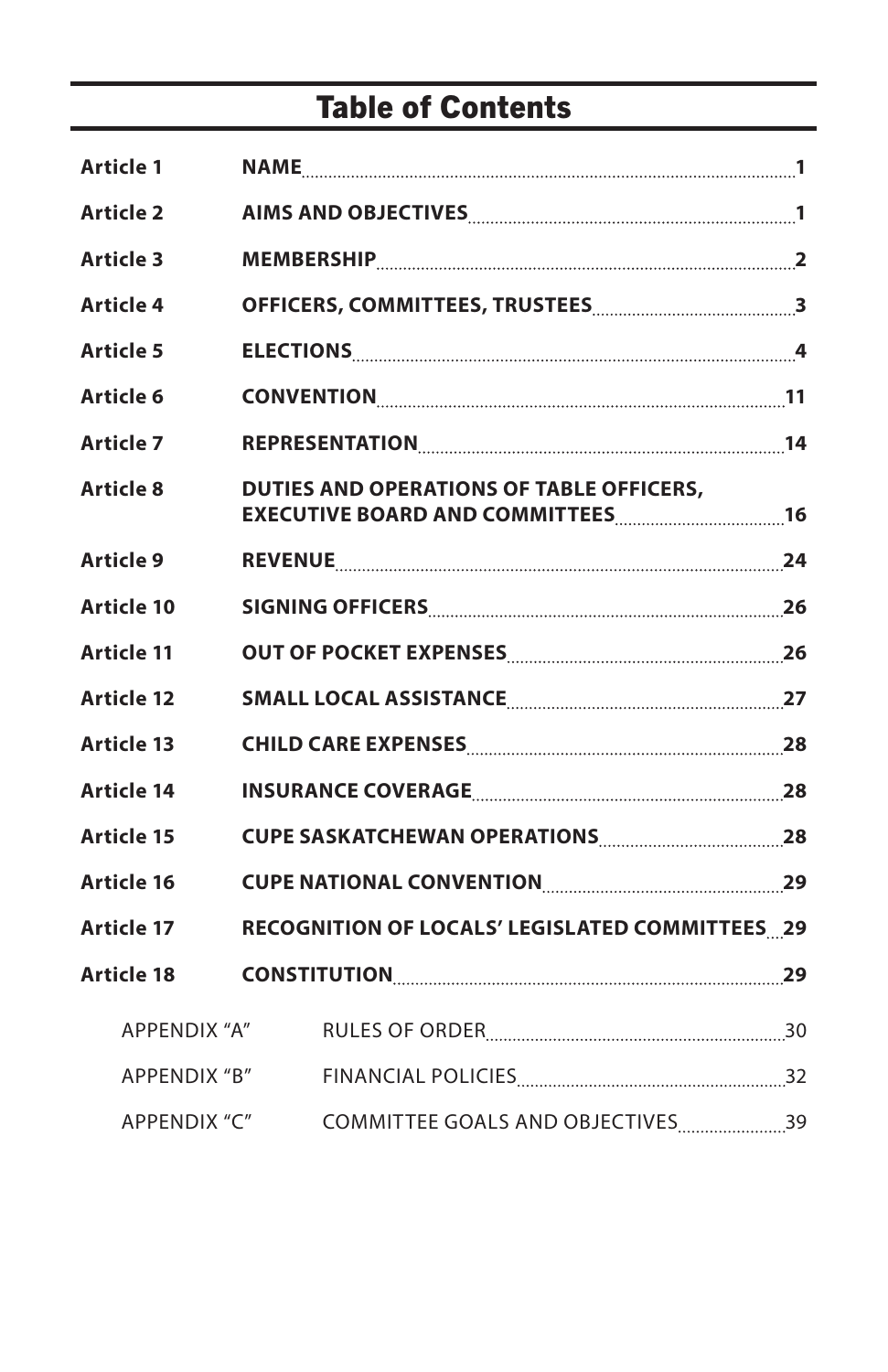### <span id="page-5-0"></span>Article 1 NAME

This organization shall be known as the Canadian Union of Public Employees – Saskatchewan, and be referred to as "CUPE Saskatchewan".

### Article 2 AIMS AND OBJECTIVES

CUPE Saskatchewan's purpose is:

- To voice and promote the interests, needs and aspirations of its affiliated locals and district councils; and
- To provide the fullest opportunity for affiliates to participate in discussions about problems which affect the economic and social security of all public employees and their dependents, individually and collectively.

### **SECTION 1**

CUPE Saskatchewan's objectives are:

- a. The organization of all workers, especially workers in the public service in Saskatchewan.
- b. The advancement of the social, economic, and general welfare of public employees.
- c. To defend and extend the civil rights and liberties of public employees.
- d. To preserve free and democratic trade unionism.
- e. To improve public employees' wages, working conditions, hours of work, job security, and other conditions.
- f. To promote efficiency in the public service.
- g. To educate and communicate with its members on issues pertaining to CUPE and its affiliates.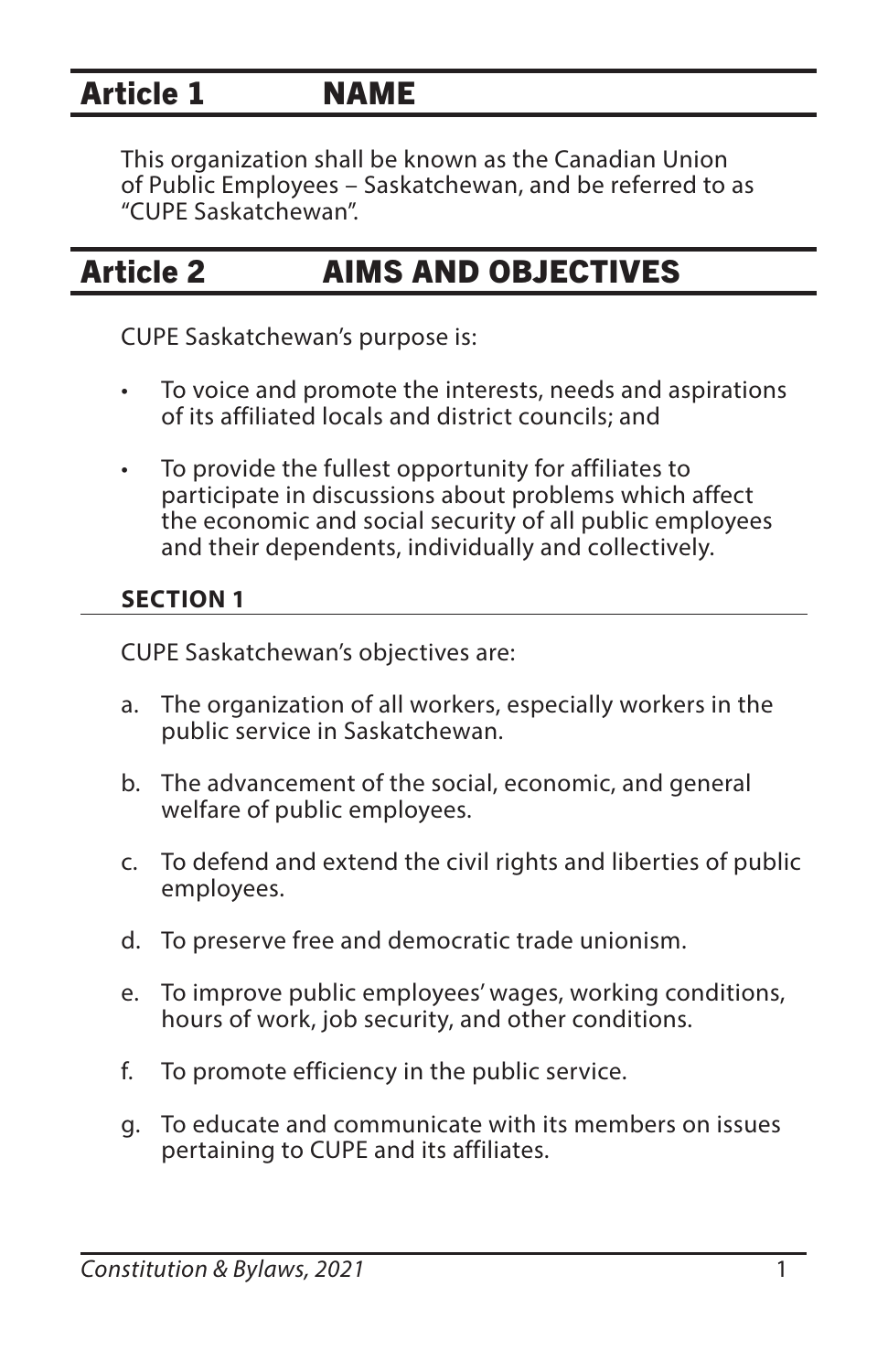<span id="page-6-0"></span>To accomplish these objectives, CUPE Saskatchewan shall:

- a. Assist in organizing non-unionized workers and urge its affiliated locals and district councils to assist when required.
- b. Promote required desirable legislation at municipal and provincial levels of government.
- c. Urge its affiliates to participate in and affiliate to the Saskatchewan Federation of Labour and the District Labour Councils of the Canadian Labour Congress.
- d. Promote educational, social and other activities which will benefit public employees and the trade union movement.
- e. Encourage locals and other chartered organizations to participate in the programs of the Canadian Union of Public Employees.
- f. Encourage the exchange of fraternal delegates in the Prairie Provinces to labour conventions and meetings.

### **SECTION 3 STATEMENT OF PRINCIPLES**

- a. CUPE Saskatchewan stands unequivocally for equality of treatment, and will oppose any and all forms of discrimination and/or harassment wherever it occurs or appears.
- b. CUPE Saskatchewan agrees that the Canadian Union of Public Employees Equality Statement shall be observed, and that no form of harassment shall be allowed in unions or union related functions.

### Article 3 MEMBERSHIP

All chartered Locals, District Councils and Councils of Unions of the Canadian Union of Public Employees are eligible for membership.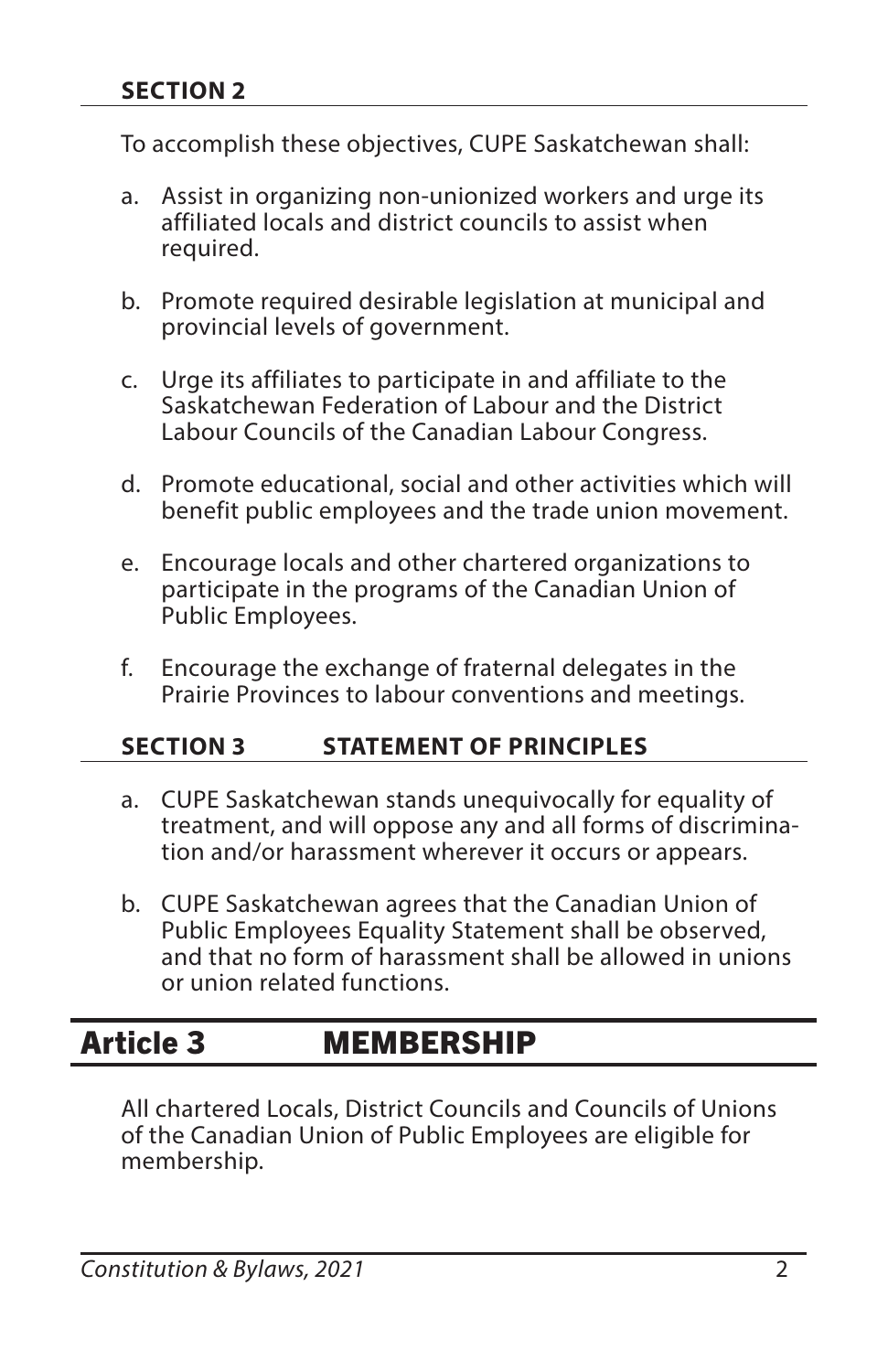### <span id="page-7-0"></span>Article 4 OFFICERS, COMMITTEES, TRUSTEES

### **SECTION 1**

The Table Officers of the CUPE Saskatchewan Executive Board shall consist of:

- President;
- Vice-President;
- Recording Secretary; and
- Secretary-Treasurer

The CUPE Saskatchewan Executive Board shall consist of the Table Officers, in addition to:

- Indigenous Executive Member;
- LGBTO2+ Executive Member:
- Worker with Disability Executive Member;
- Racialized Executive Member;
- Young Workers Executive Member (29 years or under); and

Executive members from each of the following sectors:

- Community Based Organizations;
- Education;
- Health Care (2 executive members);
- Library;
- Local 600:
- Municipal;
- University; and
- Boards and Agencies (is made up of locals with less than two hundred (200) members. These locals are not included in the previous sectors. Includes Community Clinics, Legal Aid, and the Human Rights Commission).

Each sector will be allowed representation based on the following:

- Up to 8,000 members: one executive member; and
- For each additional 8,000 or portion thereof: one additional executive member.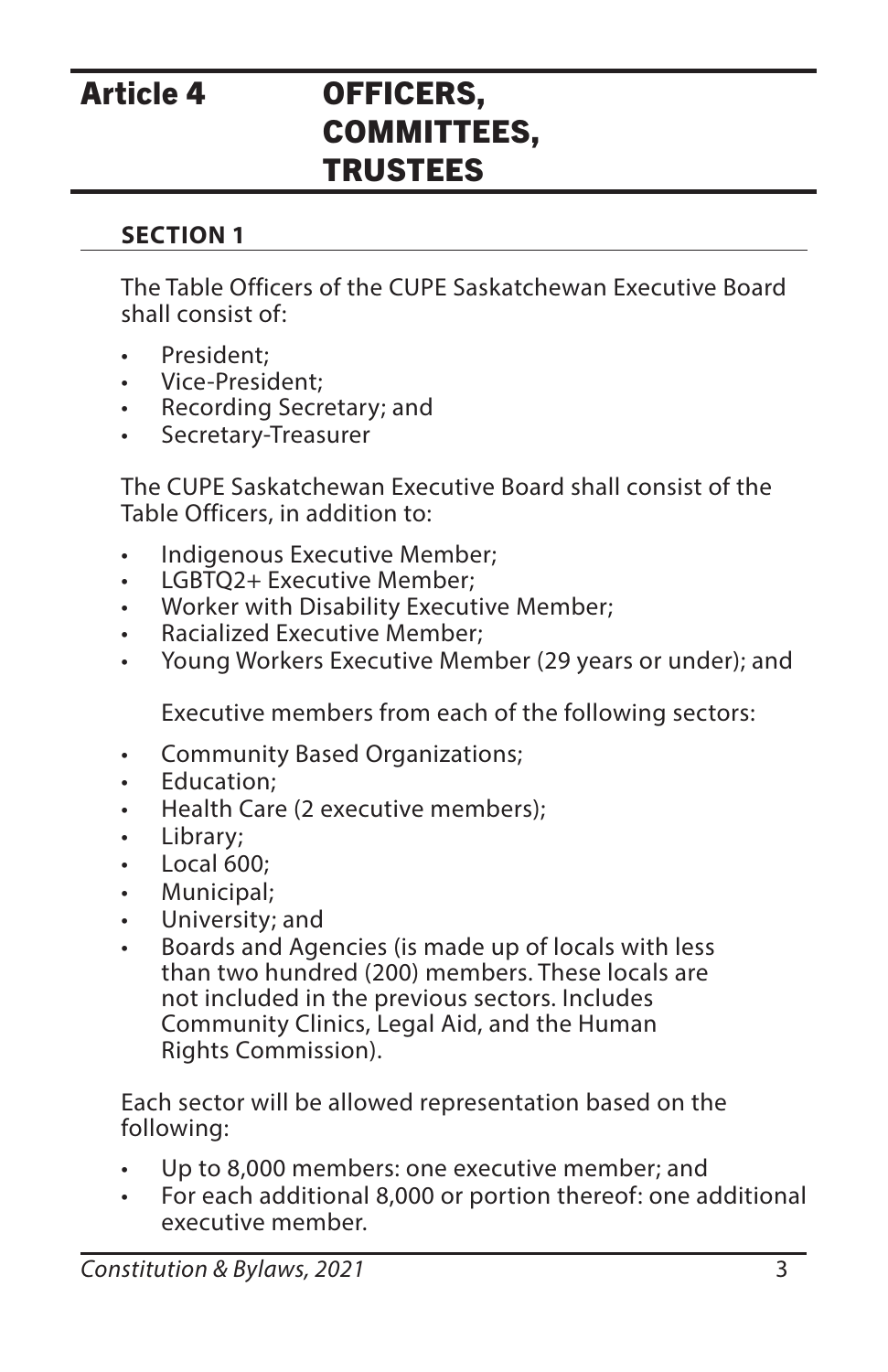<span id="page-8-0"></span>The Regional Director, CUPE's Vice-Presidents to the Saskatchewan Federation of Labour, the Regional Vice-President representing Saskatchewan and the General Vice-President representing The Prairies (Manitoba and Saskatchewan) shall be ex officio members of the CUPE Saskatchewan Executive Board.

### **SECTION 2**

There shall be three (3) Trustees. The Trustees shall not be a member of the CUPE Saskatchewan Executive or a CUPE Saskatchewan Standing Committee. They shall retain office for their elected term as long as their local union remains an affiliate of CUPE Saskatchewan.

### Article 5 ELECTIONS

### **SECTION 1**

The election of officers shall be in accordance with the provisions contained in the National Constitution of CUPE, Article 11.4 to Article 11.7 inclusive.

Sectoral Executive Members, Worker with Disability Executive Member, LGBTQ2+ Executive Member, Racialized Executive Member and the Young Worker Executive Member, and their Alternates, shall be elected at the convention from within their respective caucus.

### **SECTION 2**

- a. Members of the CUPE Saskatchewan Executive including alternates shall not be members on Standing Committees or be a CUPE Saskatchewan Trustee.
- b. Members shall only be eligible to sit on one (1) Standing Committee.

### **SECTION 3**

Regardless of section 1, in the case of committee elections the member(s) who receives the largest number of votes shall be elected (as in a plurality).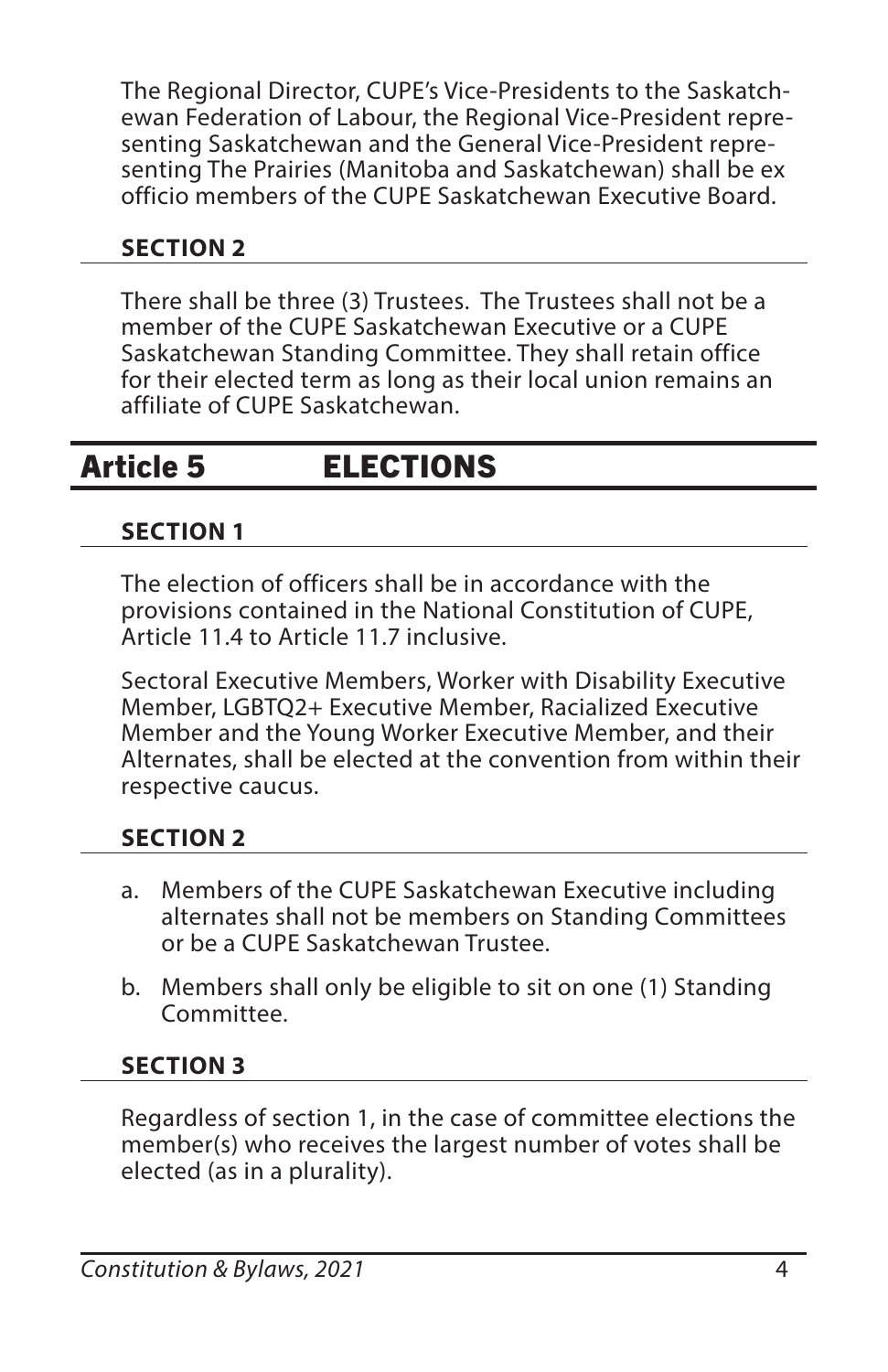#### **SECTION 4**

Regardless of section 1, if legitimate circumstances prevent a member from seeking office because they cannot attend the convention in person, that member shall be allowed to run, provided the following criteria are met:

- a. They must be a duly accredited and credentialed delegate.
- b. They shall present in writing their wish to seek office.
- c. They shall be nominated from the floor by a credentialed delegate.
- d. They shall be duly sworn in as an officer of CUPE Saskatchewan at the next Executive Board meeting following the convention at which they were elected.

### **SECTION 5**

Officers and committee members of CUPE Saskatchewan must be members in good standing of locals or district councils chartered by the Canadian Union of Public Employees and affiliated to CUPE Saskatchewan and shall retain office for their elected term as long as the individual is a member of an organization affiliated to CUPE Saskatchewan.

### **SECTION 6**

- I a. In even-numbered years the following positions will be elected to two year terms:
	- President:
	- Secretary Treasurer;
	- Community Based Organizations Executive Member;
	- **Education Executive Member:**
	- Health Executive Member (1);
	- Boards and Agencies Executive Member;
	- LGBTQ2+ Executive Member;
	- Young Worker Executive Member;
	- CUPE Saskatchewan caucus choice for CUPE Vice-Presidents to the Saskatchewan Federation of Labour Executive Council.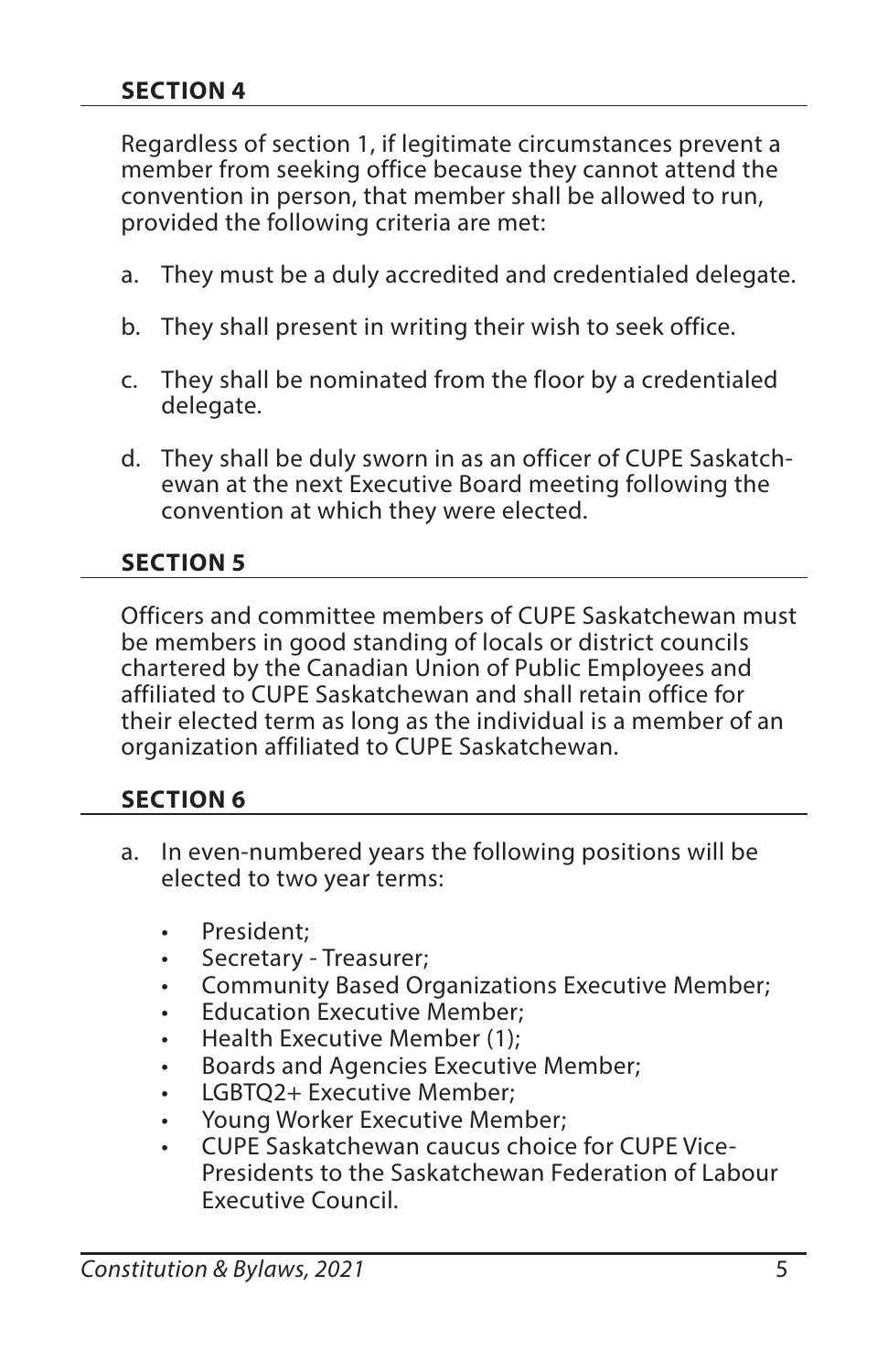- b. In odd-numbered years the following positions will be elected to two year terms:
	- Vice-President;
	- Recording Secretary;
	- Worker with Disability Executive Member;
	- Local 600 Executive Member;
	- Library Executive Member;
	- Municipal Executive Member;
	- Health Executive Member (1);
	- Racialized Executive Member;
	- University Executive Member.

In 2022, the Worker with Disability and Racialized Executive member shall be elected for a one year term. In 2023, the Worker with Disability and Racialized Executive member will fall into the two year rotation for elections.

- c. At each Annual Convention one Trustee will be elected to a three (3) year term. Trustees shall not be members of the CUPE Saskatchewan Executive Board.
- d. Sectoral groups shall elect their Executive Board member(s) and Alternate(s) from within their own caucus. The Alternate(s) shall take the office if the executive member(s) from that occupational group or diversity seat is unable to attend an Executive Board meeting or permanently vacates the office during their term.
- e. The Indigenous Executive member and alternate shall be elected to a two-year term on even-numbered years at the annual CUPE Saskatchewan Indigenous Conference. The conference shall be open to all CUPE members. Only Indigenous CUPE members shall be entitled to vote and stand for election at the conference.
- f. The Worker with Disability Executive member and alternate shall be elected at the CUPE Saskatchewan Annual Convention Diversity caucus to a two-year term in odd-numbered years. Only Workers with Disability CUPE members shall be entitled to vote and stand for election at the convention. In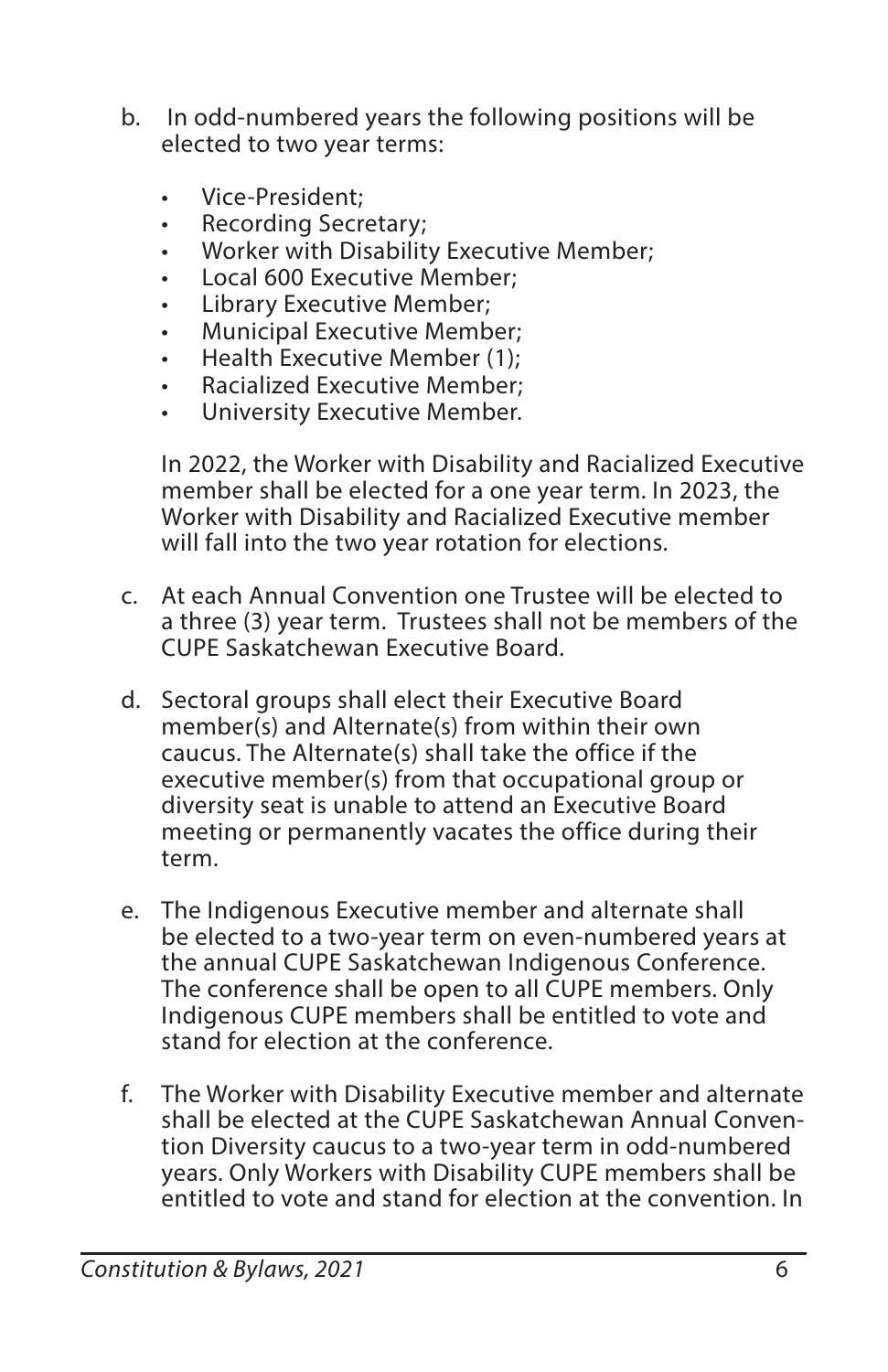the event no one is elected as Worker with Disability Executive member and/or alternate, the position(s) shall be filled by appointment by the CUPE Saskatchewan Executive after consultation with the Committee Against Racism and Discrimination.

- g. The LGBTQ2+ Executive member and alternate shall be elected at the CUPE Saskatchewan Annual Convention Diversity caucus to a two-year term in even-numbered years. Only LGBTQ2+ CUPE members shall be entitled to vote and stand for election at the convention. In the event no one is elected as LGBTQ2+ Executive member and/or alternate, the position(s) shall be filled by appointment by the CUPE Saskatchewan Executive after consultation with the Committee Against Racism and Discrimination.
- h. The Racialized Executive member and alternate shall be elected at the CUPE Saskatchewan Annual Convention Diversity caucus to a two-year term in odd-numbered years. Only Racialized CUPE members shall be entitled to vote and stand for election at the convention. In the event no one is elected Racialized Executive member and/or alternate, the position(s) shall be filled by appointment by the CUPE Saskatchewan Executive after consultation with the Committee Against Racism and Discrimination.
- i. The Young Worker Executive member and alternate shall be elected at the CUPE Saskatchewan Annual Convention Young Worker caucus to a two year term in even-numbered years. Only Young CUPE members shall be entitled to vote and stand for election at the convention. In the event no one is elected as Young Workers Executive member and/or Alternate, the position(s) shall be filled by appointment by the CUPE Saskatchewan Executive Board after consultation with the Young Workers Committee.

### **SECTION 7**

At the CUPE Saskatchewan Convention immediately prior to the National Convention, nominee(s) for the office of Regional Vice-President on the National Executive Board of CUPE will be elected.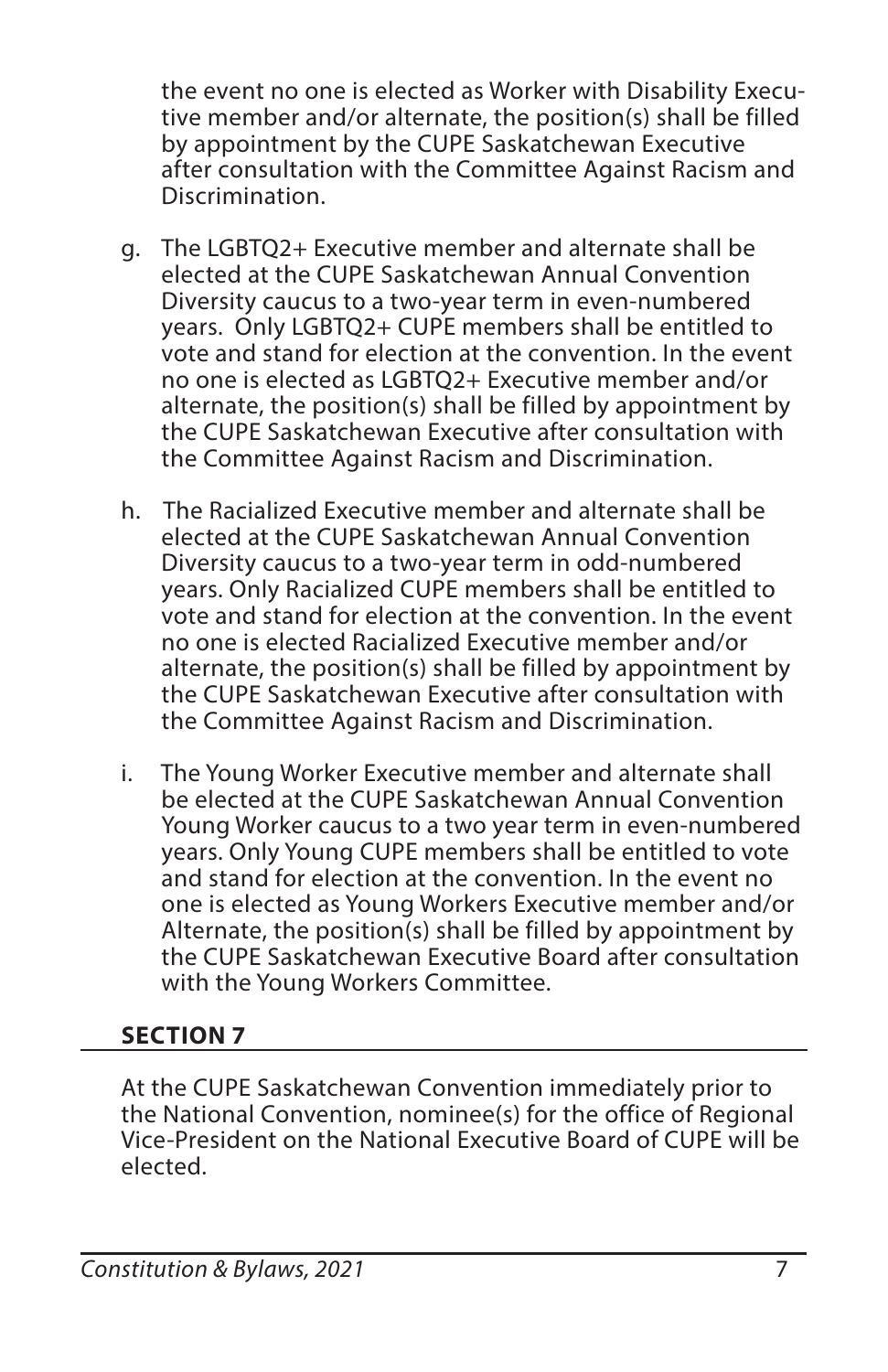#### **SECTION 8**

In even-numbered years, CUPE Saskatchewan will hold an election at the CUPE Saskatchewan annual Convention to elect CUPE Saskatchewan's nominees for CUPE's vice-presidents and alternates to the Saskatchewan Federation of Labour Executive Council. Elections by majority will be held to select the members who will be CUPE Saskatchewan's nominees for CUPE's SFL vice-presidents and alternate vice-presidents for the purpose of the caucus elections held at the SFL Convention in even-numbered years.

CUPE Saskatchewan will have at least one woman as its nominee for a CUPE vice-president and at least one woman as its nominee for a CUPE alternate vice-president.

Regardless of Article 5, Section 5, only delegates representing locals which are affiliated to the Saskatchewan Federation of Labour shall be entitled to stand for election.

Should the members elected to stand as CUPE Saskatchewan's nominees be elected by the CUPE caucus at the Saskatchewan Federation of Labour annual Convention, CUPE Saskatchewan will assume financial responsibility for the member(s)' participation on the Saskatchewan Federation of Labour Executive Council and all duties which are directly associated with that role and are not funded by the Saskatchewan Federation of Labour.

This Article shall not exclude or prevent any accredited delegate representing a CUPE affiliate at the SFL Convention from seeking the role of a CUPE vice-president or alternate on the SFL Executive Council by standing for election at the CUPE Caucus at the SFL Convention.

#### **SECTION 9**

a. Standing Committees shall be established as follows:

Indigenous Council Committee:

Three (3) committee members elected at the CUPE Saskatchewan Indigenous Conference.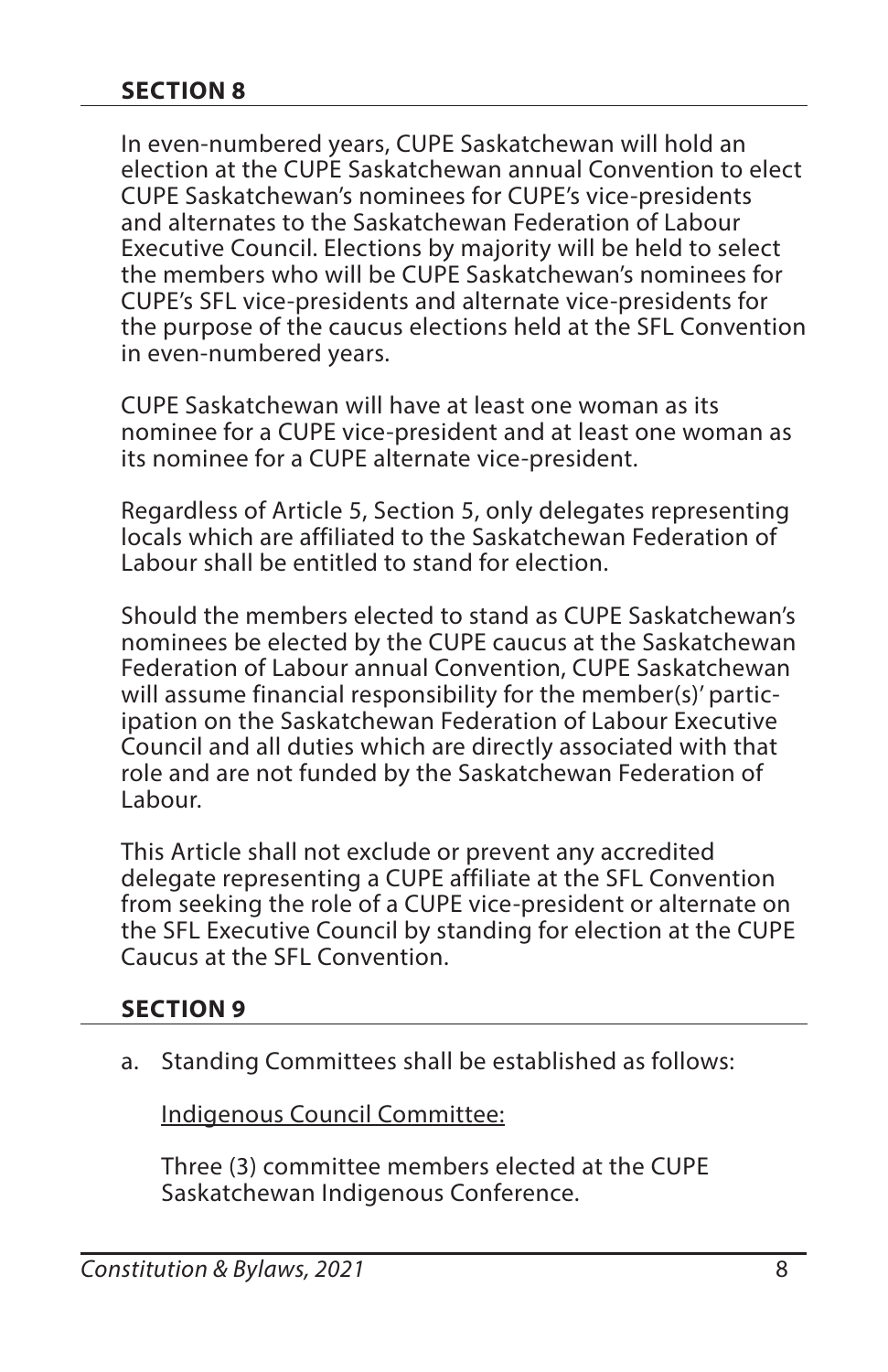Only Indigenous CUPE members shall be entitled to stand for election or elect candidates. In even years, one (1) Indigenous Council Committee member will be elected for a two (2) year term. In odd years, two (2) Indigenous Council Committee members will be elected for a two (2) year term.

### Committee Against Racism and Discrimination:

Five (5) committee members shall be elected at the CUPE Saskatchewan Annual Convention and three (3) members shall be appointed by the CUPE Saskatchewan Executive. Of the eight (8) committee members, six (6) must self-identify as being from the following equity seeking groups: at least two (2) Workers with Disability members, two (2) LGBTQ2+ members, and two (2) Racialized members.

In even years, three (3) committee members elected will represent one of the following: LGBTQ2+, Racialized and Worker with Disability. In odd years, three (3) committee members appointed will represent one of the following: LGBTQ2+, Racialized and Worker with Disability.

### Committee Against Contracting Out and Privatization:

Two (2) committee members elected at the Annual Convention and one (1) committee member appointed by the CUPE Saskatchewan Executive.

### Environment Committee:

Two (2) committee members elected at the Annual Convention and one (1) committee member appointed by the CUPE Saskatchewan Executive.

### Global Justice Committee:

Two (2) committee members elected at the Annual Convention and one (1) committee member appointed by the CUPE Saskatchewan Executive.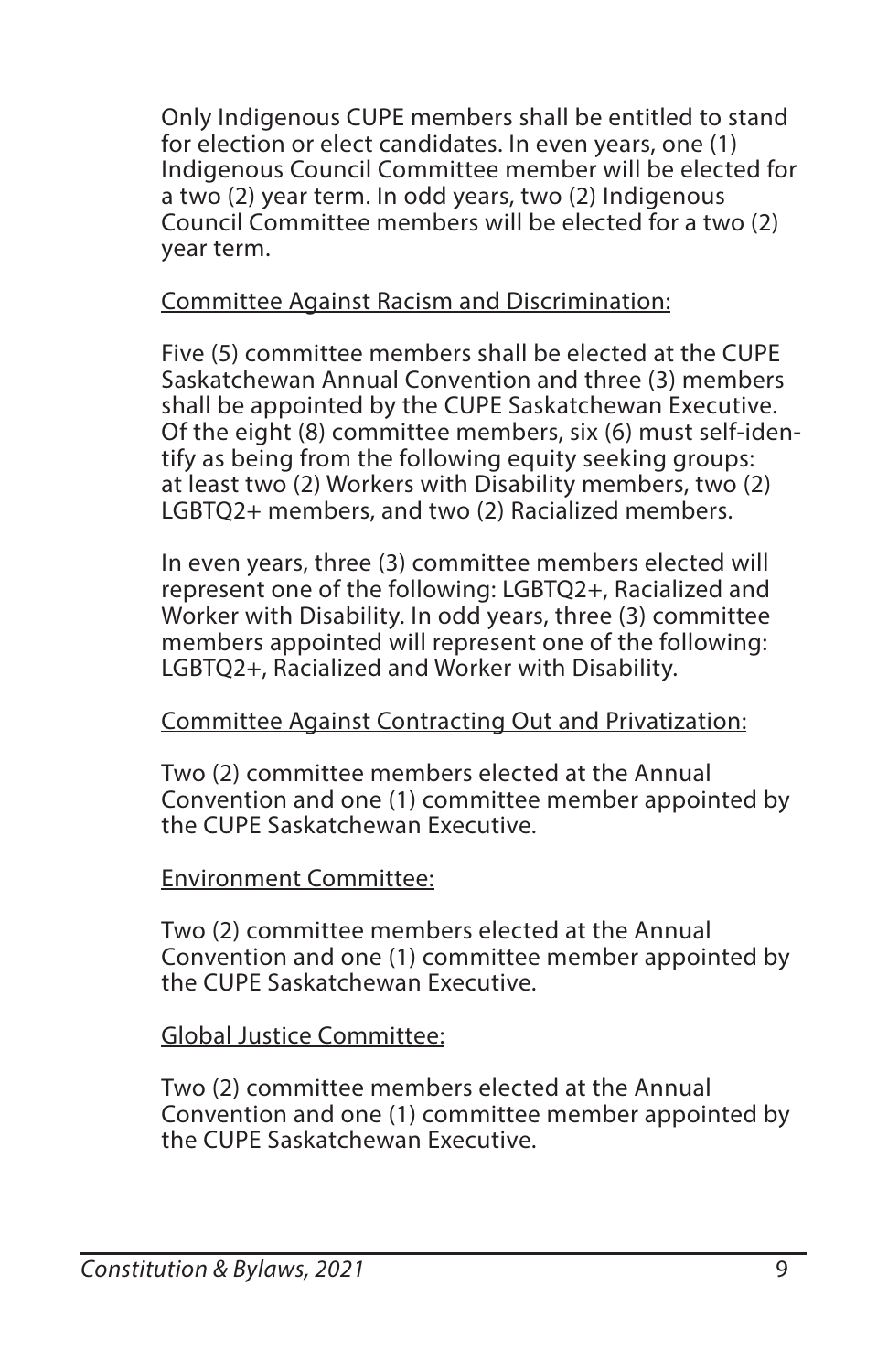### Occupational Health and Safety Committee:

Two (2) committee members elected at the Annual Convention and one (1) committee member appointed by the CUPE Saskatchewan Executive.

#### Women's Committee:

Two (2) committee members elected at the Annual Convention and one (1) committee member appointed by the CUPE Saskatchewan Executive.

#### Young Workers Committee:

Two (2) committee members shall be elected at the CUPE Saskatchewan Annual Convention and one (1) member shall be appointed by the CUPE Saskatchewan Executive.

#### APPOINTMENT CONSIDERATIONS

Consideration will be given to those applicants who were delegates at the most recent convention. To promote both continuity on the committee and open dialogue between CUPE Saskatchewan and the committee, the committee will forward its member choices to the CUPE Saskatchewan President within ten (10) days of the closing deadline for submissions.

### COMMITTEE APPLICATIONS

a. Any member interested in appointment to a committee shall submit their application, in writing, to the CUPE Saskatchewan President detailing their union activism and interest in the work and subject matter of the committee. Any position not filled at the annual convention may be appointed by this process.

> Where appointments are to be made at the first meeting of the Executive Board following the convention, applications must be submitted within 21 days of the end of the convention.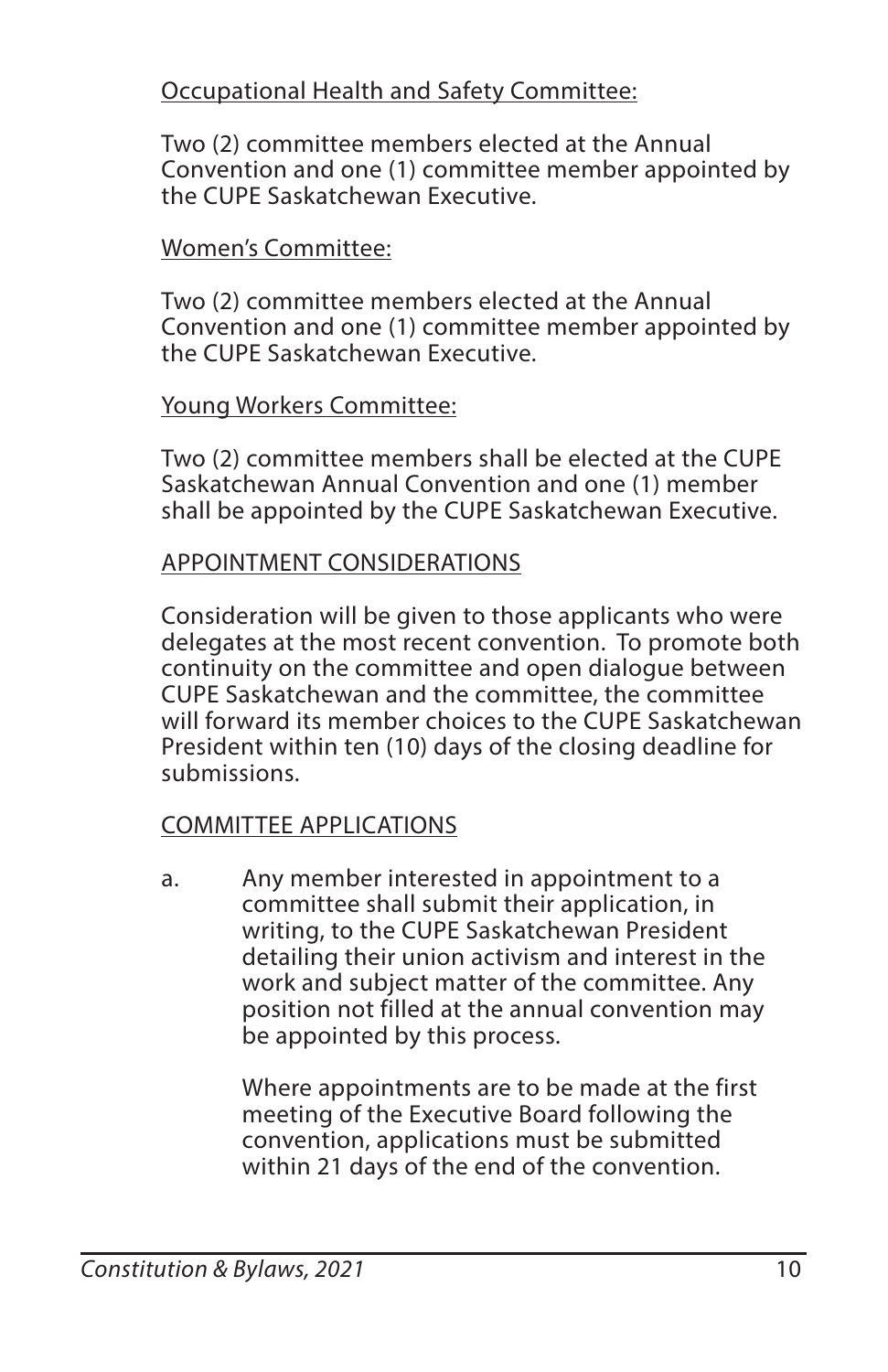<span id="page-15-0"></span>b. Elected committee members shall be elected in even numbered years and shall serve two-year terms. Committee members appointed by the CUPE Saskatchewan Executive Board shall be appointed in odd numbered years and shall serve two-year terms.

### Article 6 CONVENTION

### **SECTION 1**

The supreme authority of CUPE Saskatchewan shall be the delegates of affiliated organizations assembled in Convention.

CUPE Saskatchewan shall meet in Convention in March of each year at a date, place, and time set by the Executive Board.

The CUPE Saskatchewan Executive is authorized to set the registration fee at a rate to offset the expenses of each Convention, conference or school. The registration fee shall not be set at a higher rate than the projected expenses for said events.

The following Convention Committees shall be appointed by the Table Officers, if required:

- Credentials;
- Resolutions and Constitution;
- Sergeant-at-Arms;
- Balloting; and
- any other committees deemed necessary to conduct the affairs of the Convention.

The Table Officers may request any such committees to meet prior to Convention for the purpose of considering matters placed before it. Any additional expense incurred by delegates as a result of their participation on any Convention Committee shall be met by CUPE Saskatchewan except for the actual days of the convention.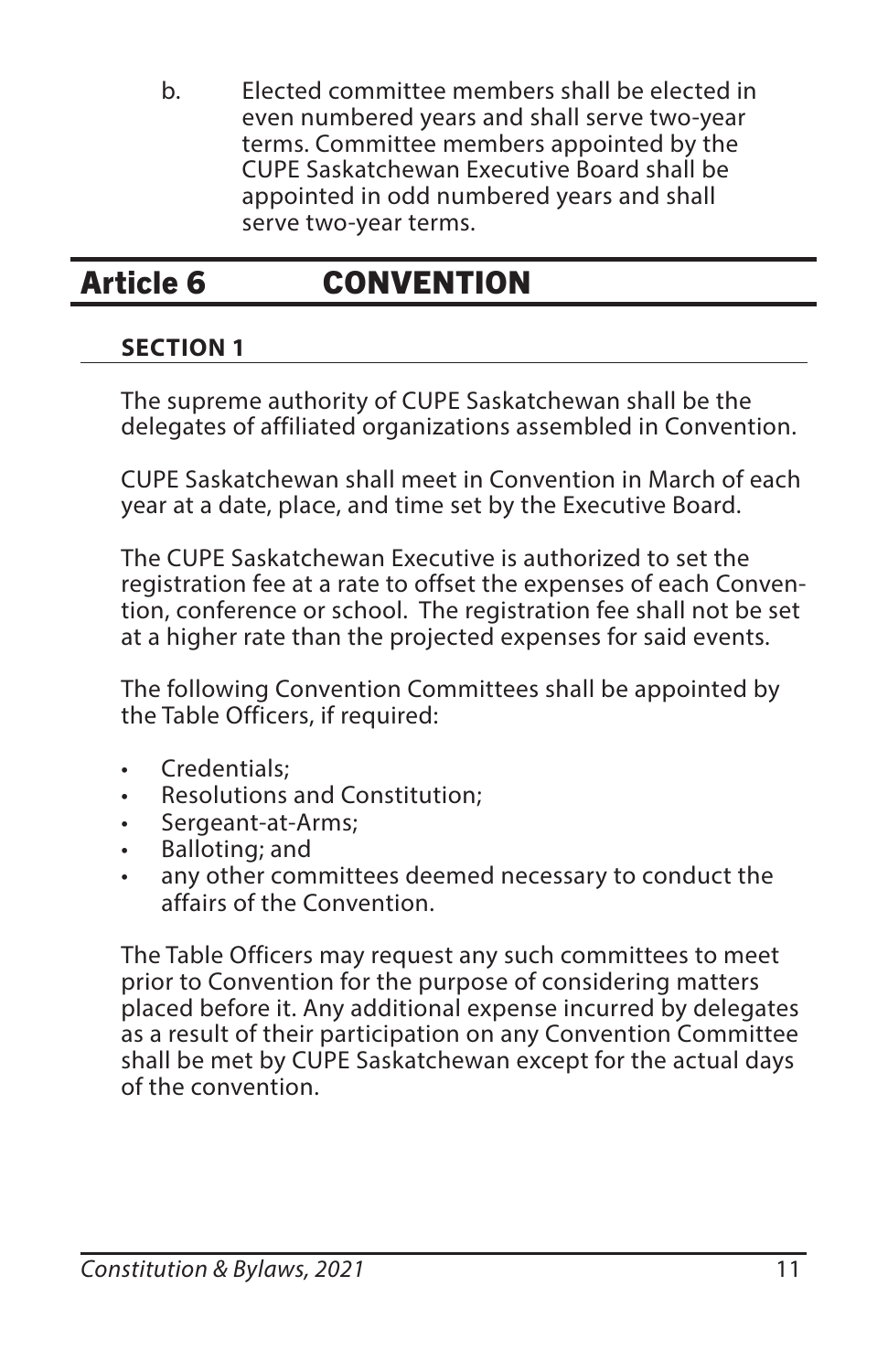### DUTIES OF CONVENTION COMMITTEES

### Credentials Committee:

This committee shall be given all credentials received from affiliated organizations. The committee shall determine the legitimacy of the credentials received and submit their report to Convention.

The committee shall consist of not less than three (3) members chosen from those credentials that have been received.

#### Resolutions and Constitutional Amendments Committee:

All resolutions and constitutional changes submitted in accordance with this Constitution shall be considered by this committee and such other resolutions as may be handed to it by the convention for a report. It shall have the power to combine resolutions that deal with the same subject matter, amend any resolutions or recommend resolutions to be deleted from the records.

The committee shall meet on the call of the Table Officers in sufficient time prior to the convention to deal with all submitted resolutions. The committee shall consist of not less than three (3) members.

### Sergeant-at-Arms Committee:

This committee will be responsible for the distribution of convention material as requested; verifying the credentials of delegates, CUPE staff, alternates and guests before allowing access of individuals to the Convention floor; facilitating communication between the head table, convention office and executive assistant; and generally maintaining order throughout the convention hall.

The Sergeant-at-Arms committee will meet on the call of the Table Officers in sufficient time to prepare for their duties. The committee shall not consist of less than (6) members.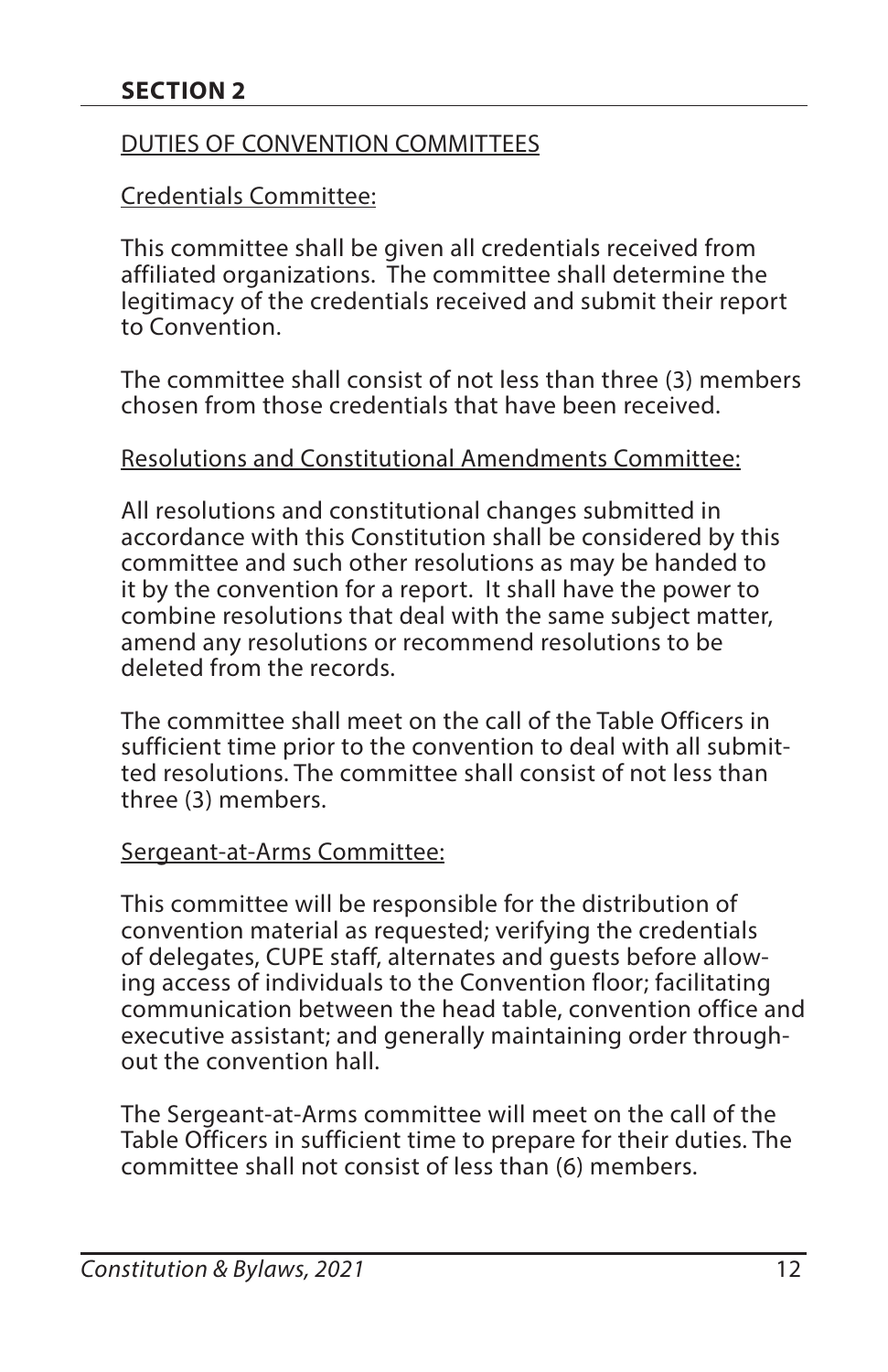### Balloting Committee:

This committee will be responsible for the distribution, collection and counting of ballots; collecting and counting monies raised on the convention floor; and performing standing counts of delegates when requested by the Convention chair.

The Balloting committee will meet on the call of the Table Officers in time to prepare for their duties. The committee shall not consist of less than three (3) members.

### **SECTION 3**

All resolutions to be introduced at a convention shall be signed by the President and Secretary of a chartered organization or the chairperson and secretary of an occupational group or council.

Resolutions and constitutional amendments must be received by the Recording Secretary not later than four (4) weeks prior to the opening of convention. A copy of all resolutions and constitutional amendments received by that date shall be sent to all affiliates no later than two (2) weeks prior to convention.

Resolutions submitted in any other manner than those described above can only be dealt with by the convention on a two-thirds (2/3) vote of the delegates.

### **SECTION 4**

A quorum for the transaction of business at a convention shall consist of no fewer than one-third (1/3) of the delegates properly seated.

### **SECTION 5**

If a local affiliates to CUPE Saskatchewan after the end of the fiscal year or other special circumstance exists, the Credentials Committee shall be empowered to accept credentials upon the recommendation of the CUPE Saskatchewan Executive Board.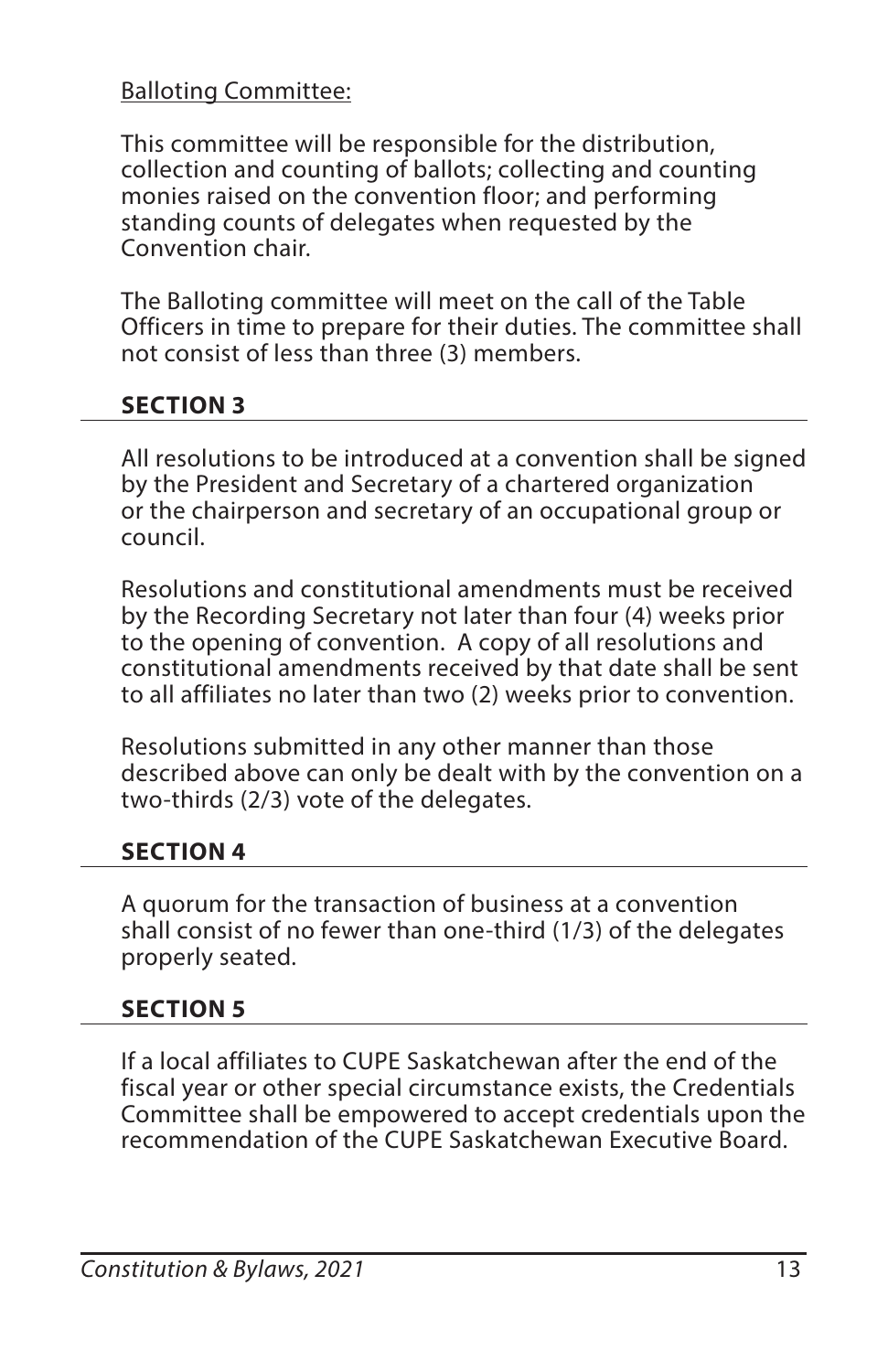#### <span id="page-18-0"></span>**SECTION 6**

The President, Vice-President, Recording Secretary and Secretary Treasurer shall attend the Annual Convention as fully-accredited delegates at the expense of CUPE Saskatchewan unless they are duly-accredited delegates from their affiliated organization.

Executive members other than table officers shall be entitled to attend convention with full privileges of delegates. Only the Executive member's registration fee will be paid by CUPE Saskatchewan. The members will not be eligible for re-election unless they are a duly-accredited delegate from their affiliated organization.

### Article 7 REPRESENTATION

#### **SECTION 1**

a. Representation at the Annual Convention

At all CUPE Saskatchewan Conventions, representation from affiliated locals and organizations shall be:

| Up to 100 members                                     | four (4) delegates    |
|-------------------------------------------------------|-----------------------|
| Up to 200 members                                     | six (6) delegates     |
| Up to 300 members                                     | eight (8) delegates   |
| Up to 400 members                                     | ten (10) delegates    |
| Up to 500 members                                     | twelve (12) delegates |
| For each additional 300<br>members or portion thereof | two (2) delegates     |
| For each District Council                             | two (2) delegates     |
| For each Council of Unions                            | two (2) delegates     |

Representation at the Annual Convention shall be calculated on the paid-up membership of the average number of members of the last twelve (12) months before the convention call is sent out.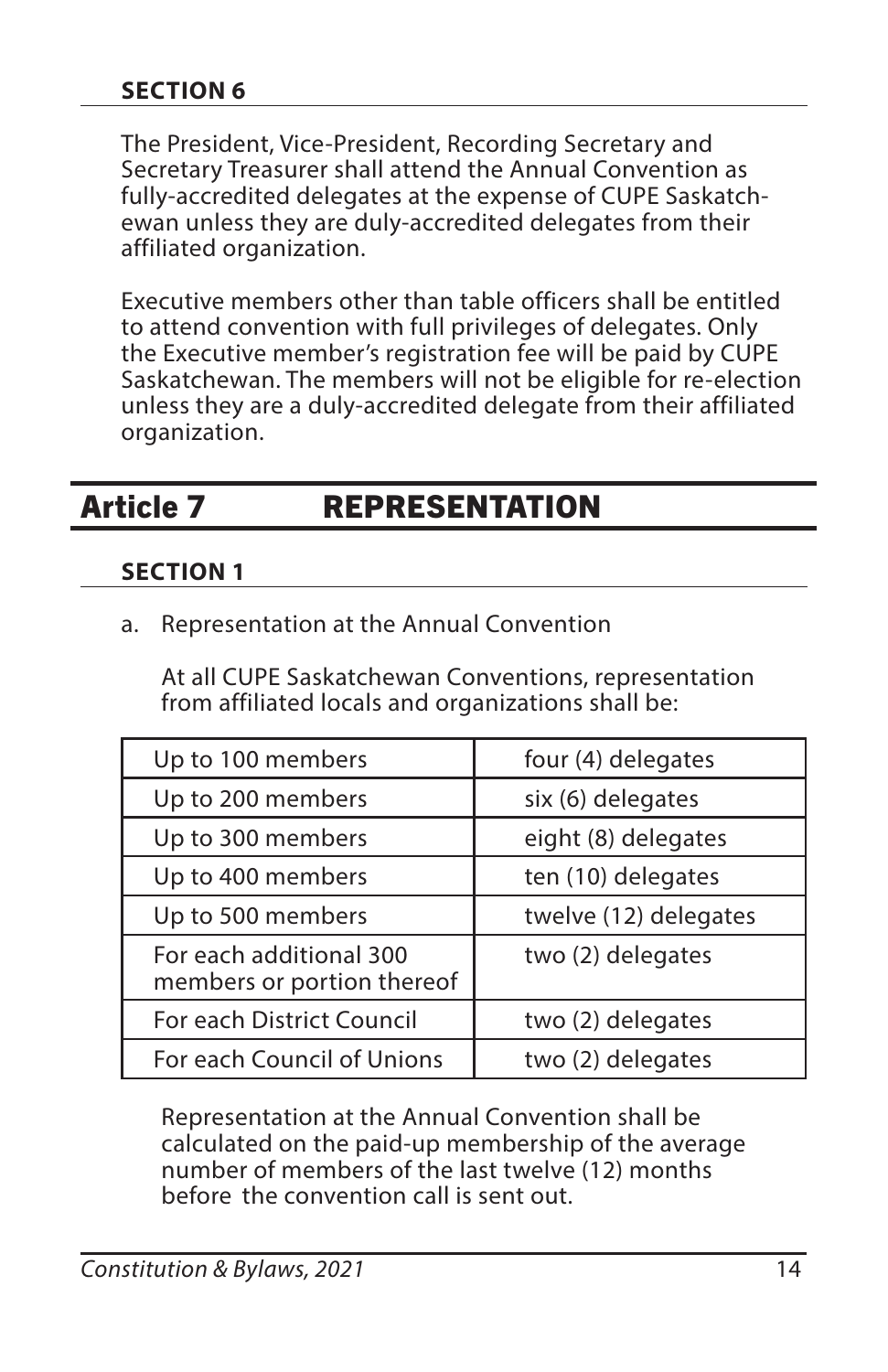### b. Additional Young Worker Credentials

At all CUPE Saskatchewan Conventions, representation from affiliated locals and organizations shall be:

| Up to and including 1000 members | one (1) Young<br>Worker delegate  |
|----------------------------------|-----------------------------------|
| Over 1000 members                | two (2) Young<br>Worker delegates |

Representation at the Annual Convention shall be calculated on the paid-up membership of the average number of members of the last twelve (12) months before the convention call is sent out.

### **SECTION 2**

Credentials must be received by the Secretary-Treasurer not later than fourteen (14) days prior to the opening of the convention. Credentials received after this date will be accepted at the discretion of the CUPE Saskatchewan Executive Board.

### **SECTION 3**

No credential shall be accepted from any member who is in full or part-time employment of the Canadian Union of Public Employees.

### **SECTION 4**

Delegates from locals which are more than two (2) months in arrears with per capita taxes to CUPE National or CUPE Saskatchewan shall not be seated as voting delegates, but as visitors.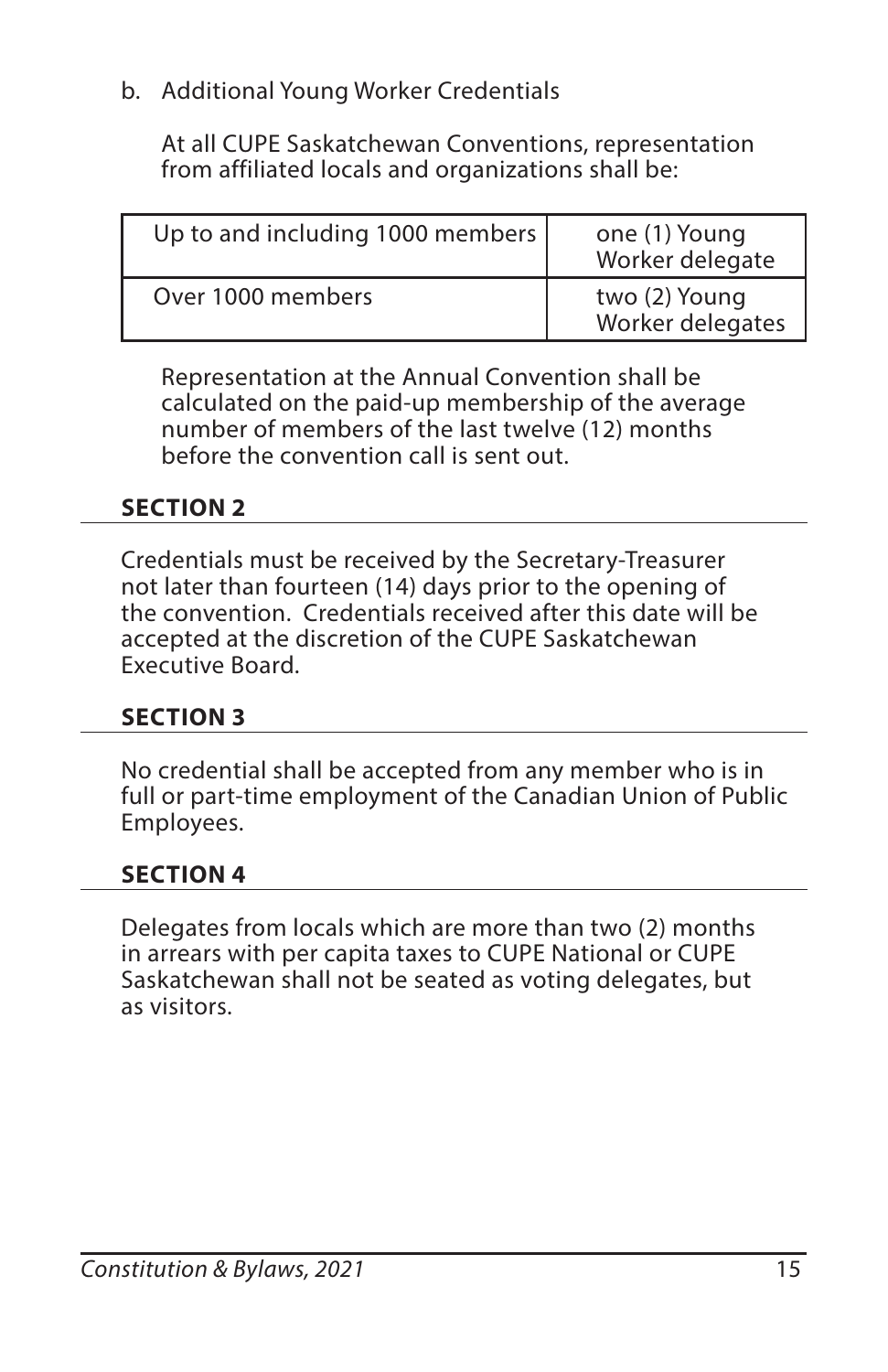# <span id="page-20-0"></span>Article 8 DUTIES AND OPERATIONS OF TABLE OFFICERS, EXECUTIVE BOARD AND COMMITTEES

### **SECTION 1**

#### Executive Board

- a. The Executive Board shall meet not less than three (3) times between conventions.
- b. Quorum shall consist of 50% of Executive Members including two (2) Table Officers.
- c. The Executive Board shall carry out the decisions of the Annual Convention and the business of CUPE Saskatchewan between conventions.

### Creation and Dissolution of Committees

- a. The Executive Board of CUPE Saskatchewan shall have the power to establish committees whenever it becomes necessary. The Executive Board will instruct each committee on its duties and committees shall report to the CUPE Saskatchewan Executive Board.
- b. The CUPE Saskatchewan Executive Board reserves the right to dissolve any committee by two thirds (2/3) majority vote of the CUPE Saskatchewan Executive Board.

### Operations of Committees

a. A CUPE Saskatchewan Executive Board Member shall be a liaison to each committee. The Table Officers of CUPE Saskatchewan shall be ex officio members of all committees.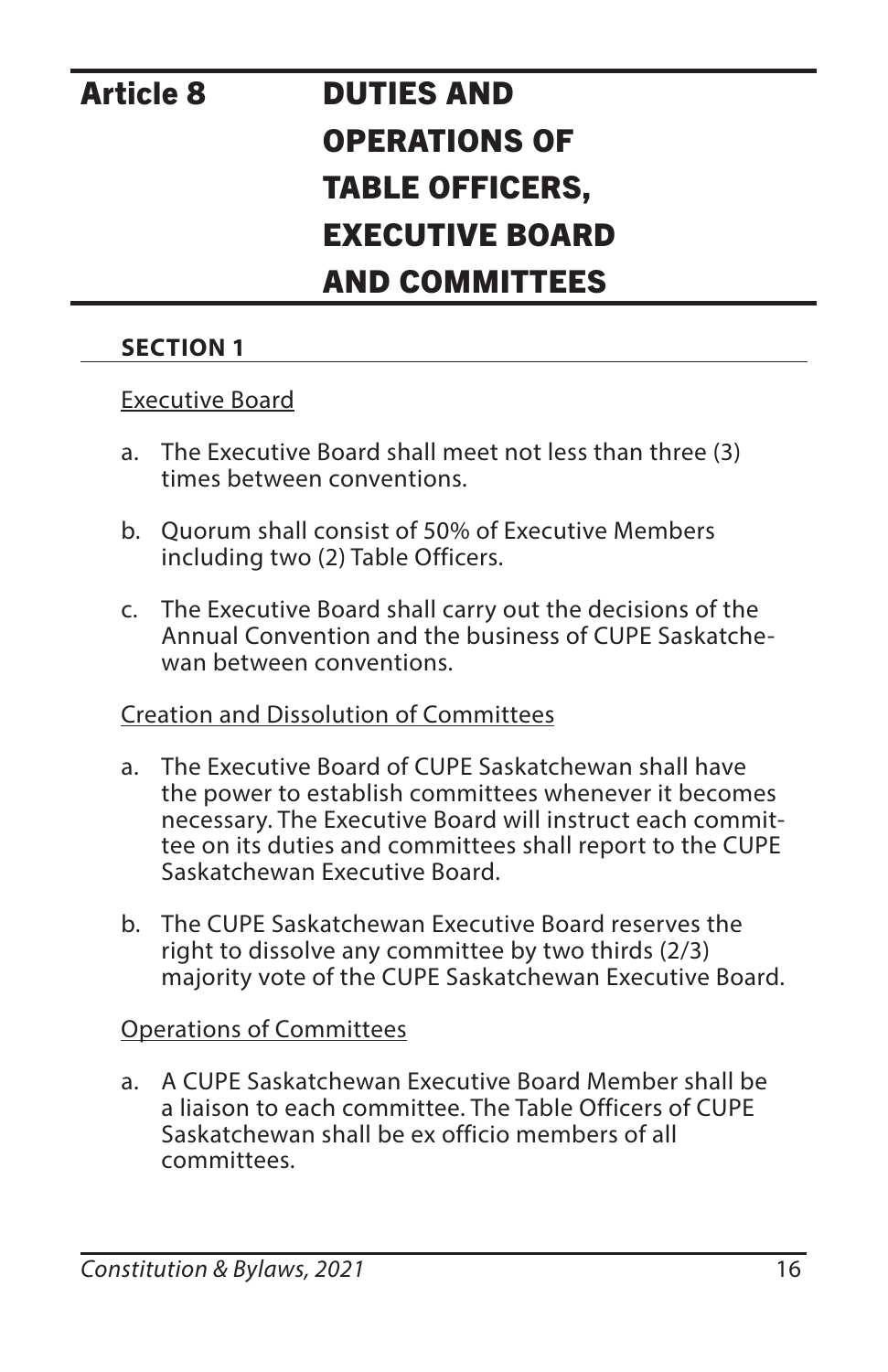- b. The Executive Board may grant approval for a standing committee to hold a conference to deal with issues within the committee's mandate. Each conference shall be completely self-supporting as is practicable.
- c. Committees established by the CUPE Saskatchewan Executive Board shall call meetings through the Recording Secretary of the CUPE Saskatchewan and shall submit signed copies of minutes of all meetings held to the Recording Secretary of CUPE Saskatchewan. Any funds raised by the committee for use on their own projects shall be held by the Secretary-Treasurer of CUPE Saskatchewan.
- d. A quorum shall be any number amounting to more than one-half (1/2) of the committee membership.

### **SECTION 2 PRESIDENT**

The President shall perform all duties as follows:

- Preside at all meetings of CUPE Saskatchewan;
- Sign all financial orders authorized by the Convention or Executive Board;
- Perform any other business related to their office;
- Call meetings of the Executive Board according to the Constitution. The President may call special meetings if necessary or at the request of at least half of the Executive Board members;
- Establish ad hoc committees through appointment;
- Appoint members of affiliated bodies to fill vacancies for unexpired committee and Executive Board terms in case of emergencies; and
- Appoint a member to fill a vacancy for the office of Secretary-Treasurer and perform those duties until a successor is elected. It shall be the duty of the President to issue within fourteen (14) days of the date of vacancy, a call for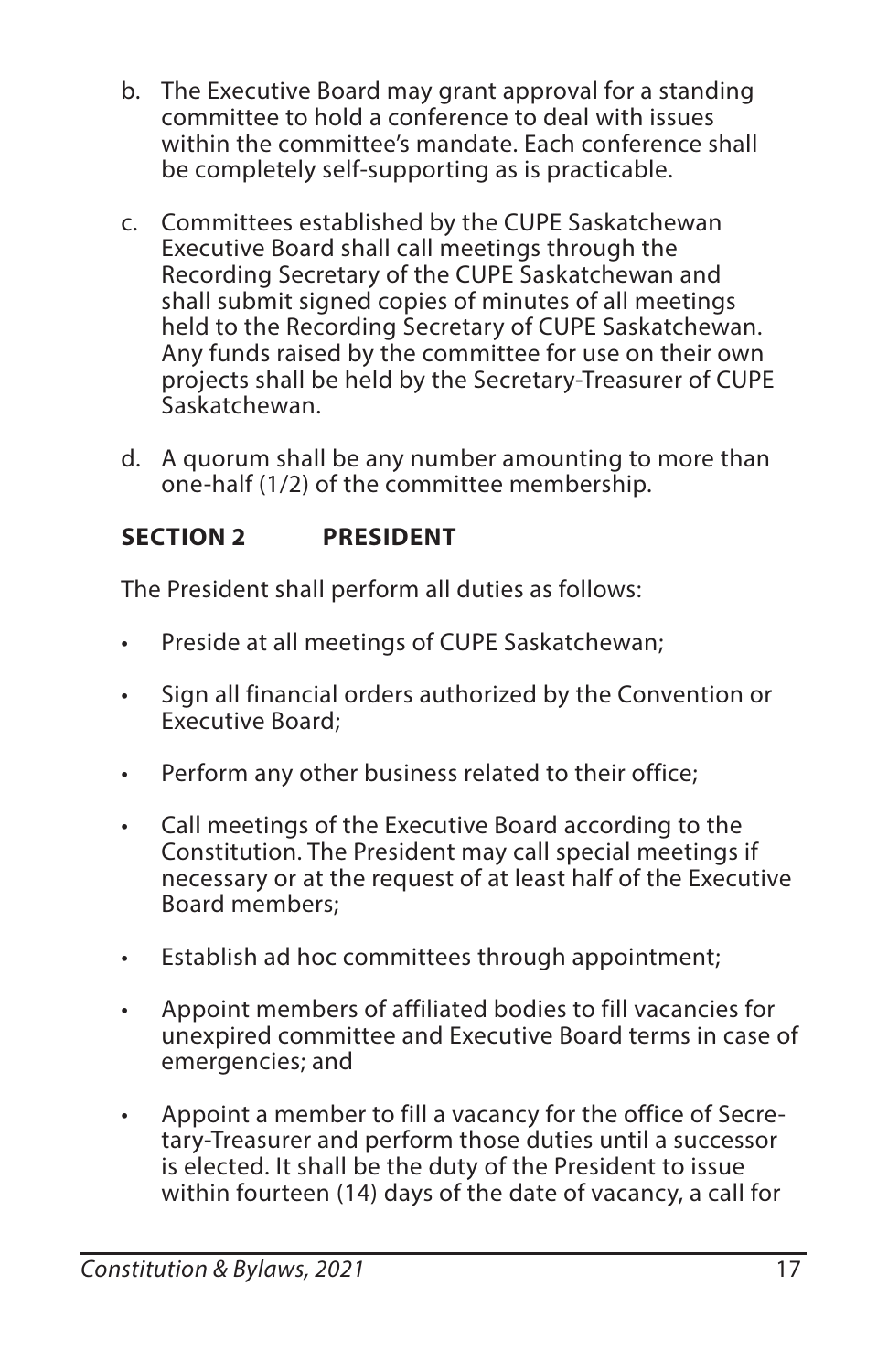a meeting of the Executive Board, upon fourteen (14) days notice for the purpose of electing an officer to fill said vacancy until the following convention, at which time an election or by-election will be held to fill the office of the Secretary-Treasurer.

### **SECTION 3 VICE-PRESIDENT**

The Vice-President shall perform all duties as follows:

- Assist the President in the performance of their duties. Call and chair all meetings at the request of the President, or in the President's absence;
- Fill a vacancy for the office of President and perform those duties until the Convention immediately following the appointment, at which time an election (in even-numbered years) or by-election (in odd-numbered years) will be held to fill the role of President;
- Perform other duties as directed by the Convention or Executive Board;
- Act as liaison between the table officers and all CUPE Saskatchewan committees;
- Chair ad hoc committees; and
- Fill a vacancy for the chair of any standing committee in case of emergency.

### **SECTION 4 RECORDING SECRETARY**

The Recording Secretary shall perform all duties as follows:

- Keep a correct and impartial record of the proceedings of the Annual Convention and all meetings of CUPE Saskatchewan;
- Issue notices of meetings and attend to correspondence generally;
- Keep the President and Executive Board members informed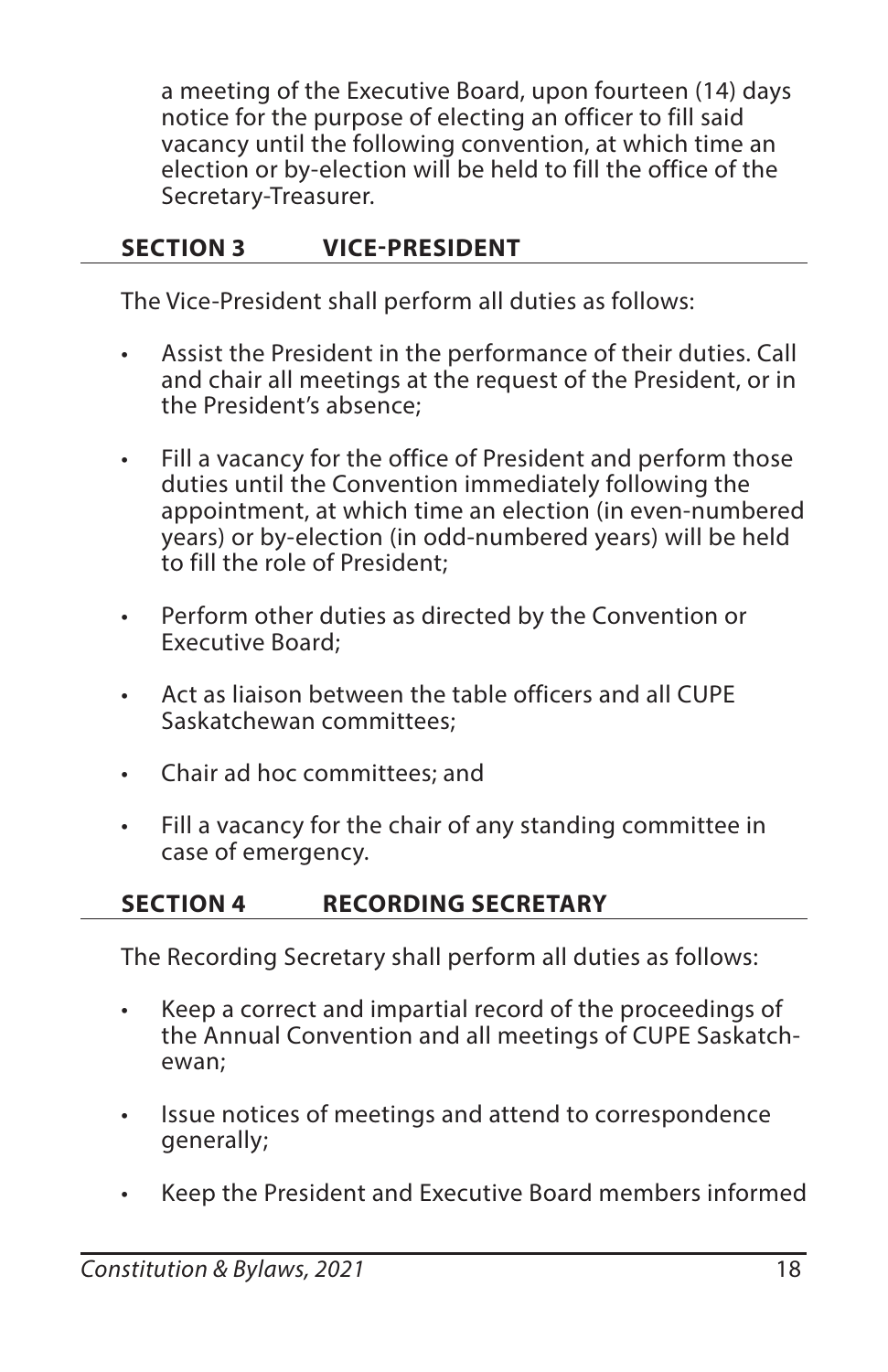of important correspondence and forward to them copies of all minutes;

- Perform other duties as directed by the Convention and Executive Board; and
- In the event of a vacancy of both the offices of the President and Vice-President, assume the office of the President until the next Convention; at which time elections or by-elections will be held.

### **SECTION 5 SECRETARY-TREASURER**

The Secretary-Treasurer shall perform all duties as follows:

- Keep and maintain a record of all income and expenditures of CUPE Saskatchewan;
- Have the necessary books and statements audited by the Trustees according to the Canadian Union of Public Employees Constitution (Article B.3.11);
- Produce detailed financial statements at the Annual Convention and Executive Board meetings;
- Hold the funds of various committees and CUPE Saskatchewan functions and prepare financial statements as directed;
- Place all per capita dues collected and monies in appropriate accounts in a credit union or chartered bank;
- Pay all authorized expenditures by cheque;
- Be a signing officer for all financial transactions;
- Be bonded through the master bond held by the National Office, and any Secretary-Treasurer who cannot qualify for the bond shall be disqualified from office;
- Perform other duties as directed by the Convention and Executive Board;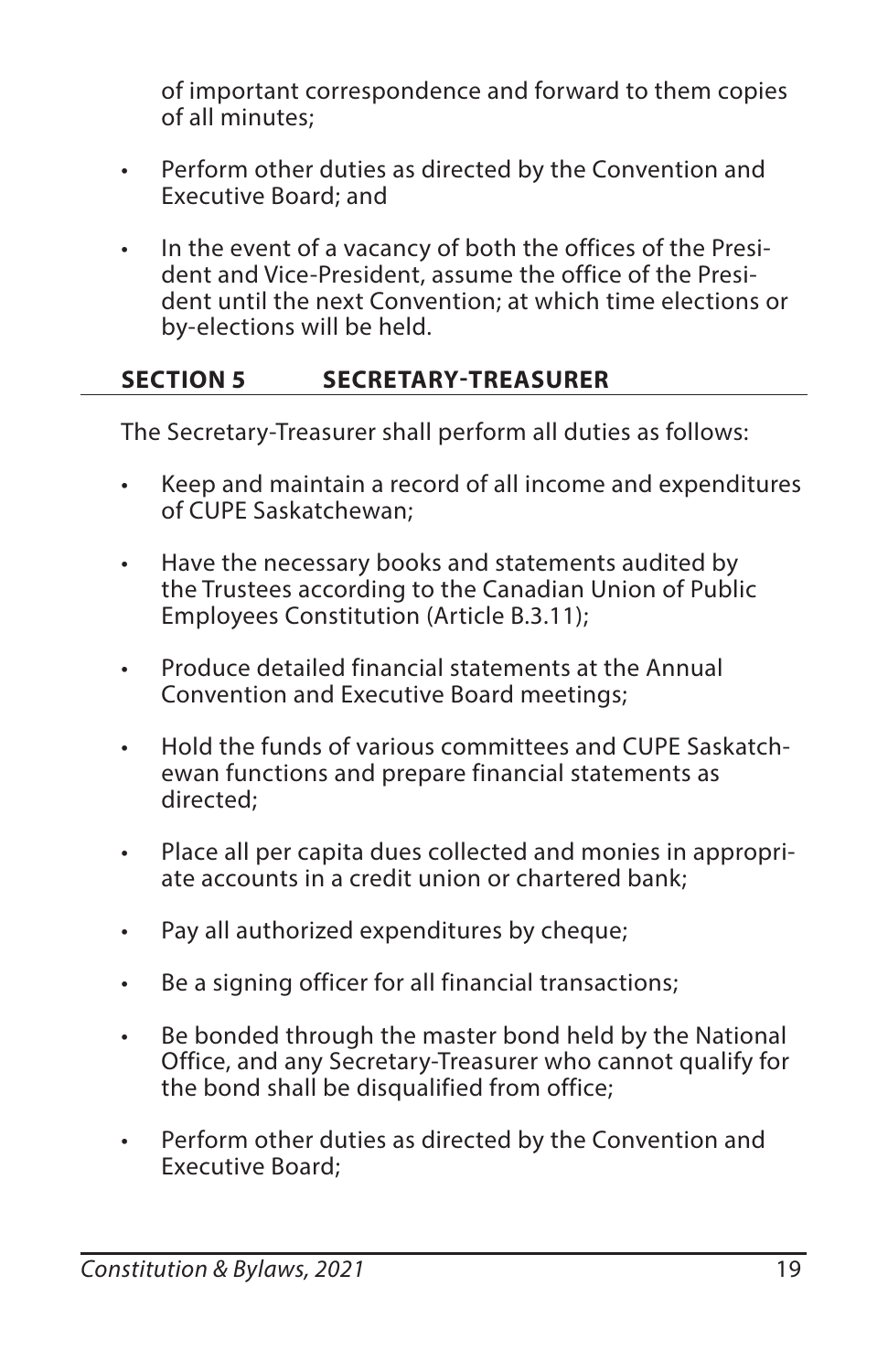- Present an annual budget to the Convention for approval;
- Close the books of CUPE Saskatchewan at the end of the fiscal year. The fiscal year shall be January 1 to December 31; and
- Record receipts and expenditures under the year in which the transaction occurred. Funds received or paid after December 31 shall not be reported in the statement to the Convention.

### **SECTION 6 SECTORAL EXECUTIVE MEMBER**

The Sectoral Executive member shall perform all duties as follows:

- Represent the interests of all CUPE members in Saskatchewan;
- Maintain communication with the occupational steering committee or councils that represents their sector;
- Keep the Executive Board informed of matters affecting their sector or sectoral group;
- Keep their sector or sectoral group informed of the plans and aims of CUPE Saskatchewan and the issues affecting other occupational groups;
- Attend meetings of the Executive Board whenever called;
- Perform other duties as directed by the Convention or the Executive Board.

### **SECTION 7 INDIGENOUS EXECUTIVE MEMBER**

The duties of the Indigenous Executive Member are as follows:

- Maintain communication with members from their caucus by holding at least one information meeting per year;
- Maintain communication with First Nations, Métis, and anti-racist organizations;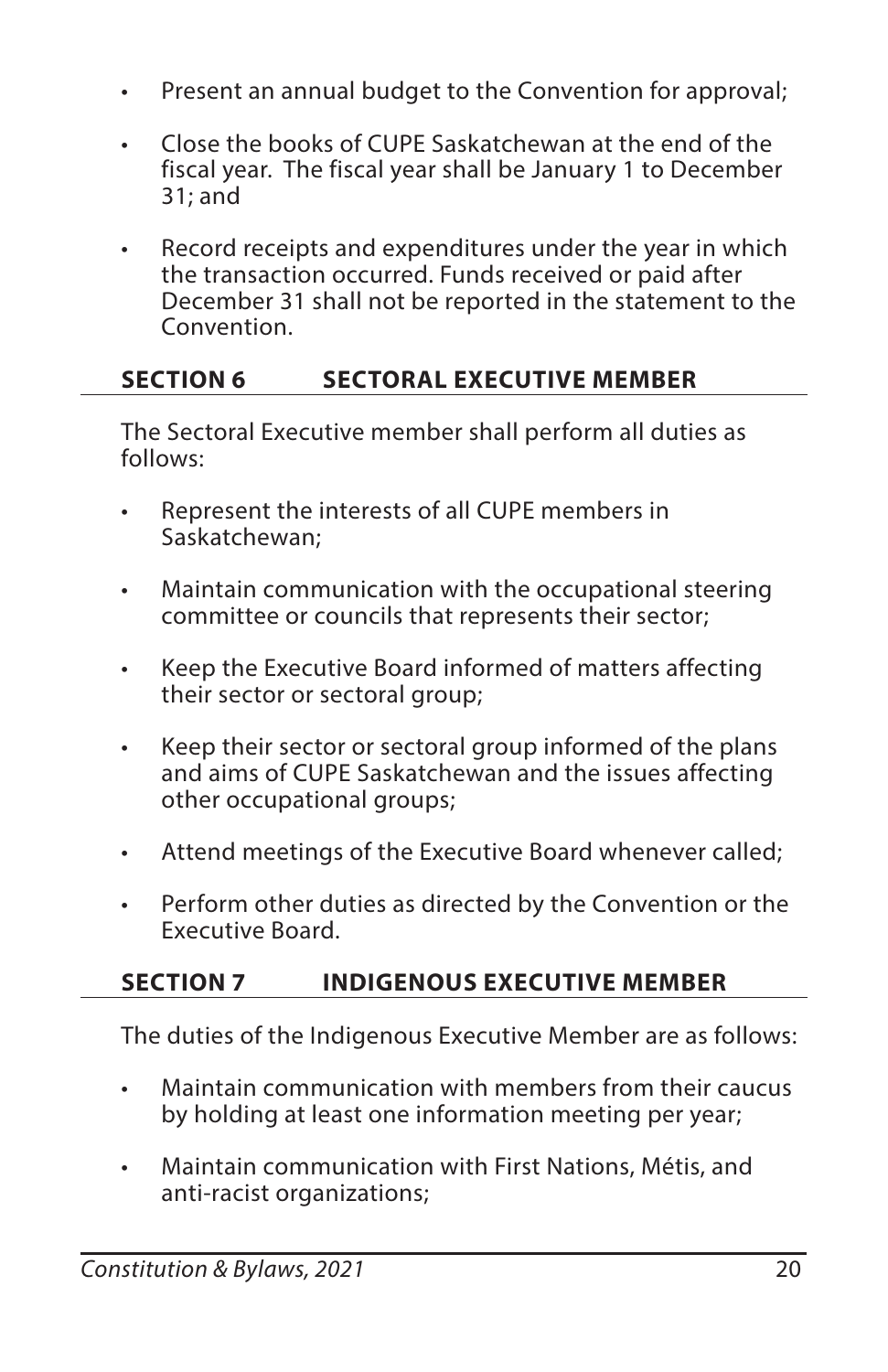- Keep the executive board informed of issues which may affect Indigenous workers;
- Fill the Indigenous executive member's seat and attend meetings of the executive board whenever called;
- Perform such other duties as may be directed by the convention or executive board;
- Engage in ongoing self-development and education on anti-racism and emerging trends;
- Liaise between the executive board and Indigenous council committee, communicating recommendations for plans of action from the committee to the executive board;
- Work for the integration of an Indigenous perspective in CUPE's work;
- Promote the profile and work of CUPE Saskatchewan and the Indigenous council committee outside of CUPE; and
- Promote the Indigenous education of the executive members on Indigenous issues.

### **SECTION 8 WORKER WITH DISABILITY EXECUTIVE MEMBER**

The duties of the Worker with Disability Executive member are as follows:

- Maintain communication with members from their caucus;
- Maintain communication with disabled groups;
- Maintain communication with other Workers with Disability committees within the labour movement;
- Keep the executive board informed of issues affecting Workers with Disability in the public sector;
- Attend meetings of the executive board whenever called; and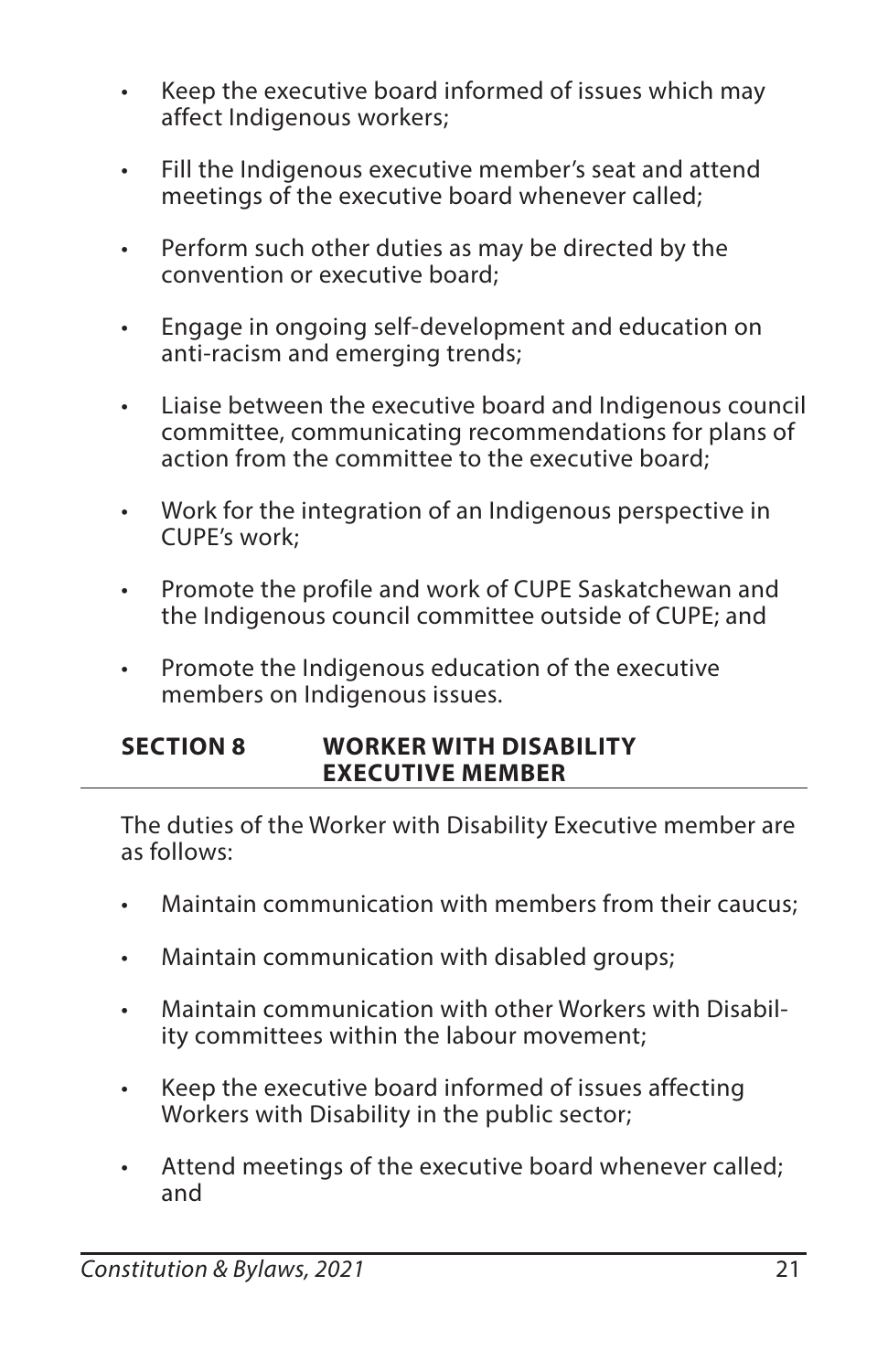• Perform duties as directed by the convention or the executive board.

### **SECTION 9 LGBTQ2+ EXECUTIVE MEMBER**

The duties of the LBGTQ2+ Executive Member are as follows:

- Maintain communication with members from their caucus;
- Maintain communication with LGBTQ2+ groups;
- Maintain communication with other LGBTQ2+ committees within the labour movement;
- Keep the executive board informed of issues affecting LGBTQ2+ workers in the public sector;
- Attend meetings of the executive board whenever called; and
- Perform duties as directed by the convention or the executive board.

### **SECTION 10 RACIALIZED EXECUTIVE MEMBER**

The duties of the Racialized Executive Member are as follows:

- Maintain communication with members from their caucus;
- Maintain communication with Racialized groups;
- Maintain communication with other Racialized committees within the labour movement;
- Keep the executive board informed of issues affected racialized workers in the public sector;
- Attend meetings of the executive board whenever called; and
- Perform duties as directed by the convention or the executive board.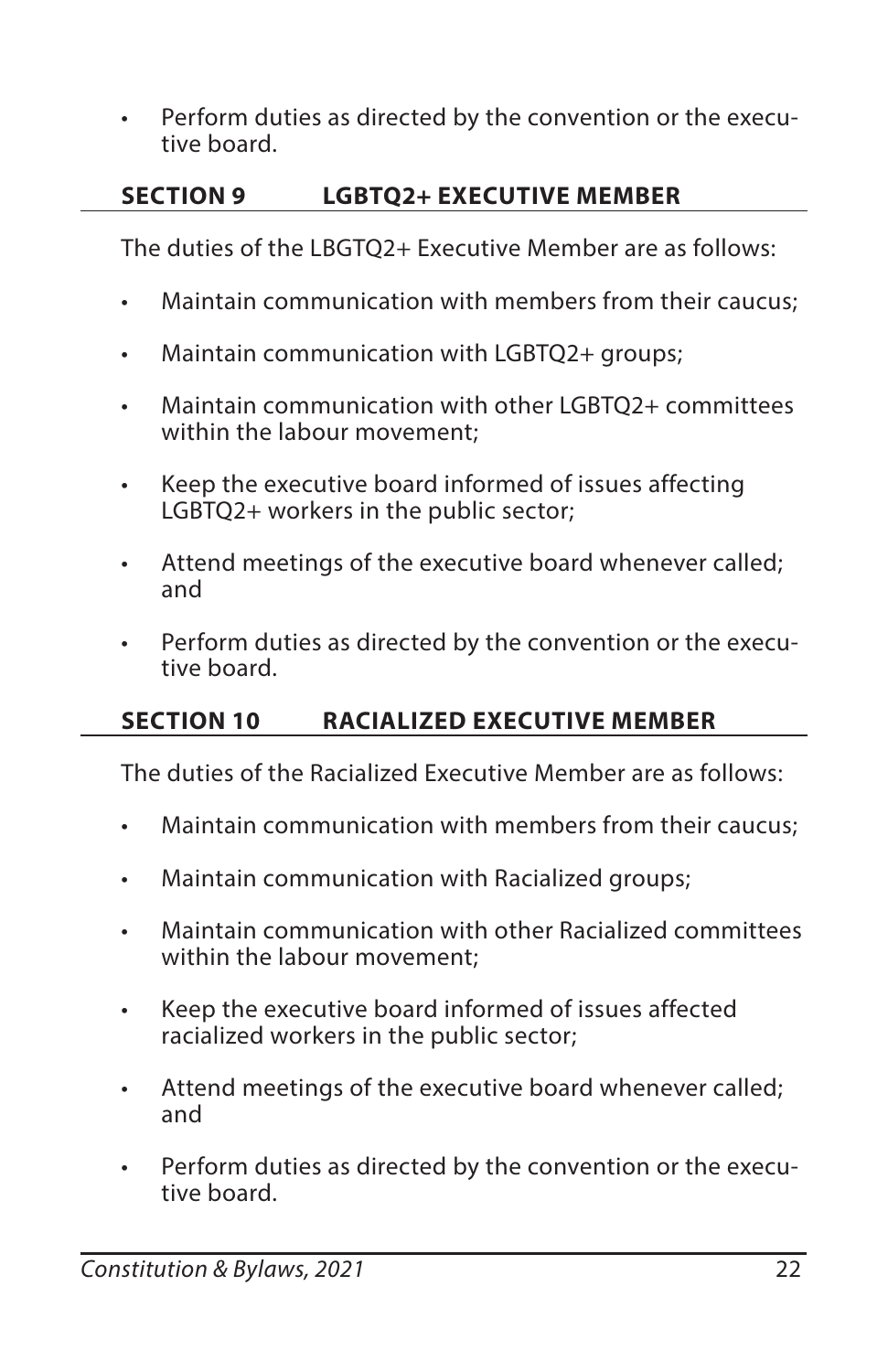### **SECTION 11 YOUNG WORKER EXECUTIVE MEMBER**

The Young Worker Executive member shall perform all duties as follows:

- Maintain communication with members from their caucus;
- Maintain communication with young workers, youth and student organizations;
- Maintain communication with other youth groups within the labour movement;
- Keep the executive board informed of issues affecting young workers in the public sector;
- Attend meetings of the executive board whenever called; and
- Perform duties as directed by the convention or the executive board.

### **SECTION 12 TRUSTEES**

The Trustees shall perform all duties as follows:

- Audit the books of the Secretary-Treasurer and exercise general supervision over the property of CUPE Saskatchewan;
- Examine the books and records of the Secretary-Treasurer and inspect or examine all properties, bonds and other assets of CUPE Saskatchewan at least half-yearly or every six months, and report to the next Executive Board meeting of their findings;
- Submit a transcription of their reports to the Annual Convention and to the National Secretary-Treasurer of the Canadian Union of Public Employees;
- Audit the books of all occupational committees referred to in Article 18, Section 3;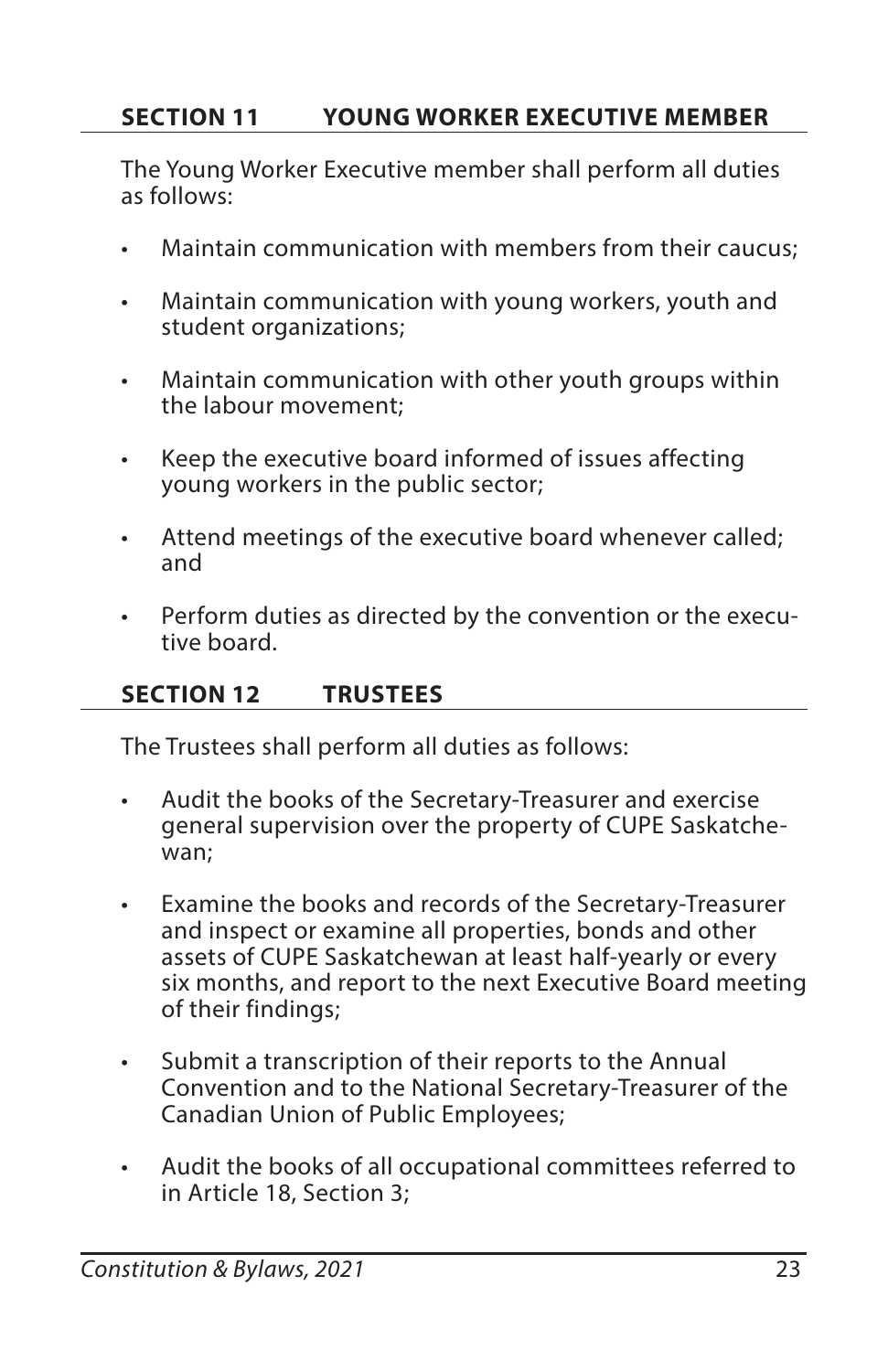- <span id="page-28-0"></span>• Perform any other duties directed by the Convention or Executive Board;
- Perform an audit of CUPE Saskatchewan's books and records and all Occupational Groups referred to in Article 18 twice each year (approximately one month prior to the Convention and approximately six months prior to the Convention).

#### **SECTION 13 PARTICIPATION OF ELECTED AND APPOINTED MEMBERS**

Where Executive Board members, committee members or trustees are absent from three (3) meetings or events during their term at which attendance is required by the President, their seat shall be considered vacant and be filled by the provisions of the Constitution.

This excludes absences for which sufficient notice is provided to the Recording Secretary or for which reasonable circumstance exists.

In the case of disagreement with the President's ruling, members are entitled to appeal to the Executive Board.

### Article 9 REVENUE

### **SECTION 1**

The revenue of CUPE Saskatchewan shall be derived from a monthly levy, of .00065 of the average wage of the local membership of each affiliated local.

The levy for each month is due to CUPE Saskatchewan on the last day of the following month.

The books shall be set up in an Accounting Program that will have one General Account with Sub Accounts detailing the expenses of each sub account.

The Secretary-Treasurer shall track all voluntary contributions by the locals that will be placed in a sub account to be utilized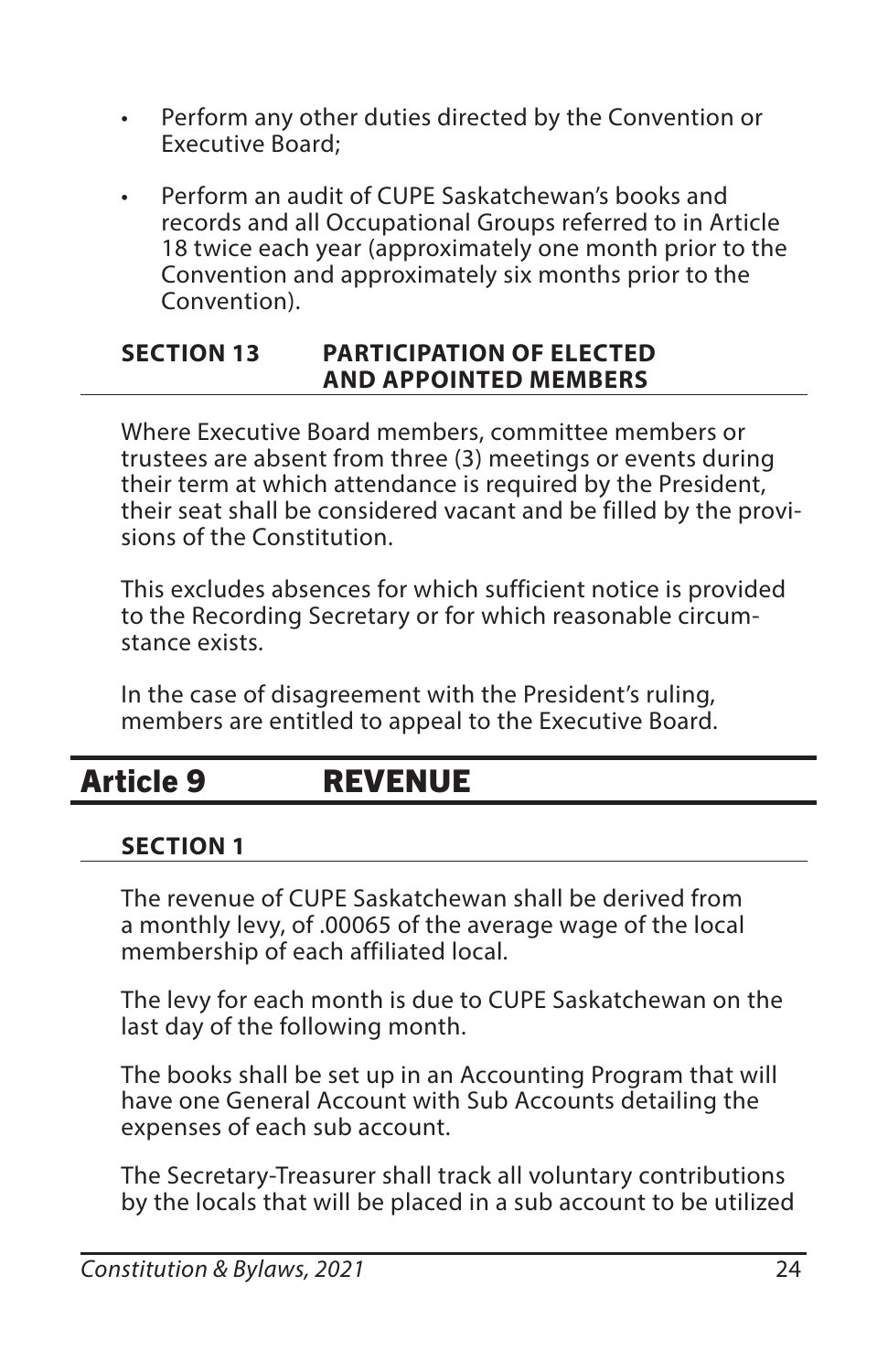on special CUPE Saskatchewan programs, Strike Appeals/ Donations and Cost Share Programs.

### **SECTION 2**

All District Councils, Service Divisions, and Councils of Unions shall pay an annual affiliation fee of \$25.

### **SECTION 3**

- a. All local unions that become two (2) months in arrears in their per capita tax to CUPE Saskatchewan shall be informed by letter from the Secretary-Treasurer that they are in arrears.
- b. Following this notification, should the dues not be paid by the end of the fourth (4th) month of being in arrears, the Secretary-Treasurer shall inform the Executive Board.
- c. Following notification of the Executive Board, the Secretary-Treasurer shall notify both the President and the Secretary-Treasurer of the local in arrears that they will be suspended from CUPE Saskatchewan for failing to pay their per capita tax owed, unless payment is made in full within fifteen (15) days of notification.
- d. If full payment is not made to CUPE Saskatchewan within the fifteen (15) days, the local union shall be suspended from CUPE Saskatchewan.
- e. Should a local union wish to become re-affiliated to CUPE Saskatchewan following suspension, the terms and conditions shall be negotiated between the Executive Board of CUPE Saskatchewan and the local union Executive Board.

### **SECTION 4**

Each local, as defined under Section 13.1(d) of the National Constitution, involved in a strike or lockout may seek a prorated reduction of per capita tax from the CUPE Saskatchewan President or the CUPE Saskatchewan Secretary-Treasurer, based on the number of days off work as a result of the strike or lockout.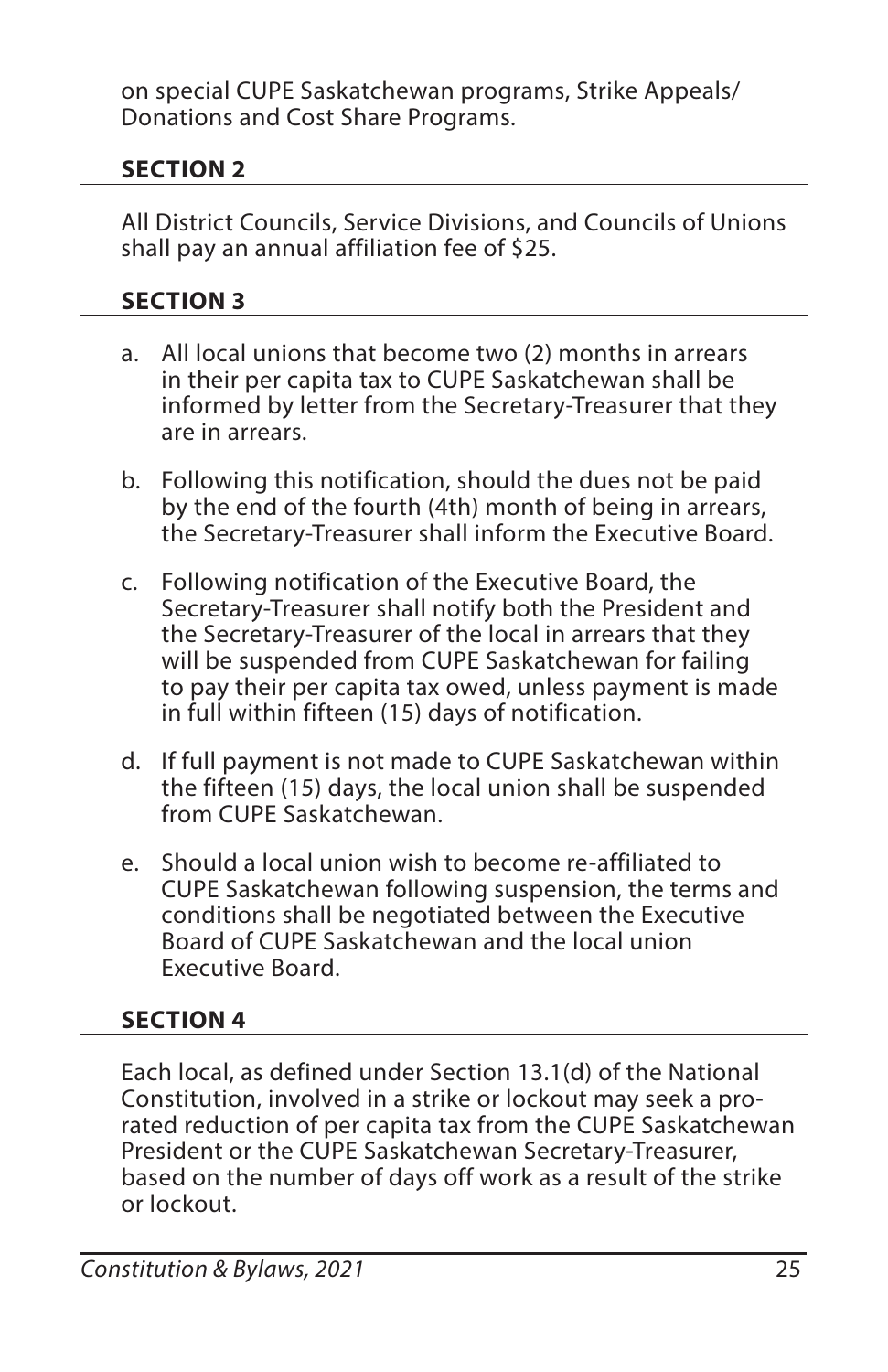### <span id="page-30-0"></span>Article 10 SIGNING OFFICERS

There shall be four (4) signing officers of CUPE Saskatchewan. The signing officers shall be the four table officers of CUPE Saskatchewan. The Secretary-Treasurer and one other signing officer shall sign each cheque. The President shall be the second officer to sign each cheque unless they are not available.

### Article 11 OUT OF POCKET EXPENSES

### **SECTION 1**

The following out-of-pocket expenses shall be provided per month:

| President                  | \$350 |
|----------------------------|-------|
| Secretary-Treasurer        | \$350 |
| Vice-President             | \$300 |
| <b>Recording Secretary</b> | \$300 |

### **SECTION 2 TRAVELLING EXPENSES**

Members required to travel on behalf of CUPE Saskatchewan shall be reimbursed as follows:

- a. When a meeting occurs outside a member's community of residence, but within Saskatchewan, and the member has to travel more than two (2) hours the day before the meeting they shall receive thirty dollars (\$30).
- b. When the meeting occurs in a member's community of residence the member shall receive thirty dollars (\$30) per day for time and expenses, plus any wages lost for attending the meeting.
- c. When a meeting occurs outside of the member's community of residence but inside Saskatchewan, the member shall receive fifty dollars (\$50) per day for time and expenses plus any lost wages for attending the meeting.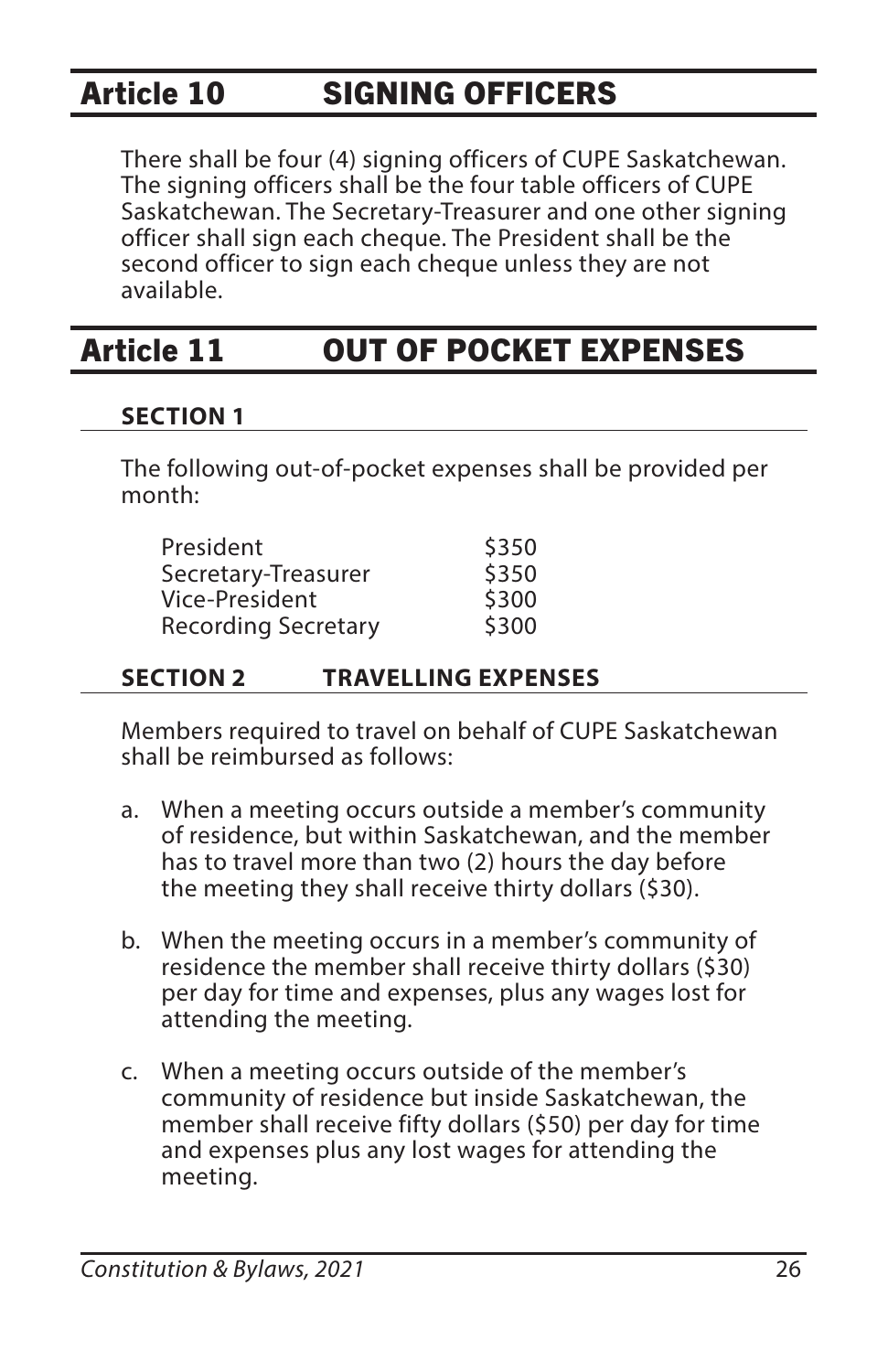- <span id="page-31-0"></span>d. When a meeting occurs outside of Saskatchewan, the member shall receive ninety dollars (\$90) per day for time and expenses, actual cost of hotel plus lost wages for attending the meeting.
- e. All members required to travel outside of their community of residence shall receive a travel allowance of forty-five cents (.45) per kilometre or the actual cost of transportation.
- f. Only expenses not paid by any other organization shall be claimed as an expense for reimbursement by CUPE Saskatchewan.

## Article 12 SMALL LOCAL ASSISTANCE

CUPE Saskatchewan shall reimburse affiliated Local Unions of fifty (50) full-time equivalent members or less up to one thousand two hundred and fifty dollars (\$1,250) for registration fees, paying lost wages, hotel and transportation of two (2) delegates to attend the CUPE Saskatchewan Convention and to attend any schools, conferences or educationals that CUPE Saskatchewan may conduct.

Requests for reimbursement are to be in the hands of the Secretary-Treasurer by the close of the convention, school or conference, provided that all locals applying for reimbursement shall have a dues structure of no less than 1.5 %.

The small local assistance may also be used for the Community Based Organization sector to attend their annual conference and the tri-union conference when it is held in conjunction with the annual conference.

The fund will have a cap of eighteen thousand and seven hundred and fifty dollars (\$18,750) per year. Each local will only be allowed to access the fund two (2) times per calendar year.

Locals are encouraged to car pool, share accommodations, etc.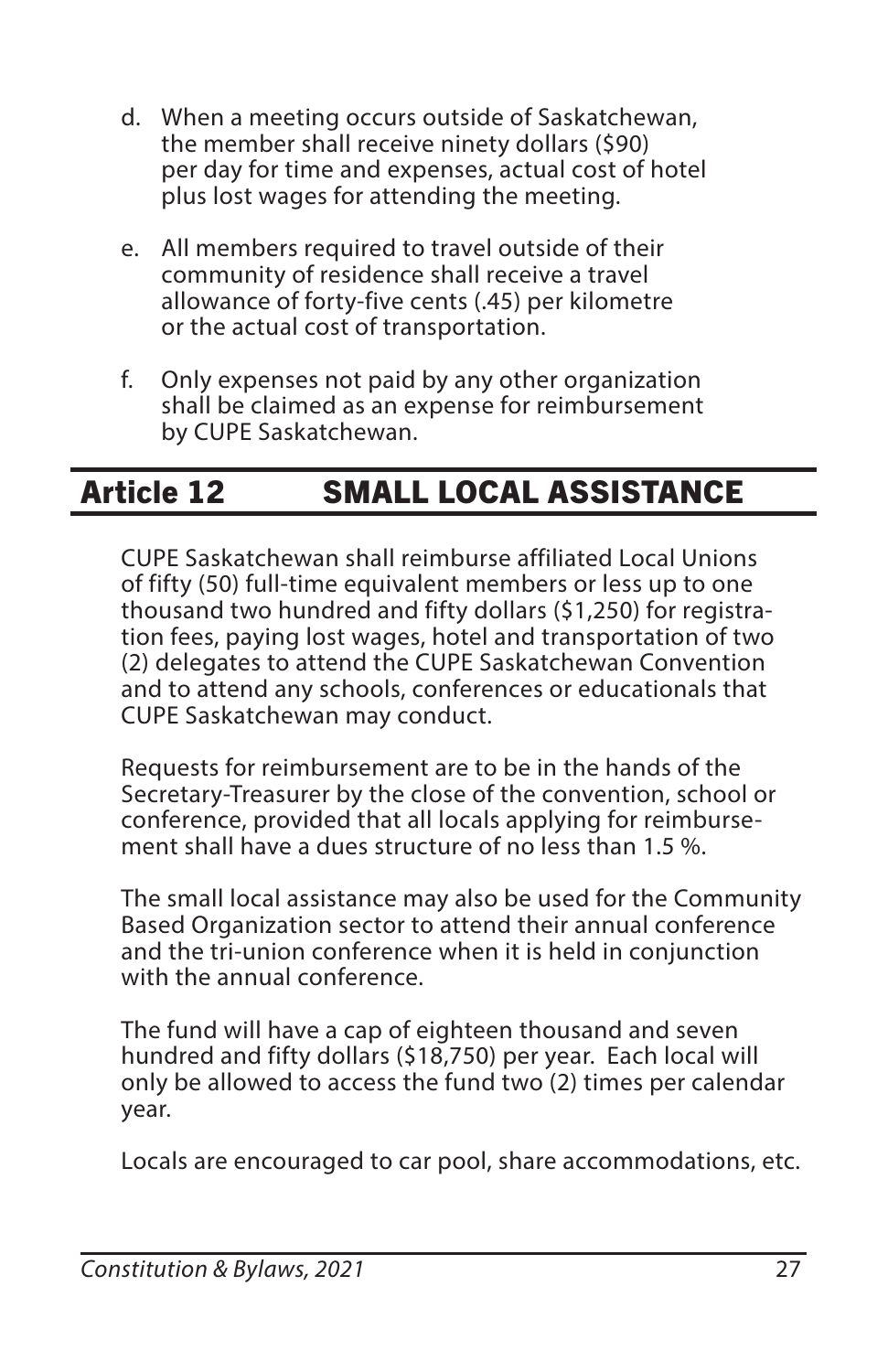### <span id="page-32-0"></span>Article 13 CHILD CARE EXPENSES

CUPE Saskatchewan shall reimburse at-home child care expenses, other than those expenses for receipted child care that exceeds their normal child care costs for delegates attending CUPE Saskatchewan sponsored conferences or conventions.

Delegates will be reimbursed to a maximum of \$50 per day per family upon submission of receipts and a child care expense form. The form must be signed by two table officers from the delegate's local and must be in the hands of the Secretary-Treasurer of CUPE Saskatchewan no later than thirty (30) days after the event for which expenses are claimed.

### Article 14 INSURANCE COVERAGE

All officers, committee members, and appointed officials of CUPE Saskatchewan, shall be insured under coverage available to union officers and delegates as arranged through a master policy held by the Canadian Union of Public Employees, Ottawa. As well, CUPE Saskatchewan shall obtain Workers' Compensation coverage for all CUPE Saskatchewan Executive and committee members.

### Article 15 CUPE SASKATCHEWAN **OPERATIONS**

The President shall be employed by CUPE Saskatchewan on a full-time basis. Terms and conditions of the President's employment are to be determined by the CUPE Saskatchewan executive.

An Executive Assistant/Editor shall be hired and a Secretary may be hired to carry out the business of CUPE Saskatchewan, including publishing a newsletter to be distributed to all affiliated locals as well as other duties as directed by the Executive.

CUPE Saskatchewan will bargain in good faith with the union chosen by its employees.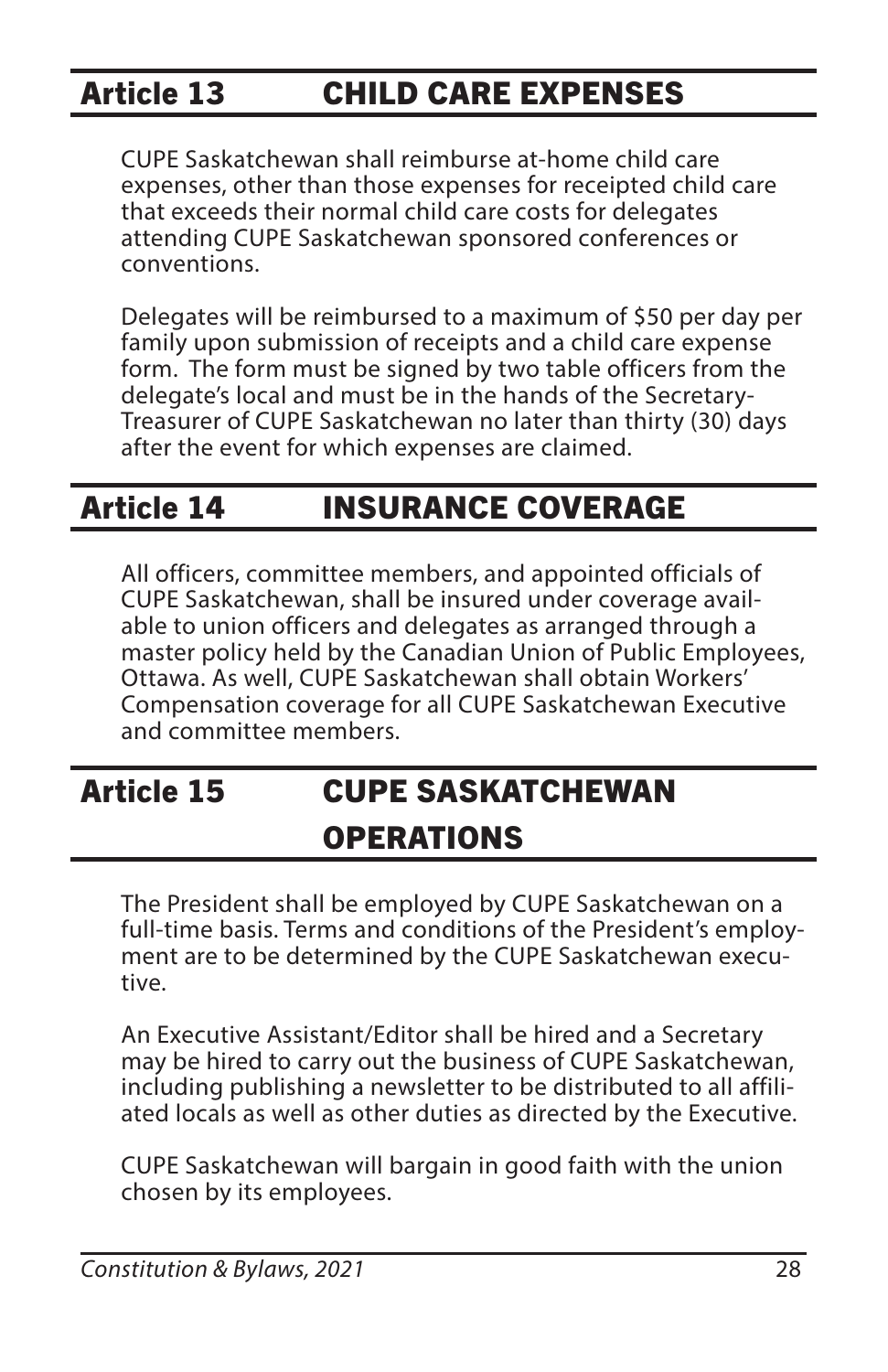### <span id="page-33-0"></span>Article 16 CUPE NATIONAL CONVENTION

The President shall be the accredited delegate to the National Convention of the Canadian Union of Public Employees. If the CUPE Saskatchewan President is unable to attend the convention, the delegate will be chosen by a majority of the Executive Board.

### Article 17 RECOGNITION OF LOCALS' LEGISLATED **COMMITTEES**

Saskatchewan OHS legislation requires that worker members on joint committees be elected or appointed in accordance with the Constitution of the Trade Union of which the workers are members.

The CUPE Saskatchewan Constitution requires that all worker members of the Joint OHS Committees be elected from the membership they represent and/or appointed by the Local Union Executive.

### Article 18 CONSTITUTION

### **SECTION 1 READING OF THIS CONSTITUTION**

For the purpose of clarification, it is understood that the word they wherever it appears in this Constitution shall apply and refer to persons of any gender.

### **SECTION 2 CONSTITUTIONAL AMENDMENTS**

This Constitution can only be altered or amended by a two-thirds (2/3) majority vote of the delegates present at a regular convention of CUPE Saskatchewan.

### **SECTION 3 STEERING COMMITTEE CONSTITUTIONS**

Occupational groups may amend their by-laws subject to the approval of the Executive Board and National President regardless of Section 2.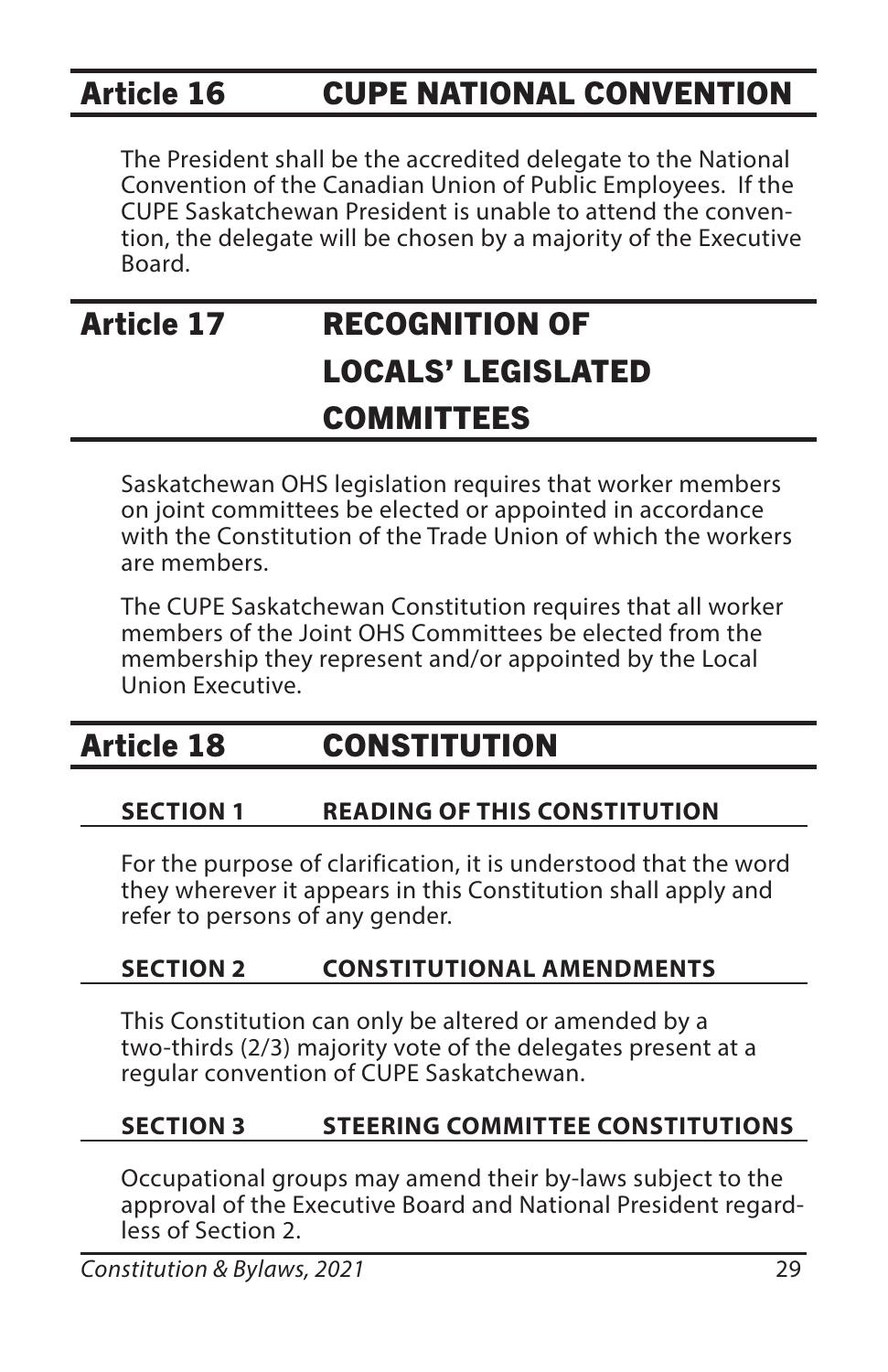### <span id="page-34-0"></span>**SECTION 4 INCLUSION OF OCCUPATIONAL GROUPS**

The terms of reference of the Municipal, Education, Library, and CUPE CBO Workers of Saskatchewan, and any other occupational group not holding a direct charter shall be part of this Constitution. However, changes and amendments to their respective bylaws can be made subject to the approval of the CUPE Saskatchewan Executive Board and National President.

### APPENDIX "A" RULES OF ORDER

- 1. If a delegate is called to order while speaking they shall be seated, if requested by the Chair, until the question of order has been decided by the chairperson.
- 2. If one or more delegates rise to speak at the same time, the chairperson shall decide who is entitled to speak first.
- 3. No delegate shall interrupt another except to make a point of order.
- 4. A delegate shall not speak more than once regarding a question until everyone else who wishes to speak has had a chance to do so.
- 5. A delegate who is making a motion is allowed five (5) minutes to speak. A delegate speaking to a motion is allowed three (3) minutes to speak.
- 6. When there is a question pending before the convention, no motion shall be in order except the following:
	- to adjourn;
	- to refer;
	- for the previous question;
	- to postpone indefinitely;
	- to postpone for a certain time;
	- to divide or amend; and
	- which motions take precedence in the order named.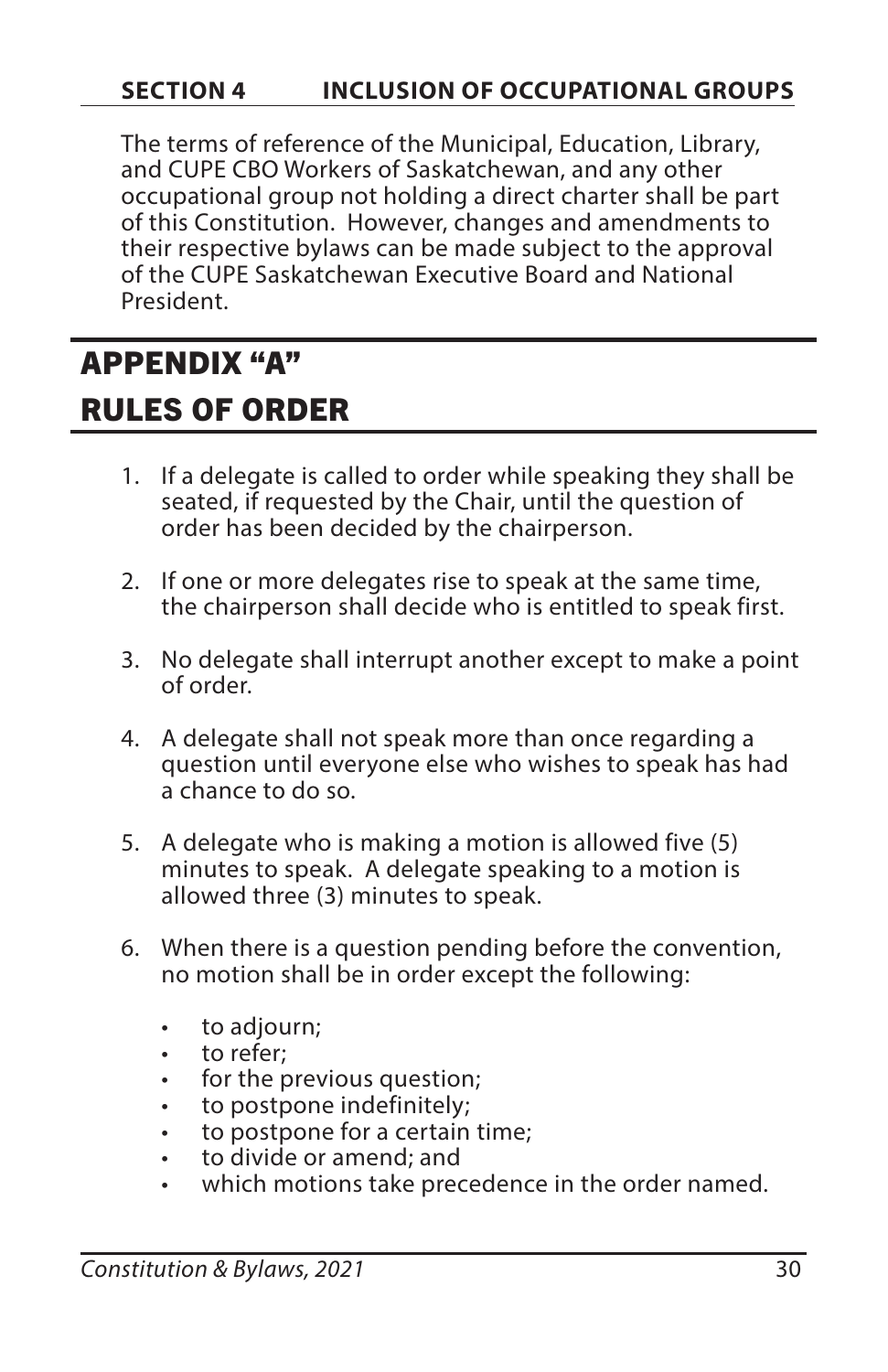- 7. Following a passed motion to refer, instructions for consideration may be given to the resolutions committee.
- 8. A motion to reconsider shall only be entertained if the moving delegate and seconding delegate voted in the majority. The motion to reconsider must receive a two -thirds (2/3) majority to be carried. Such a motion will only be considered directly following the vote in question, or at the discretion of the Chair.
- 9. Committee reports are not subject to amendment unless the amendment is acceptable to the committee. However, a motion to refer the report back to the committee for reconsideration is in order.
- 10. Delegates who wish to speak shall announce their name and that of the local or organization they represent once they have been recognized by the chairperson.
- 11. Canadian Union of Public Employees staff will be given full voice but no vote on all items before the convention.
- 12. All rules and proceedings of debate not herein provided for shall be decided in accordance with Bournoit's Rules of Order.
- 13. All observers shall have to right to voice, but not to vote.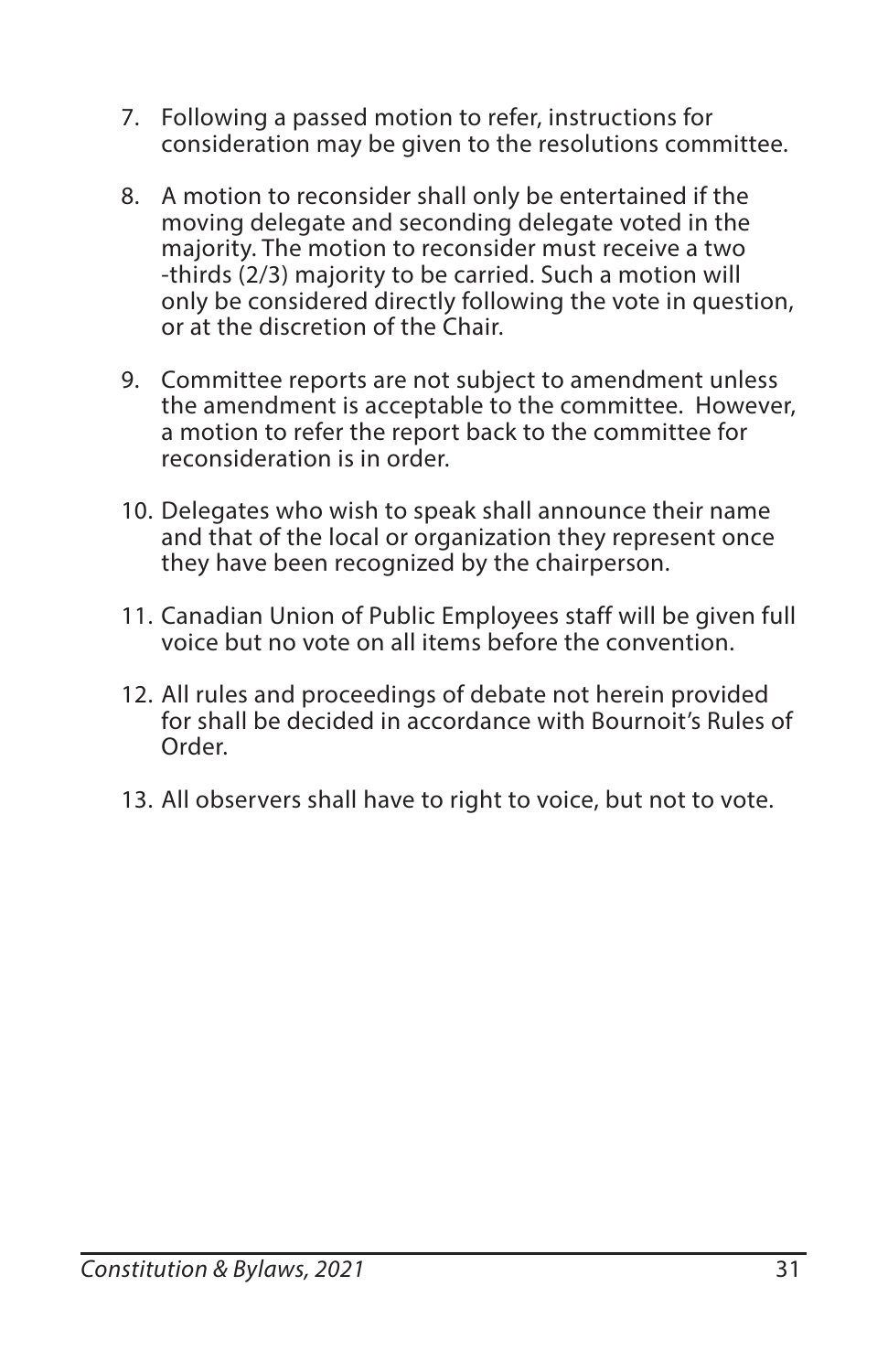### <span id="page-36-0"></span>APPENDIX "B" FINANCIAL POLICIES

### **STRIKE FUND POLICY**

CUPE Saskatchewan will set the following guidelines in order to provide assistance to members of Saskatchewan CUPE Locals who are in a strike/lockout situation.

- 1. CUPE Saskatchewan will provide a financial donation to the local when job action is initiated.
- 2. CUPE Saskatchewan will provide support at the picket lines and ensure at the Local's request there is representation from CUPE Saskatchewan leadership when the local has initiated media releases, local initiatives and or rallies.
- 3. If the picket line is outside of Regina, CUPE Saskatchewan may arrange a CUPE Saskatchewan Executive Board meeting in the community so the provincial Executive is able to provide support at the picket line. Executive and committee members are encouraged in setting time on the agenda to attend the picket line for support when a meeting is held in the location of the Local's job action.
- 4. CUPE Saskatchewan will, upon request, send out a financial appeal to all CUPE locals in the province to assist in the cost of the job action.
- 5. Financial appeals will call for local donations to be directed to the Local that is having job action. If any donations are forwarded to CUPE Saskatchewan the donation will be redirected to the Local.
- 6. At the Local's request CUPE Saskatchewan will collect financial donations and redirect donations to the local.
- 7. CUPE Saskatchewan will work with the Local and National Representative to ensure we can provide the support needed.
- 8. If the job action is for an extended period of time CUPE Saskatchewan will look at additional financial support.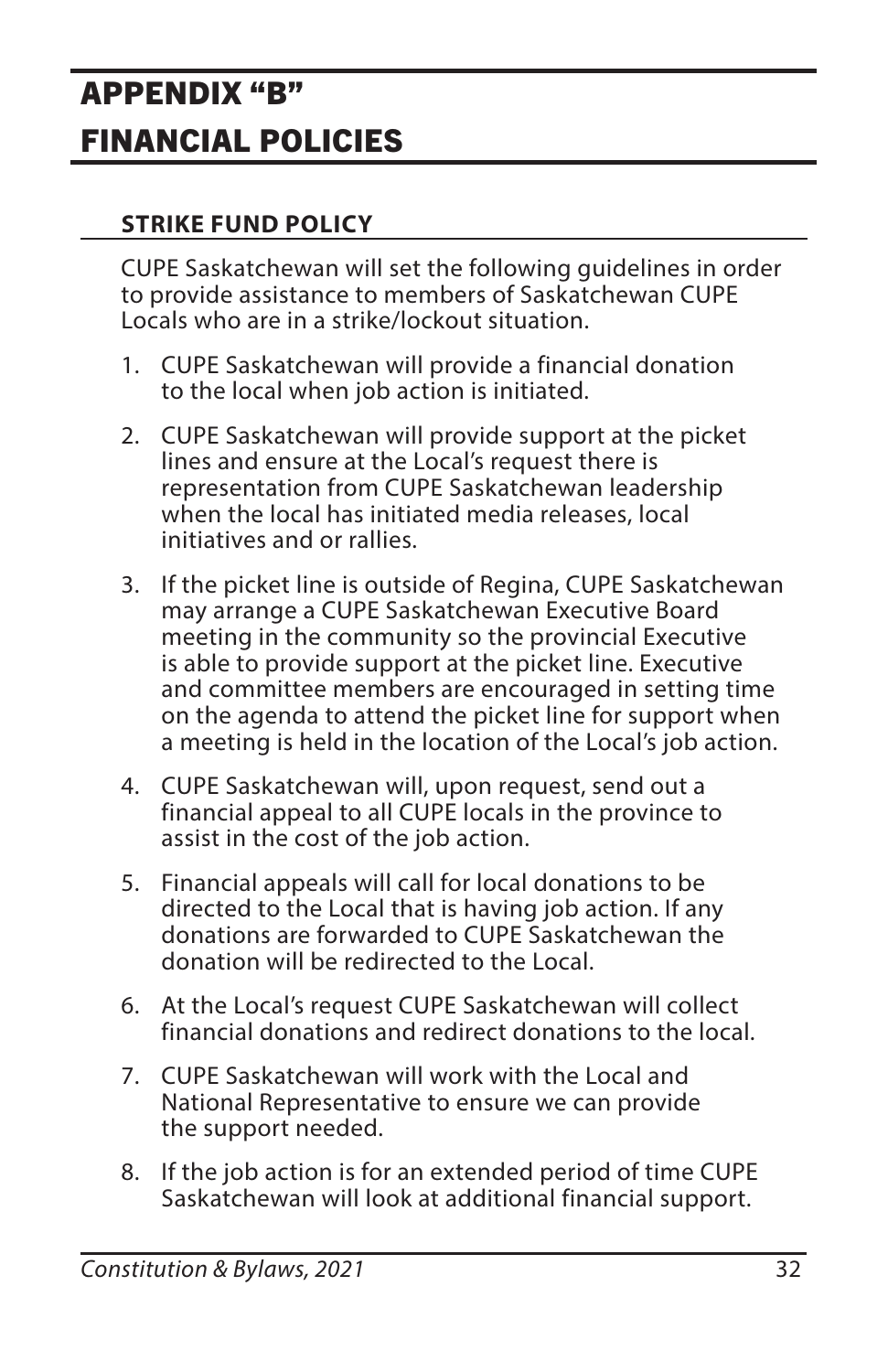9. Once the job action/strike is resolved financial accountability will be forwarded to CUPE National as set out in the CUPE National Defense Fund.

### **POLICY FOR FULL TIME PRESIDENT**

*Policy amended by the Executive Board of CUPE Saskatchewan on 10 September 2021.* 

This policy is consistent with the constitutional amendment C1 passed at the 2008 Annual Convention:

*The president shall be employed by CUPE Saskatchewan on a full-time basis. Terms and conditions of the president's employment are to be determined by the CUPE Saskatchewan executive.*

### **Wages**

The full-time president shall receive an annual salary equal to that of a CUPE National Representative (CSU, 1-year rate), including any bargained pay increases. The average hours per week will be based on a 40-hour work week.

This policy shall be reviewed every two years to ensure an appropriate gap in salary is maintained between the CUPE Saskatchewan president and CUPE Saskatchewan staff.

### Pension and Benefits

Wherever possible, CUPE Saskatchewan will pay to continue a benefit plan in which a president is already enrolled through their employment. Pension contributions will be nine per cent (9%) from each party. If the contributions of the pension plan are less than the nine per cent (9%), the difference will be forwarded to a RRSP. If the president does not have a benefit package including extended health, group life and a disability through their place of employment the benefits will be purchased by CUPE Saskatchewan.

### Vacation/Statutory Holidays

The vacation day accrual the president had through their employment will be continued.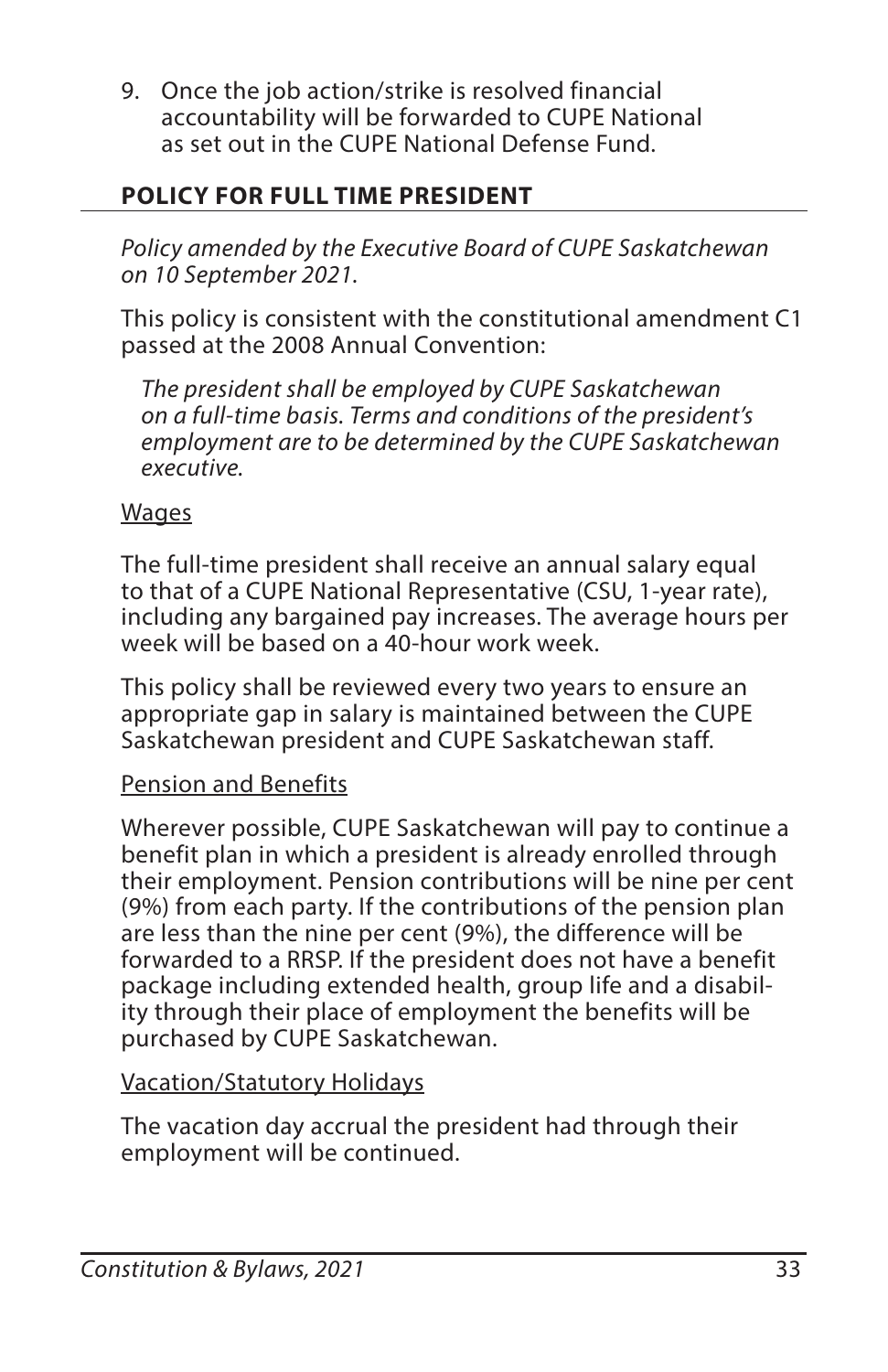The Statutory holidays that are recognized by the COPE 342 Collective Agreement will be recognized as the statutory holiday entitlement for the president.

### Travel

A vehicle will be purchased and all reasonable expenses associated with the vehicle will be paid by CUPE Saskatchewan.

If the president is required to use their personal vehicle for a CUPE Saskatchewan event the president will be reimbursed as per the CUPE Saskatchewan Constitution and Bylaws.

### Accommodations

The CUPE Saskatchewan office in Regina will be considered the base of operations for the CUPE Saskatchewan president. Rental accommodations will be provided for any president whose primary residence is outside of Regina. The accommodation will be fully furnished. The cost of utilities (power, energy, water, internet) and insurance will be paid by CUPE Saskatchewan.

If a president whose primary residence is outside of Regina chooses to commute to Regina in lieu of rental accommodations, overnight hotel accommodation in Regina will be provided to a reasonable extent.

### Per Diem

When attending a meeting on behalf of CUPE Saskatchewan, per diem rates will be paid as though the president lives in Regina, as Regina is the president's base of operations -- even if the president has opted to forgo rental accommodations in Regina. When overnight hotel stays are required in Regina for a president that has opted to forgo rental accommodations, out-of-town per diem will be paid. Apart from the aforementioned, when attending a meeting on behalf of CUPE Saskatchewan a per diem will be paid as per the CUPE Saskatchewan Constitution and Bylaws and expense policy.

### Out of Pocket Expense

Will be paid as per the CUPE Saskatchewan Constitution and Bylaws and expense policy.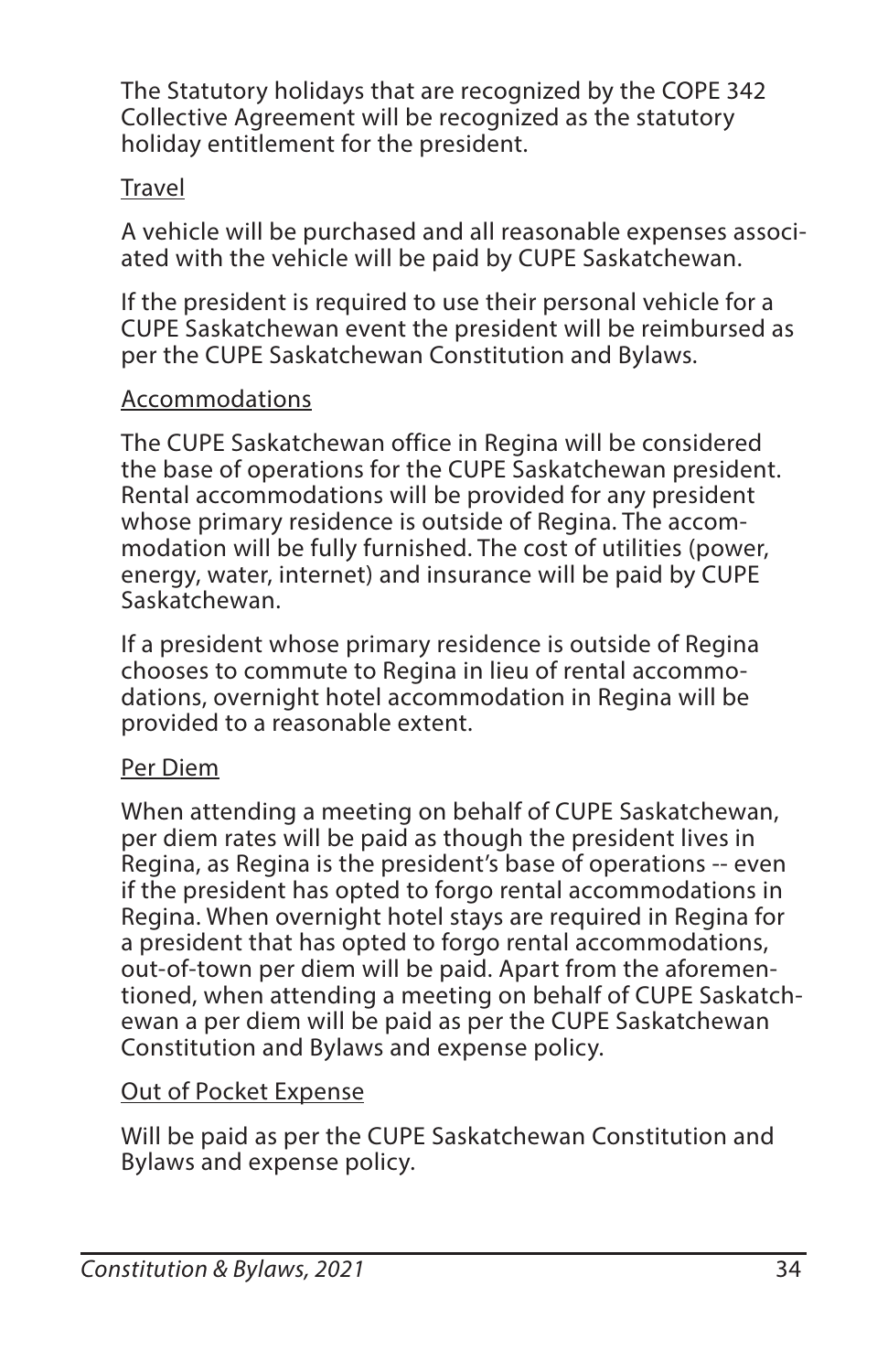*Policy amended by the Executive Board of CUPE Saskatchewan on 10 September 2021.* 

The expenses paid to the executive/committee members shall be based on doing the work of CUPE Saskatchewan to carry out the duties as required.

Committee expenses will be reimbursed only following receipt of a committee report form and minutes of the meeting in question.

Should a committee or executive member request receipt of payment in advance, only the per diem will be paid upon arrival at the meeting or event.

#### Lost Wages

Compensation will be paid for wages actually lost while on authorized activities for the Division at the regular rate of pay. Either the employer or the member's local shall forward billing of actual lost wages to the Secretary-Treasurer. Actual wages are days that the member would be scheduled at work and do not include earned days off, vacation or days off.

#### Hotel

The Secretary-Treasurer will negotiate hotel rates after each annual convention.

The CUPE Saskatchewan staff will make arrangements for hotel accommodations and block booking with a recommended hotel at a specific rate.

Anyone wishing to stay at a different hotel than recommended and it is at a higher rate than the hotel negotiated, will be reimbursed up to the amount that was negotiated.

Hotel room, taxes and parking will be paid by CUPE Saskatchewan.

#### Travelling Expenses

Will be paid as per the CUPE Saskatchewan Constitution Article 11, Section 2.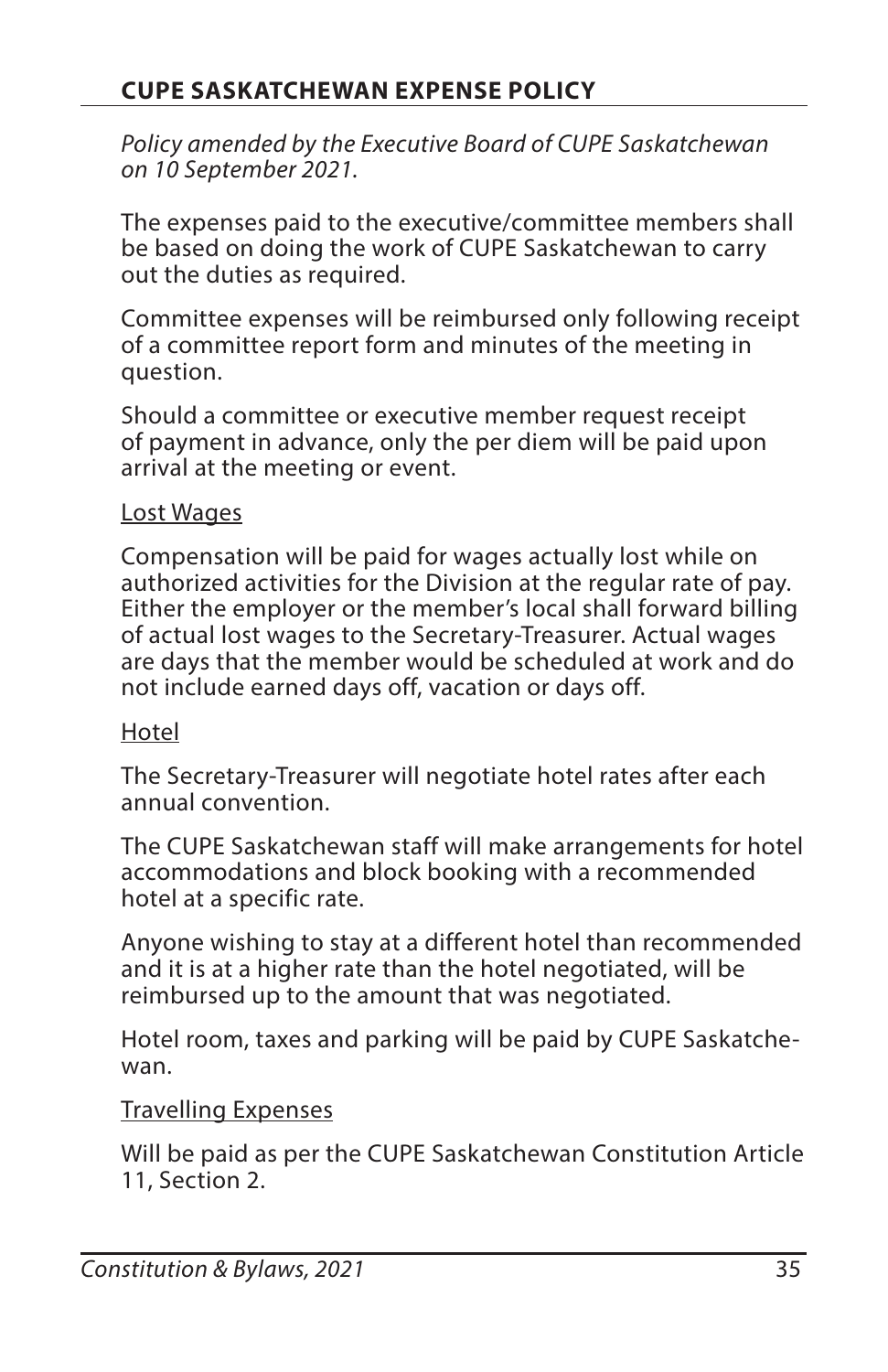### Child Care

Will be paid as per CUPE Saskatchewan Constitution Article 13.

### Conferences/Educationals

All conferences/educationals must be approved by the CUPE Saskatchewan Executive Board, unless authorized by a motion at a CUPE Saskatchewan annual convention or included in an approved annual budget.

All conferences/educationals that are sponsored under CUPE Saskatchewan's committees must be completely self-supporting as is practicable. İ

Conference registration fees must be based on total projected expenditures, including room rental, coffee refreshments and conference kits or materials. The registration fees shall be determined by the Secretary-Treasurer.

### Miscellaneous

Any pre-approved expenses that an executive/committee member incurs in the course of conducting the business of CUPE Saskatchewan will be reimbursed upon submission of receipts. Clear explanations of the duties being performed while expenses were incurred must be attached.

### **SMALL LOCAL TECHNOLOGY FUND**

*Policy adopted by the Executive Board of CUPE Saskatchewan on 10 September 2021. Fund originally established by the Board with Policy Regulations on 20 May 2020.*

The fund has the following criteria:

- 1. The fund will provide small Local Unions with a membership size of fifty (50) full-time equivalent members or less reimbursement of up to two hundred and fifty dollars (\$250) each per calendar year for the purchase of software, digital subscriptions services, or electronic equipment meant for member communication and Local management.
- 2. Local Unions must meet the same criteria as the Small Local Assistance Fund which include: the Local Union must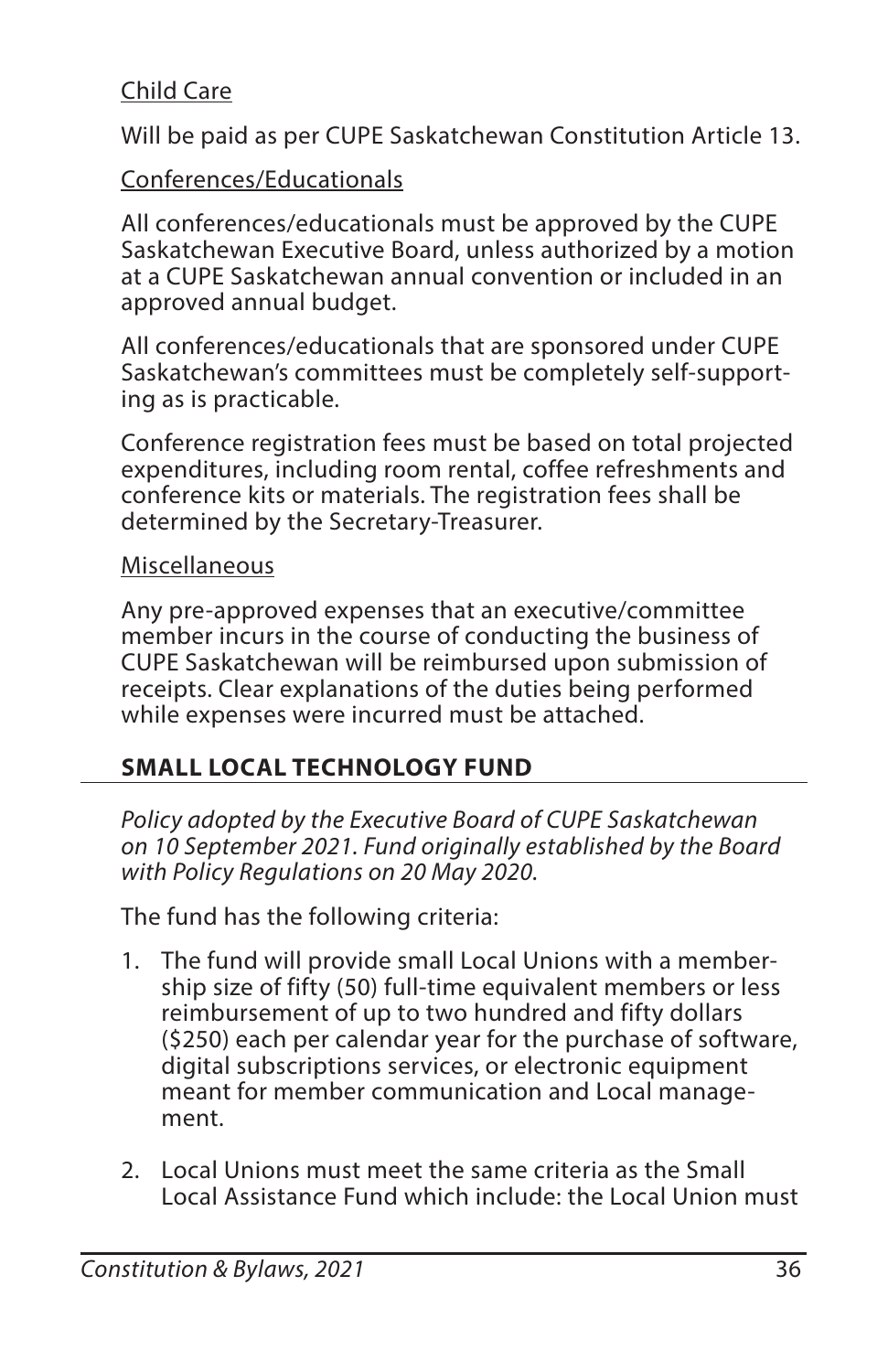be affiliated to CUPE Saskatchewan, must not be in arrears with CUPE Saskatchewan, and must have a dues structure of no less than 1.5%.

- 3. The fund will have a cap of two thousand and five hundred dollars (\$2,500) for the 2020 fiscal year and for fiscal years thereafter, subject to amendment by vote of the Executive Board or budget passed by the Annual Convention.
- 4. The fund will be administered by the Policy Regulations dated May 20, 2020.

### **COMMITTEE ONLINE COMMUNICATIONS**

*Policy adopted by the Executive Board of CUPE Saskatchewan on 5 June 2015.*

OBJECTIVE: CUPE Saskatchewan is committed to maintaining a professional online presence and image to engage union members and the public through its official website, email newsletter, and social media platforms/accounts including Facebook and Twitter.

PROCEDURE: The content of online communications bearing the name and/or logo of CUPE Saskatchewan, or communications making official association with CUPE Saskatchewan, shall be authorized by the President and administered by the Executive Assistant.

#### STANDING COMMITTEES AND/OR AD-HOC COMMITTEES SHALL ADHERE TO THE FOLLOWING GUIDELINES:

- Standing Committees or Ad-Hoc Committees of CUPE Saskatchewan shall have all communications on behalf of the committee issued by and through the CUPE Saskatchewan Office.
- Any suggested committee communications and/or suggested CUPE Saskatchewan online content shall be made to the attention of the Executive Assistant for consideration by the Table Officers and will be subject to approval on a case-by-case basis.

Committee Chairs may send suggestions such as: ideas for posts and articles on the website and social media accounts of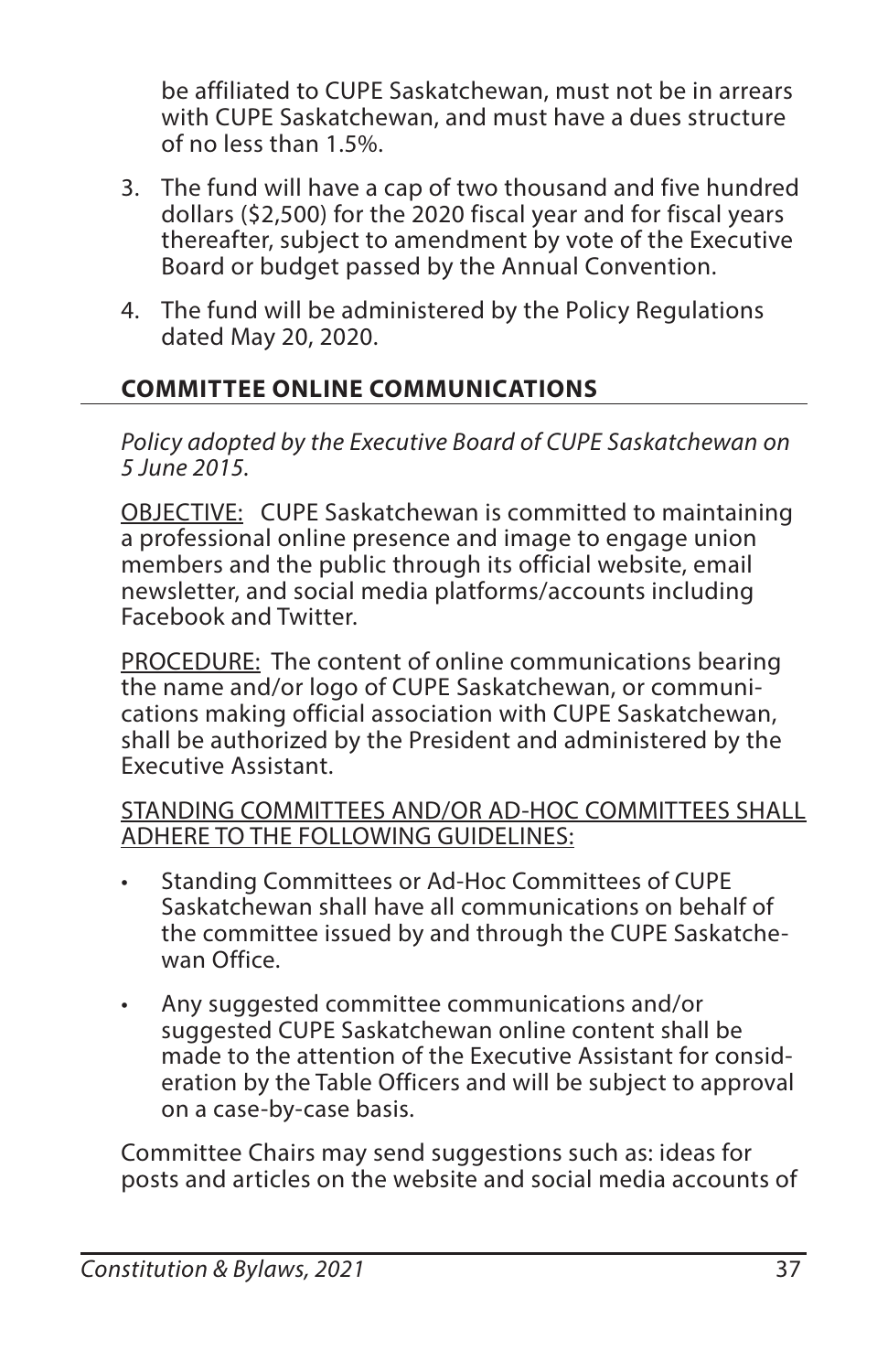CUPE Saskatchewan, the creation of a Facebook event, and/or promotion of a third-party event, website or campaign consistent with the values and objectives of CUPE Saskatchewan.

Committee members are encouraged to further the outreach and engagement of CUPE Saskatchewan through online tools available.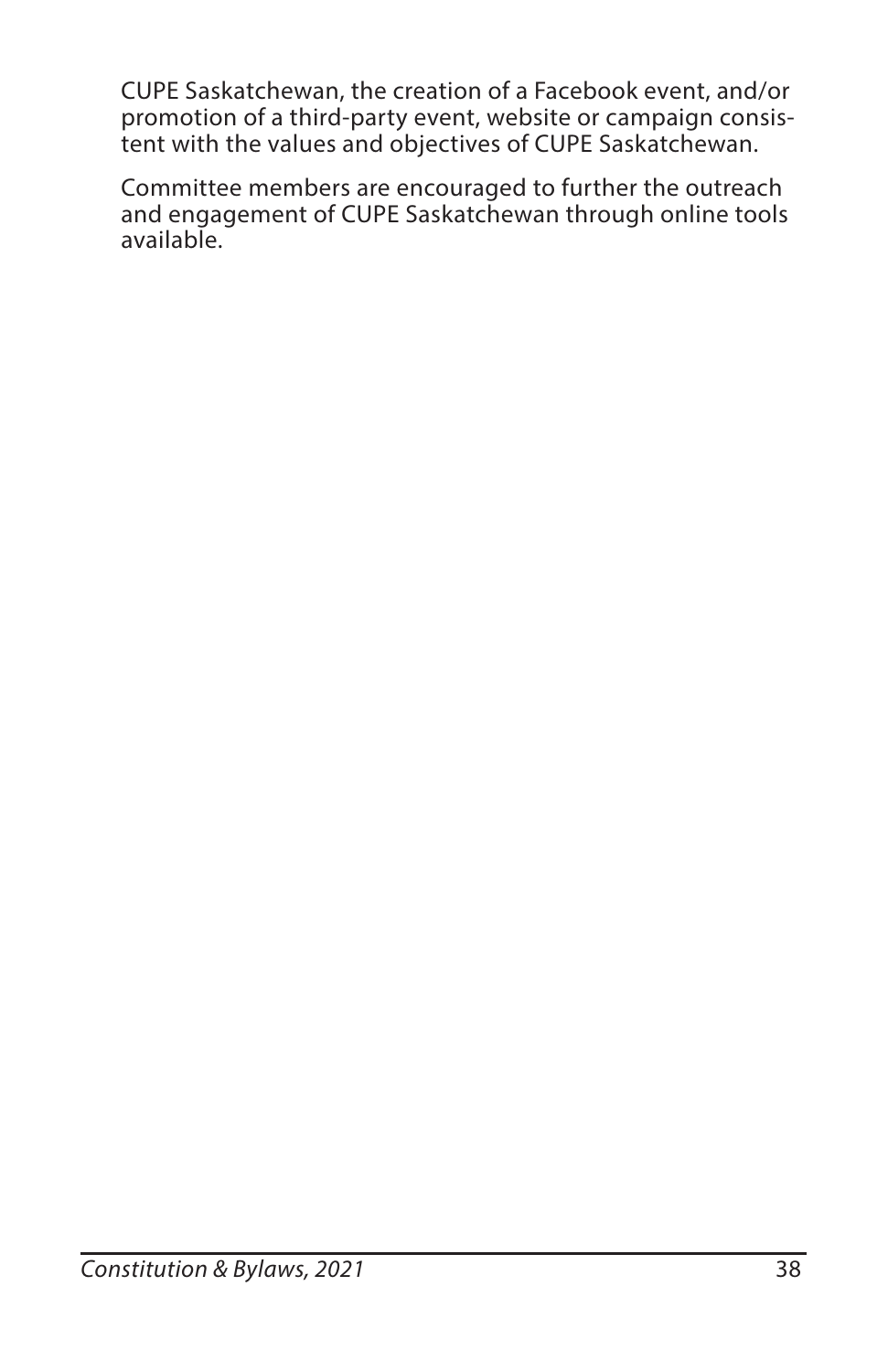## <span id="page-43-0"></span>APPENDIX "C" COMMITTEE GOALS AND OBJECTIVES

### **INDIGENOUS COUNCIL COMMITTEE**

The committee's objectives are to:

- 1. Act as a resource to CUPE Saskatchewan on Indigenous issues by advising and making recommendations to the Executive Board on Indigenous issues.
- 2. Carry out the policies and programs of CUPE Saskatchewan.
- 3. Recommend and/or prepare resource material and a list of speakers on Indigenous issues.
- 4. Establish Indigenous peoples' place within CUPE Saskatchewan; and work for the integration of Indigenous perspectives in CUPE's work.
- 5. Discuss Indigenous issues occurring across the province.
- 6. Promote National Indigenous Peoples' Day June 21.
- 7. Develop working links with other Indigenous organizations, unions, like-minded groups and other CUPE Saskatchewan Committees.
- 8. Act as an advisor or facilitator regarding labour/ Indigenous concerns.
- 9. Forward issues to the National Indigenous Council when appropriate.

#### **COMMITTEE AGAINST CONTRACTING OUT AND PRIVATIZATION**

- 1. Act as a resource to CUPE Saskatchewan on privatization and contracting out issues by advising and making recommendations to the Executive Board on these issues.
- 2. Carry out the policies and programs of CUPE Saskatchewan.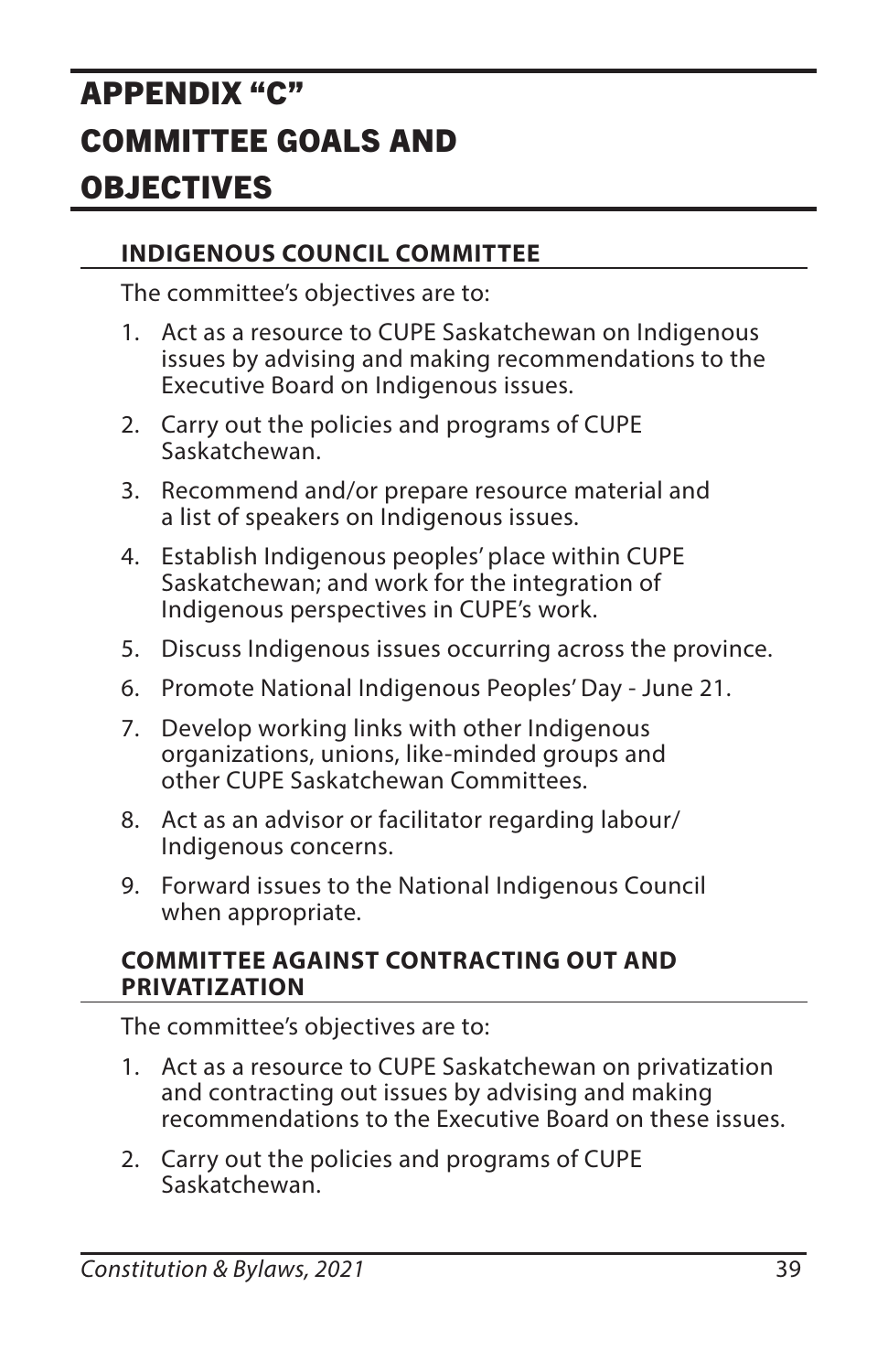- 3. Recommend and/or prepare resource material and a list of speakers on privatization and contracting out issues.
- 4. Develop programs and campaigns to strengthen the value and prevent the privatization of public services.
- 5. Educate the membership on the early signs of privatization and how to fight back.
- 6. Create a mechanism to monitor and track when and where privatization is occurring.
- 7. Establish the effects of privatization on both urban and rural communities and their connections.
- 8. Develop working links with other organizations, unions, like-minded groups and other CUPE Saskatchewan Committees.
- 9. Forward issues to the National privatization committee when appropriate.

### **COMMITTEE AGAINST RACISM AND DISCRIMINATION**

*\*Amendments made by motion of the Board, 10 September 2021.\**

- 1. Act as a resource to CUPE Saskatchewan on combating and educating about racism, sexism, homophobia, transphobia, ableism, and all prohibited grounds of discrimination within the Saskatchewan Human Rights Code. This will be done by advising and making recommendations to the Executive Board on these issues.
- 2. Ensure that policies and programs of CUPE Saskatchewan relating to equality issues are observed, including at CUPE Saskatchewan events. This should be done in accordance with the CUPE Equality Statement and the Code of Conduct.
- 3. Recommend and/or prepare resource material and a list of speakers on human rights issues.
- 4. Promote days of recognition for equity-seeking groups and days that memorialize events important to equity-seeking people such as the International Day for the Elimination of Racism (March 21) and the International Day for Disabled Persons (December 3). The committee may provide ideas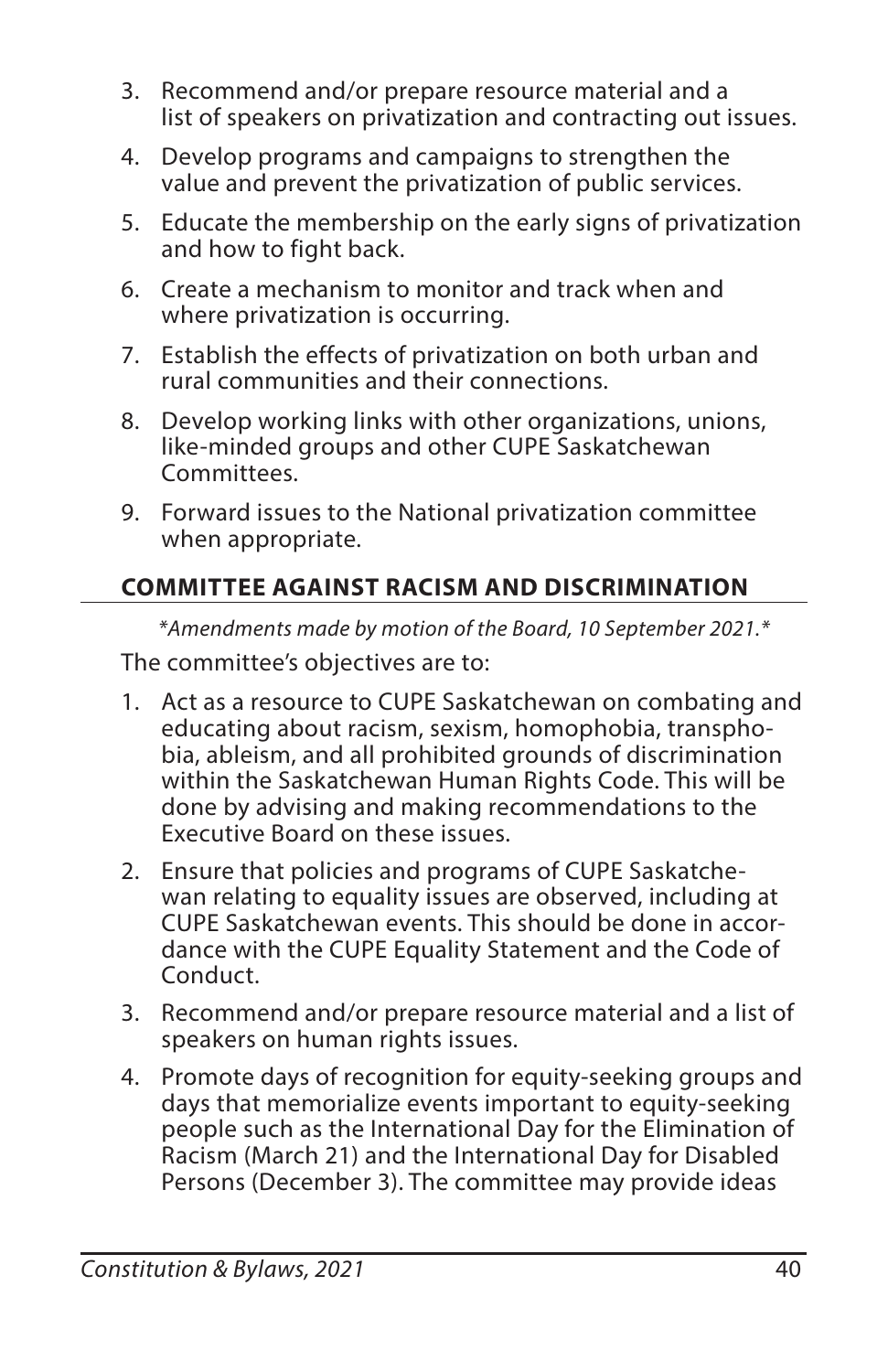and suggestions to the Executive Board toward such commemoration.

- 5. Encourage active participation in the annual Pride Parades/ Events throughout the province.
- 6. Develop working links with other organizations, unions, like-minded groups, and other CUPE Saskatchewan and National Committees.
- 7. Forward issues and advocacy to the National Equity committees when appropriate.

### **ENVIRONMENT COMMITTEE**

The committee's objectives are to:

- 1. Act as a resource to CUPE Saskatchewan on environmental issues by advising and making recommendations on these issues.
- 2. Ensure that policies and programs of CUPE Saskatchewan relating to environmental issues are observed, including at CUPE Saskatchewan events.
- 3. Develop resource material(s) on environmental awareness and responsibilities.
- 4. Promote the use of safe, renewable energy alternatives.
- 5. Promote World Water Day (March 22), Earth Day (April 22) and Clean Air Day (June 4).
- 6. Develop working links with other organizations, unions, like-minded groups and other CUPE Saskatchewan Committees.
- 7. Forward issues to the National Environment committee when appropriate.

### **GLOBAL JUSTICE COMMITTEE**

- 1. Act as a resource to CUPE Saskatchewan on Global Justice issues by advising and making recommendations to the Executive Board on these issues.
- 2. Recommend and/or prepare resource material and a list of speakers on global justice issues.
- 3. Promote International Workers Day (May 1), International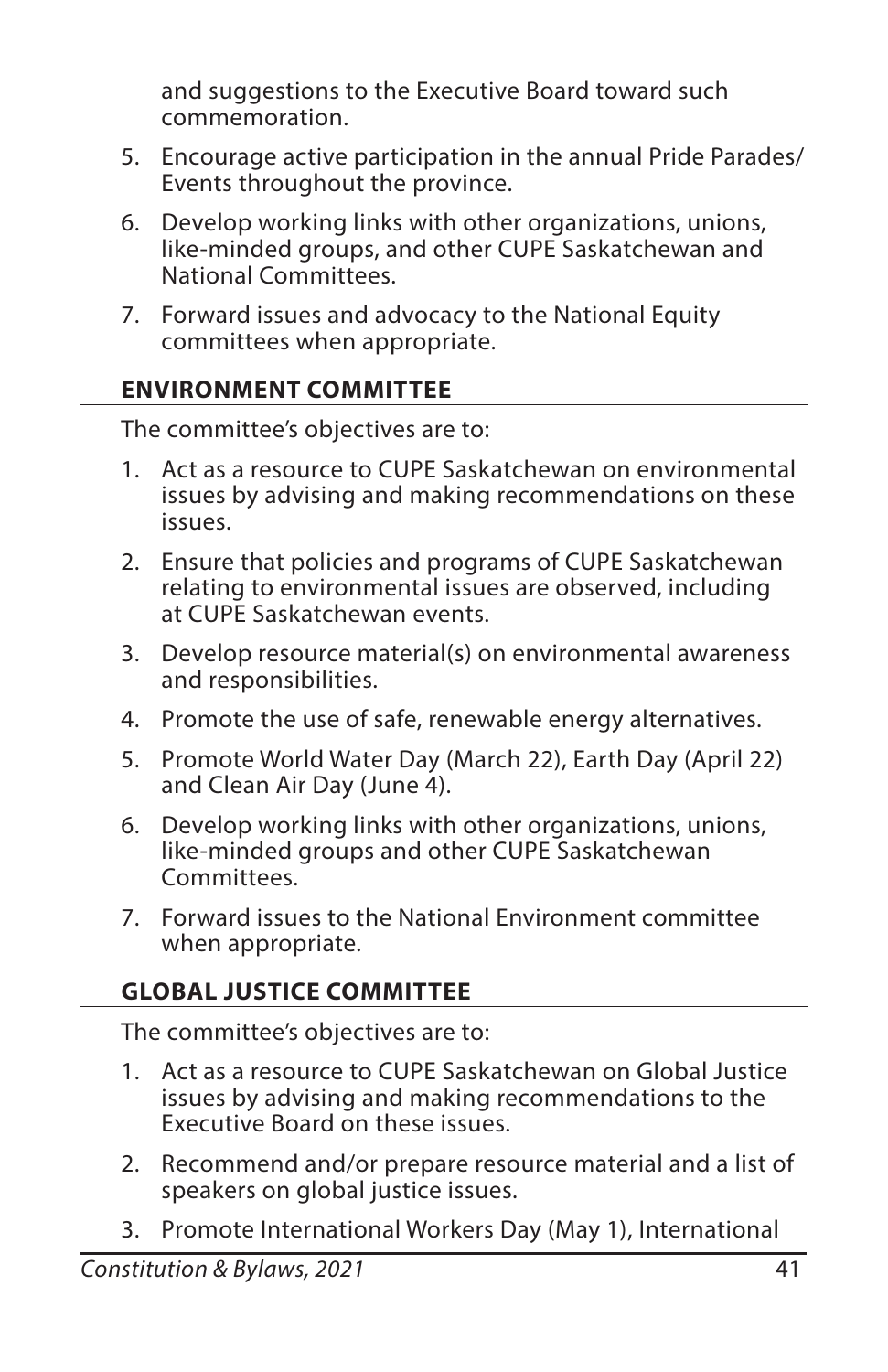Peace Day (September 21), and International Human Rights Day (December 10).

- 4. Prepare material for CUPE Saskatchewan members which draw links to international issues, providing explanations for ways in which international issues affect Saskatchewan residents.
- 5. Develop working links with other organizations, unions, like-minded groups and other CUPE Saskatchewan Committees.
- 6. Forward issues to the National Global Justice committee when appropriate.

### **OCCUPATIONAL HEALTH & SAFETY COMMITTEE**

The committee's objectives are to:

- 1. Act as a resource to CUPE Saskatchewan on Occupational Health and Safety issues by advising and making recommendations to the Executive Board on these issues.
- 2. Recommend and/or prepare resource material and a list of speakers on occupational health and safety.
- 3. Monitor the enforcement of the Occupational Health and Safety Act and Regulations.
- 4. Participate in the review of the Occupational Health and Safety Act and Regulations.
- 5. Promote the Day of Mourning for Workers Killed or Injured on the Job (April 28).
- 6. Develop working links with other organizations, unions, like-minded groups and other CUPE Saskatchewan Committees.
- 7. Forward issues to the National Occupational Health and Safety committee when appropriate.

### **WOMEN'S COMMITTEE**

The committee's objectives are to:

1. Act as a resource to CUPE Saskatchewan on women's issues by advising and making recommendations to the Executive Board on these issues.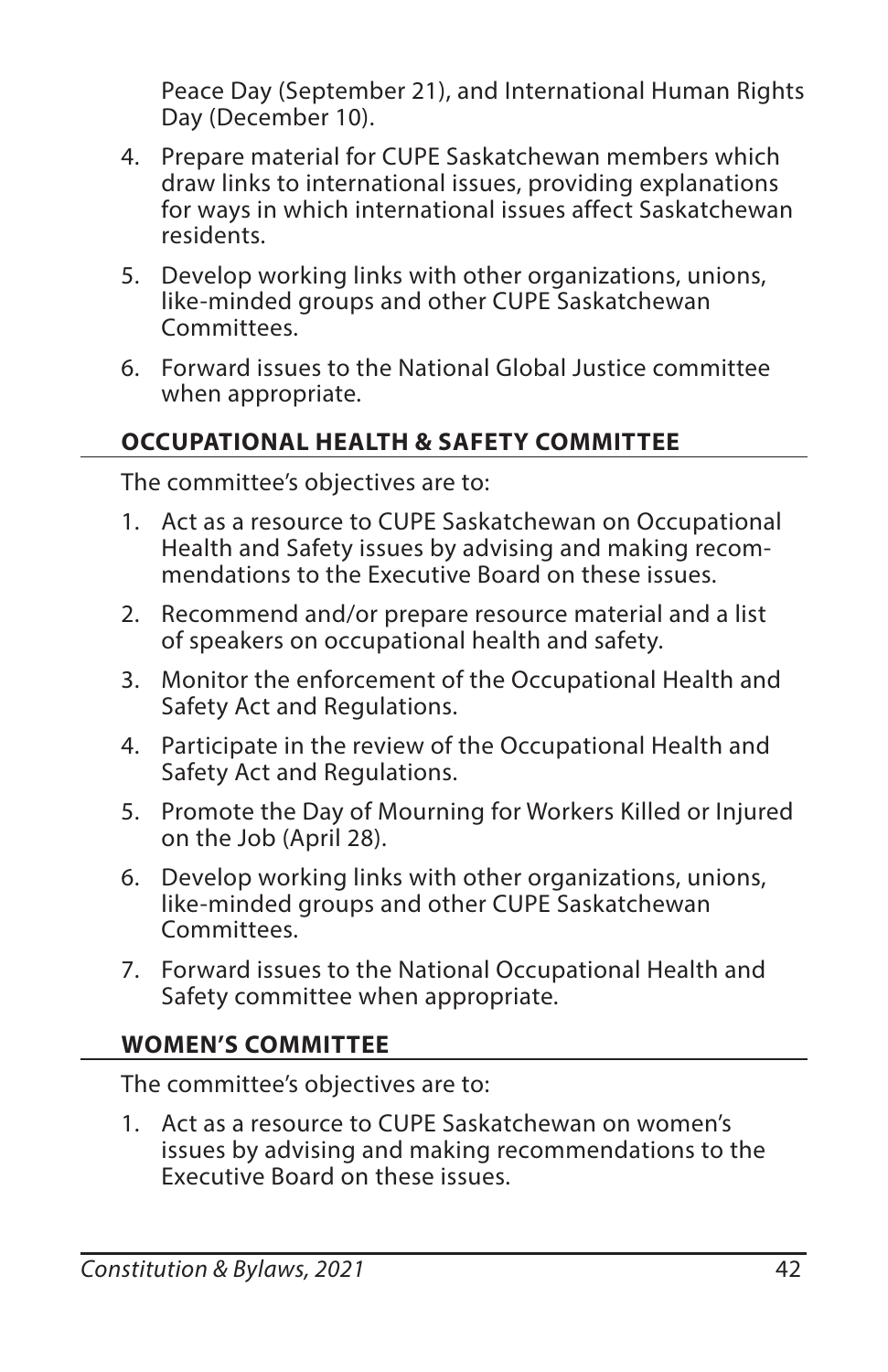- 2. Ensure that policies and programs of CUPE Saskatchewan relating to women's equity issues are observed, including at CUPE Saskatchewan events.
- 3. Encourage increased participation by women in union activities.
- 4. Promote bargaining-based equity issues.
- 5. Recommend and/or prepare resource material and a list of speakers on women's issues.
- 6. Promote International Women's Day (March 8), International Children's Day (November 20) and the National Day of Remembrance and Action on Violence Against Women (December 6).
- 7. Develop working links with other organizations, unions, like-minded groups and other CUPE Saskatchewan Committees.
- 8. Forward issues to the National Women's committee when appropriate.

### **YOUNG WORKERS COMMITTEE**

- 1. Act as a resource to CUPE Saskatchewan on issues relevant to young workers by advising and making recommendations to the Executive Board on these issues.
- 2. Recommend and or/prepare resource material and a list of speakers on young workers' issues.
- 3. Educate the membership on how to identify and reduce barriers to young workers.
- 4. Promote the inclusion of young workers in union activities (conferences, conventions and educationals).
- 5. Continue building the contact list of young worker members throughout the province.
- 6. Develop working links with other organizations, unions, like-minded groups and other CUPE Saskatchewan Committees.
- 7. Forward issues to the National Young Workers Committee when appropriate.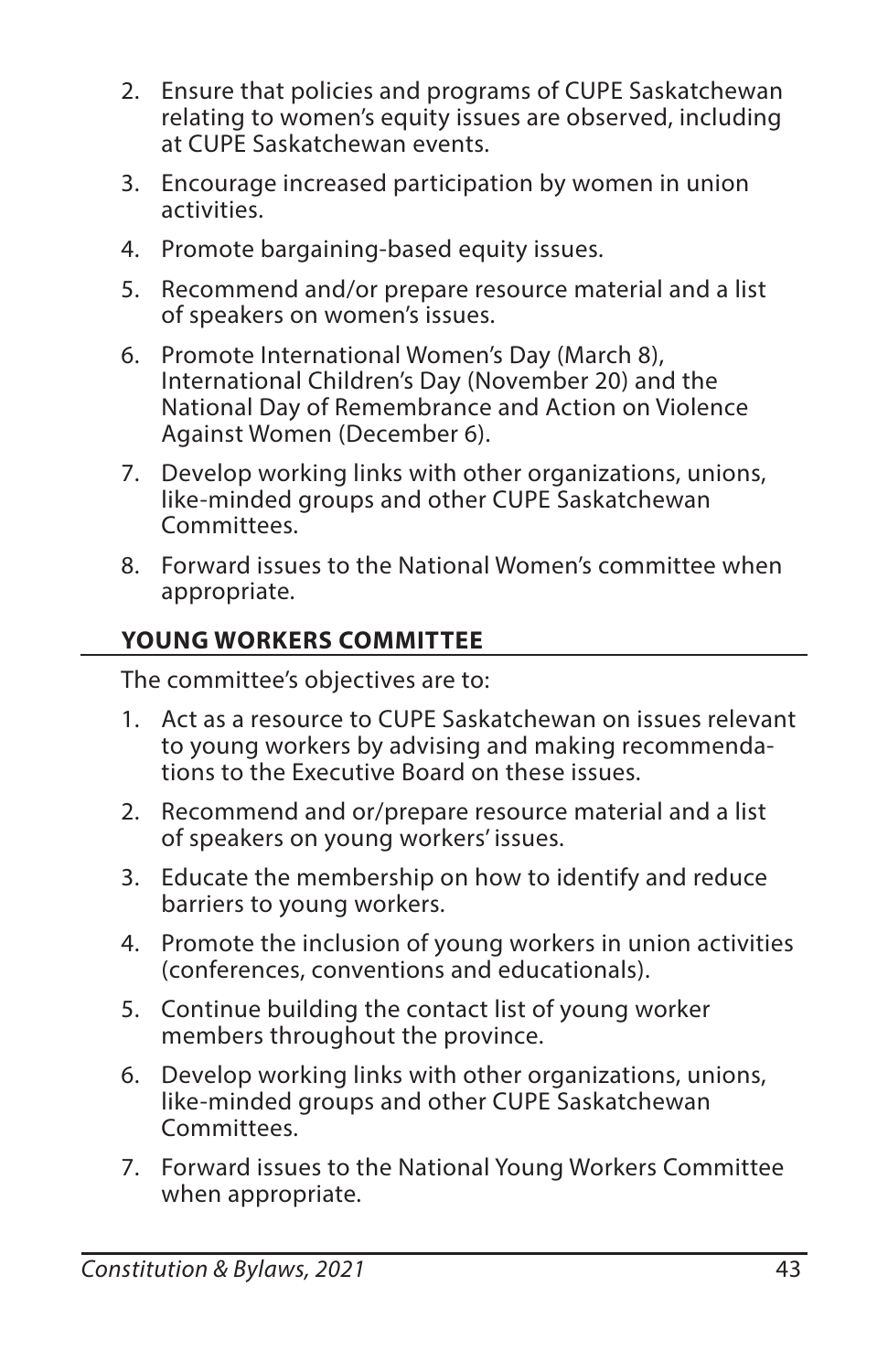### CUPE SASKATCHEWAN HISTORICAL LIST OF OFFICERS

### PRESIDENT

| <b>George Cairns</b> | 1964 – 1966   | <b>Judy Henley</b> | $2020$ – Present |
|----------------------|---------------|--------------------|------------------|
| E.B. Turlson         | 1966-67       |                    |                  |
| Lloyd Jacobson       | 1967 - 1974   |                    |                  |
| G. Caudle            | 1974 - 1976   |                    |                  |
| Doug Lavallie        | 1976          |                    |                  |
| Earl Longworth       | 1976-77       |                    |                  |
| Al Robbin            | 1977-78       |                    |                  |
| <b>Blake Adamson</b> | 1978 - 1983   |                    |                  |
| Melanie Medlicott    | 1983 – 1986   |                    |                  |
| John Weldon          | 1986 - 1988   |                    |                  |
| Una Pollock          | $1988 - 1990$ |                    |                  |
| Jim Boa              | 1990 - 1992   |                    |                  |
| Glen Makahonuk       | 1992 - 1997   |                    |                  |
| <b>Tom Graham</b>    | 1998 - 2020   |                    |                  |

### VICE-PRESIDENT

| E.B. Trulson          | 1964 - 1966   | <b>Ray Parr</b>                 | 1993 - 1995      |
|-----------------------|---------------|---------------------------------|------------------|
| Lloyd Jacobson        | 1966-67       | <b>Tom Graham</b>               | 1995 - 1998      |
| <b>Cliff Renwick</b>  | 1967-68       | Ken Horvey                      | $1998 - 2001$    |
| J. Gill               | 1968-69       | <b>Frank Mentes</b>             | $2001 - 2009$    |
| <b>Cliff Renwick</b>  | 1969 - 1974   | Sinda Cathcart                  | $2009 - 2011$    |
| Earl Longworth        | $1974 - 1976$ | <b>Dolores Douglas</b>          | $2011 - 2015$    |
| <b>Gloria Quinton</b> | 1976-77       | Jackie Christianson 2015 - 2017 |                  |
| Jack Lott             | 1977 - 1979   | <b>Scott Barrett</b>            | $2017 - 2019$    |
| Melanie Medlicott     | 1979 - 1983   | <b>Dylan Breland</b>            | $2019 -$ Present |
| <b>Carol Stadnyk</b>  | 1983-84       |                                 |                  |
| <b>Dick Gutfriend</b> | 1984-85       |                                 |                  |
| <b>Carol Stadnyk</b>  | 1985-86       |                                 |                  |
| <b>Shirly Dyck</b>    | 1986-87       |                                 |                  |
| <b>Una Pollock</b>    | 1987-88       |                                 |                  |
| Joe Killoran          | 1988 - 1991   |                                 |                  |
| Glen Makahonuk        | 1991-92       |                                 |                  |
| <b>Paulette Caron</b> | 1992-93       |                                 |                  |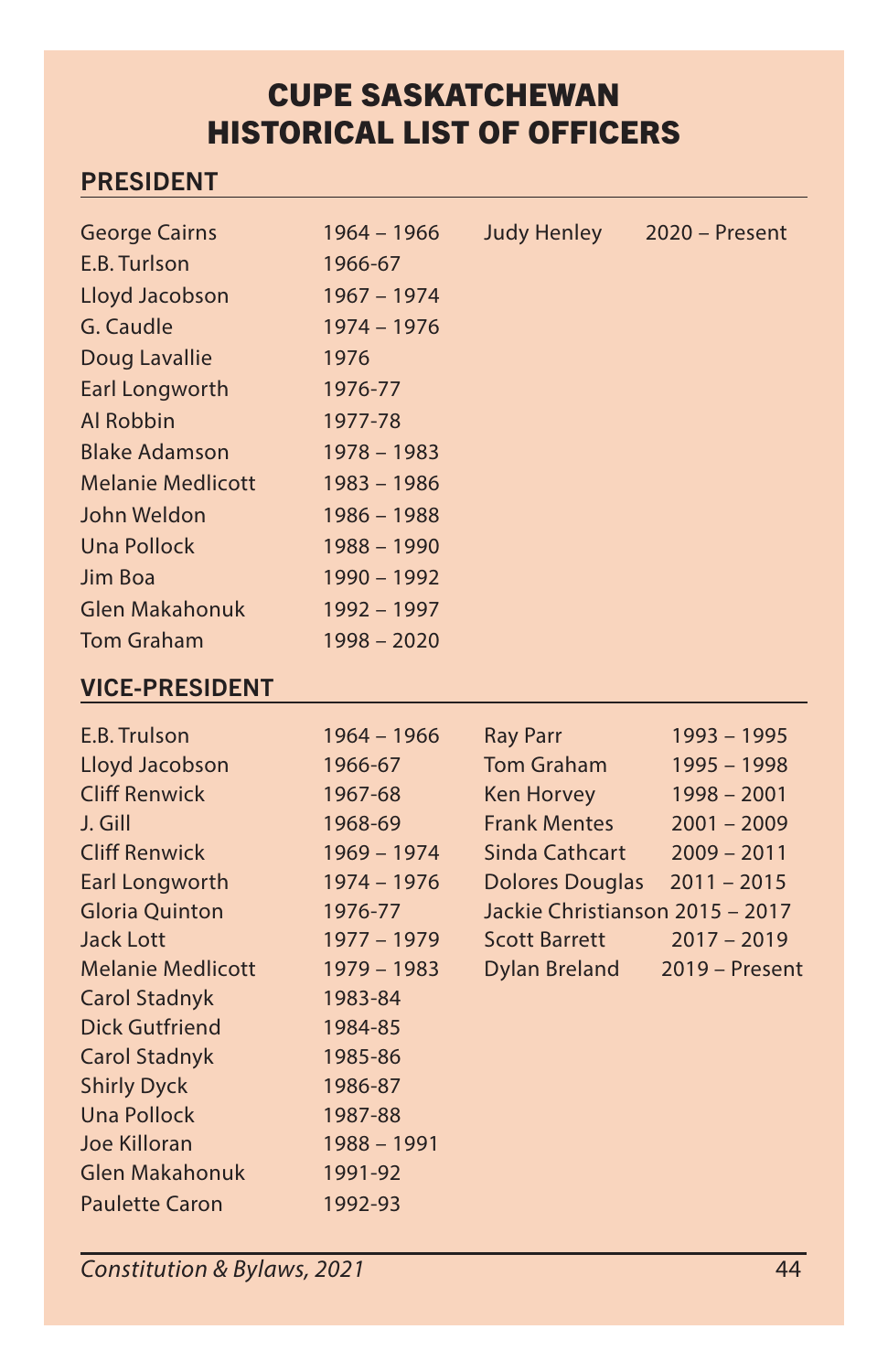### RECORDING SECRETARY

*Position created by Constitutional Amendment of the 1974 Convention; effective 1975.*

| G. Caudle               | 1975 – 1977   | JR Simpson | $2021 -$ Present |
|-------------------------|---------------|------------|------------------|
| <b>Al Robbins</b>       | 1976-77       |            |                  |
| <b>Sandy Walbaum</b>    | 1977-78       |            |                  |
| <b>Noele Hall</b>       | 1978-79       |            |                  |
| Maria T. Lorrain        | 1979-80       |            |                  |
| <b>Bonnie Pearson</b>   | $1980 - 1981$ |            |                  |
| Joe Gunn                | 1981 - 1983   |            |                  |
| Al Ens                  | 1983 - 1984   |            |                  |
| <b>Adeline Seammell</b> | 1984-85       |            |                  |
| Al Ens                  | 1985-86       |            |                  |
| Ed Schrader             | 1986-87       |            |                  |
| Laurie Thompson         | 1987-88       |            |                  |
| <b>Sharon Power</b>     | 1988-89       |            |                  |
| <b>Muriel McKay</b>     | 1989 - 1991   |            |                  |
| Jacquie Griffiths       | 1991-92       |            |                  |
| <b>Judy Henley</b>      | 1992 - 1996   |            |                  |
| Sandra Kelly            | 1996          |            |                  |
| Carla Smith             | $1997 - 2007$ |            |                  |
| Debbie Hubick           | $2007 - 2015$ |            |                  |
| Marcia Ray              | $2015 - 2021$ |            |                  |

#### SECRETARY-TREASURER

| <b>Donald Traill</b>     | $1964 - 1973$ | Kent Peterson | 2020 - Present |
|--------------------------|---------------|---------------|----------------|
| W.B. Cox                 | Acting 1973   |               |                |
| R. Gibson                | $1973 - 1977$ |               |                |
| Dave Lindsay             | 1977 - 1979   |               |                |
| <b>Jim Holmes</b>        | 1979-80       |               |                |
| Una Pollock              | $1980 - 1982$ |               |                |
| <b>Leon Martin</b>       | 1982 - 1984   |               |                |
| John Weldon              | 1984-85       |               |                |
| Leon Martin              | 1985-86       |               |                |
| <b>Melanie Medlicott</b> | 1986-87       |               |                |
| <b>Bryan Brotzel</b>     | 1987 - 1989   |               |                |
| <b>Paulette Caron</b>    | 1989 - 1992   |               |                |
| Lois Lamon               | $1992 - 2001$ |               |                |
| <b>Judy Henley</b>       | $2001 - 2020$ |               |                |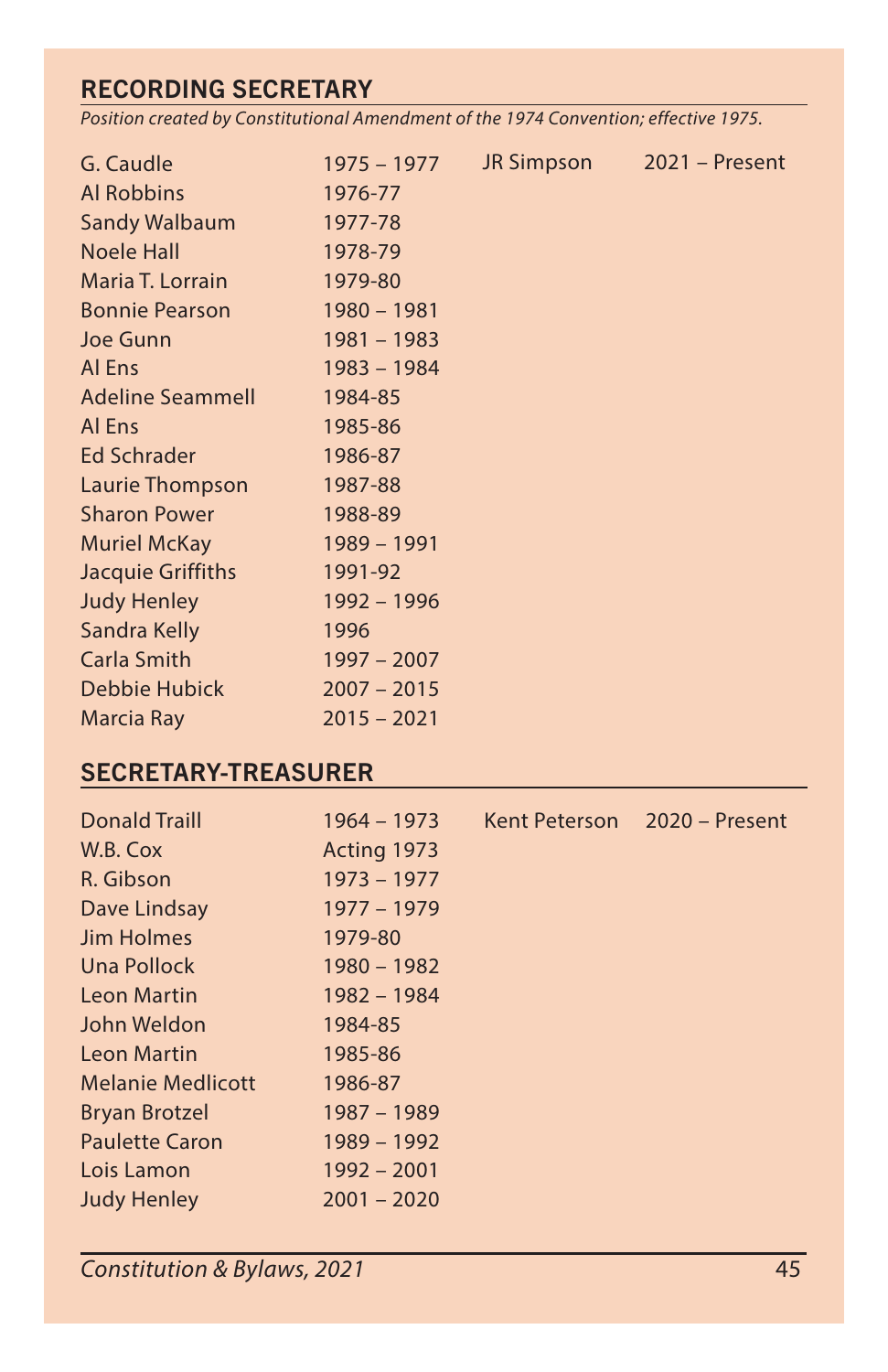### OATH OF NOMINATION AND OFFICE

A candidate who accepts nomination for election must clearly and audibly take this oath:

> "I promise to support and comply with the Constitution, goals, principles and policies of the Canadian Union of Public Employees."

A candidate who is elected to office must come forward to the podium and clearly and audibly take this oath:

 $^u$  |,  $^u$  |,  $^u$  |,  $^u$  |,  $^u$  |,  $^u$  |,  $^u$  |,  $^u$  |,  $^u$  |,  $^u$  |,  $^u$  |,  $^u$  |,  $^u$  |,  $^u$  |,  $^u$  |,  $^u$  |,  $^u$  |,  $^u$  |,  $^u$  |,  $^u$  |,  $^u$  |,  $^u$  |,  $^u$  |,  $^u$  |,  $^u$  |,  $^u$  |,  $^u$  |,  $^u$ 

promise to perform the duties of my office, as set out in the Constitution and laws of the Canadian Union of Public Employees, faithfully and to the best of my ability for my term of office. As an Officer of the Union, I will always promote the harmony and dignity of its sessions by counsel and example. I also promise to turn over all property of the Union to my successor at the end of my term."

> *Oath of Nomination and Office, Article 11.7, CUPE National Constitution, 2021*